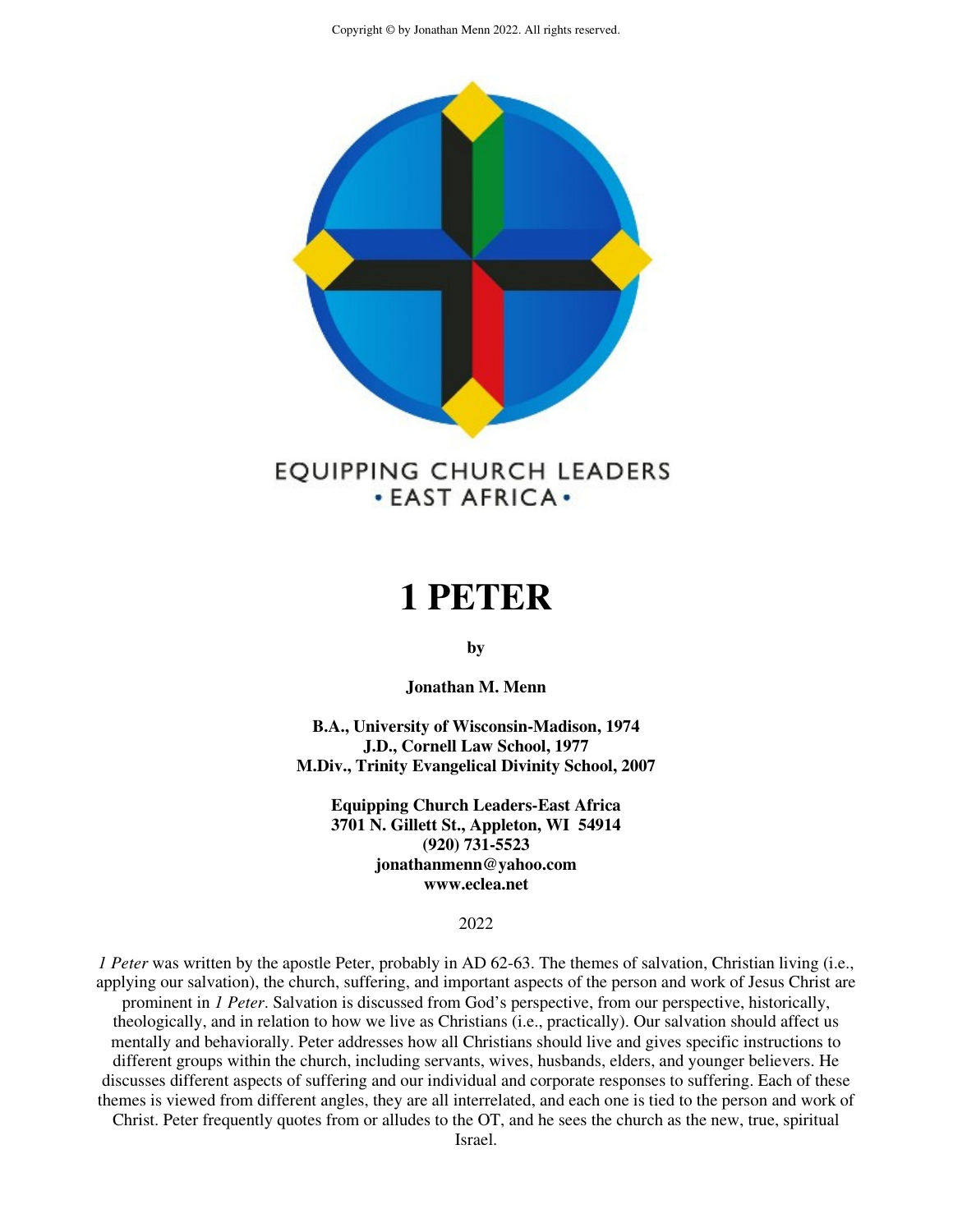## **TABLE OF CONTENTS**

| C. Live righteous lives in whatever station you are or circumstance you face (2:11–4:11)18      |  |
|-------------------------------------------------------------------------------------------------|--|
|                                                                                                 |  |
|                                                                                                 |  |
|                                                                                                 |  |
|                                                                                                 |  |
|                                                                                                 |  |
|                                                                                                 |  |
|                                                                                                 |  |
|                                                                                                 |  |
| Do not be surprised when fiery trials come upon you, as though they were something<br>$\bullet$ |  |
|                                                                                                 |  |
| $\bullet$                                                                                       |  |
| $\bullet$                                                                                       |  |
|                                                                                                 |  |
|                                                                                                 |  |
|                                                                                                 |  |
|                                                                                                 |  |
|                                                                                                 |  |
|                                                                                                 |  |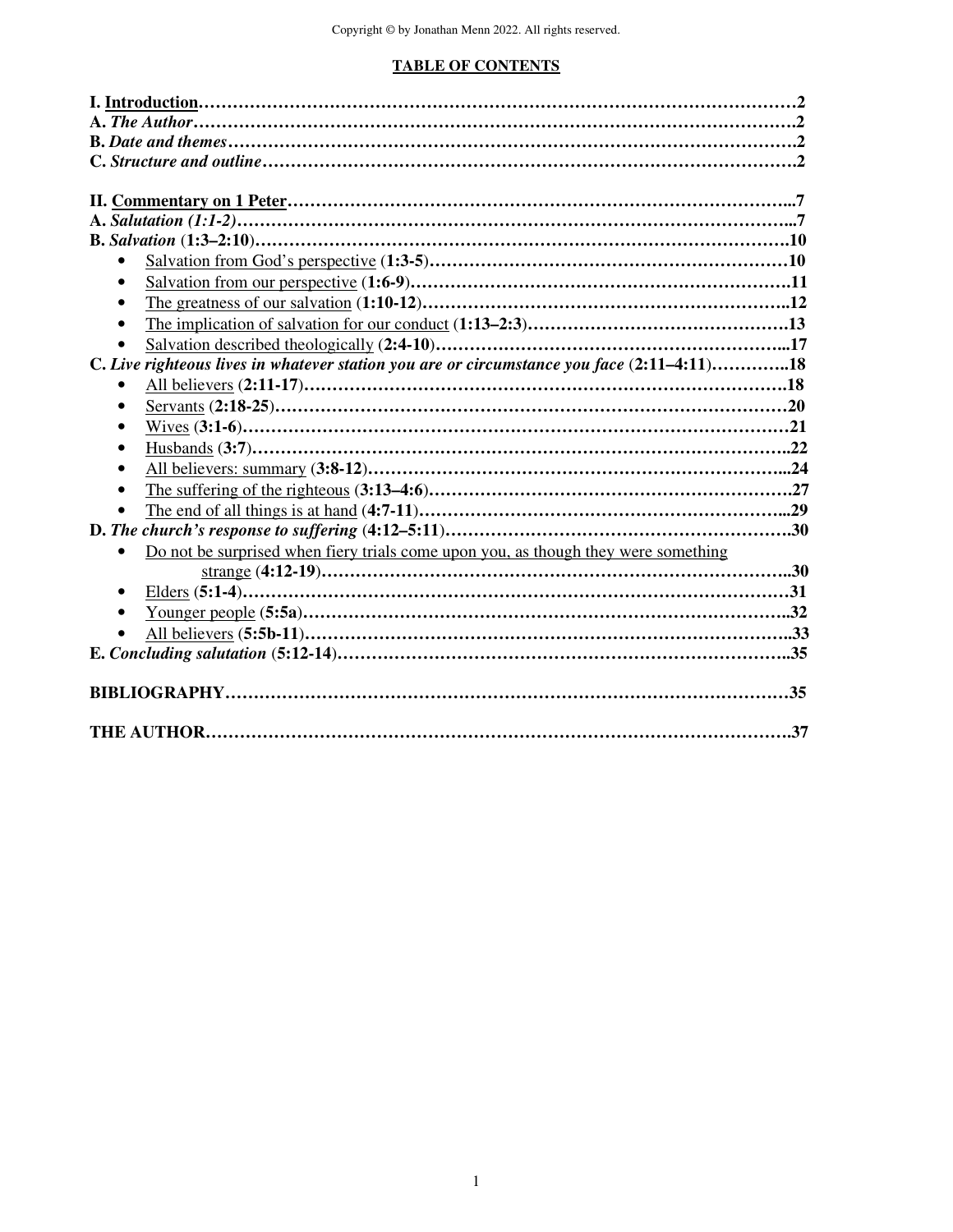## **I. Introduction**

#### **A.** *The Author*

 The author identifies himself in the first line of the book: *"Peter, an apostle of Jesus Christ"* (**1 Pet 1:1**). In *2 Peter* he says, *"This is now the second letter that I am writing to you"* (**2 Pet 3:1**). Polycarp, in his *Epistle to the Philippians,* written about AD 135, quotes or alludes to statements in *1 Peter* over a dozen times. Early church historian Eusebius says that *1 Peter* "is acknowledged as genuine" and was "used by the ancient fathers in their writings, as an undoubted work of the apostle" (Eusebius 1988: 83 [*Ecclesiastical History*  3.3.25]). J. Ramsey Michaels concludes, "Aside from the four Gospels and the letters of Paul, the external attestation for 1 Peter is as strong, or stronger, than that for any NT book" (Michaels 1988: xxxiv).

 Interestingly, Peter's full name was Simon Barjona (**Matt 16:17**) or Simon son of John (**John 1:42;**  21:15-17).<sup>1</sup> Jesus renamed him Cephas, Aramaic for the Greek Petros (Peter), which means "rock" or "stone" (**Matt 16:18; John 1:42**). He is called Simon Peter in **John 1:40** and Simeon (a variant of Simon) in **Acts 15:14**. Peter was the evident leader and spokesman of the Twelve and, along with James and John, was called one of the "pillars" of the early church (**Gal 2:9**). By trade, he was a fisherman with his brother Andrew (**Mark 1:16**). He was married (**Mark 1:29-30**), and his wife accompanied him on missionary trips (**1 Cor 9:5**). Tradition holds that he was martyred in Rome in AD 64-66 as part of the persecution against Christians begun by Emperor Nero, after the great fire of Rome, by being crucified upside down because he did not feel worthy to die in the same manner as the Lord had died ("Saint Peter" 2022: 5.3.1).

#### **B.** *Date and themes*

 Assuming the traditional view of the timing of Peter's death, and allowing for the time for him to write *2 Peter*, the most probable dating of *1 Peter* is AD 62-63 (see Grudem 1988: 37; Carson and Moo 2005: 646).

The themes of salvation, Christian living (i.e., applying our salvation), the church, suffering, and important aspects of the person and work of Jesus Christ are prominent in *1 Peter*. Salvation is discussed from God's perspective, from our perspective, historically, theologically, and in relation to how we live as Christians (i.e., practically). Our salvation should affect us mentally and behaviorally. Peter addresses how all Christians should live and gives specific instructions to different groups within the church, including servants, wives, husbands, elders, and younger believers. He discusses different aspects of suffering and our individual and corporate responses to suffering. Each of these themes is viewed from different angles, they are all interrelated, and each one is tied to the person and work of Christ. Peter frequently quotes from or alludes to the OT, and he sees the church as the new, true, spiritual Israel.

#### **C.** *Structure and Outline*

The book may be outlined as follows:

#### **I. Salutation** (**1:1-2**)

 **A.** From—Peter, an *apostle*

- **B.** To—the *elect exiles*
- **C.** Basis of their election:
	- 1. according to the *foreknowledge* of the *Father*,
	- 2. in the *sanctification* of the *Spirit*,
	- 3. for *obedience* to *Jesus Christ* and for *sprinkling* with his *blood*
- **D.** Greetings—*Grace and peace* in the fullest measure

#### **II. Salvation** (**1:3–2:10**)

**A.** Salvation from God's perspective (**1:3-5**)

- 1. According to his great mercy
	- a. He has caused us to be born again
	- b. To a living hope
	- c. Through the resurrection of Jesus Christ
	- d. To an imperishable inheritance kept in heaven for you
- 2. You are being guarded by God's power

a. Through faith

<sup>&</sup>lt;sup>1</sup> "Jonah" in Aramaic was an abbreviated form of "John" (Carson 1991: 156).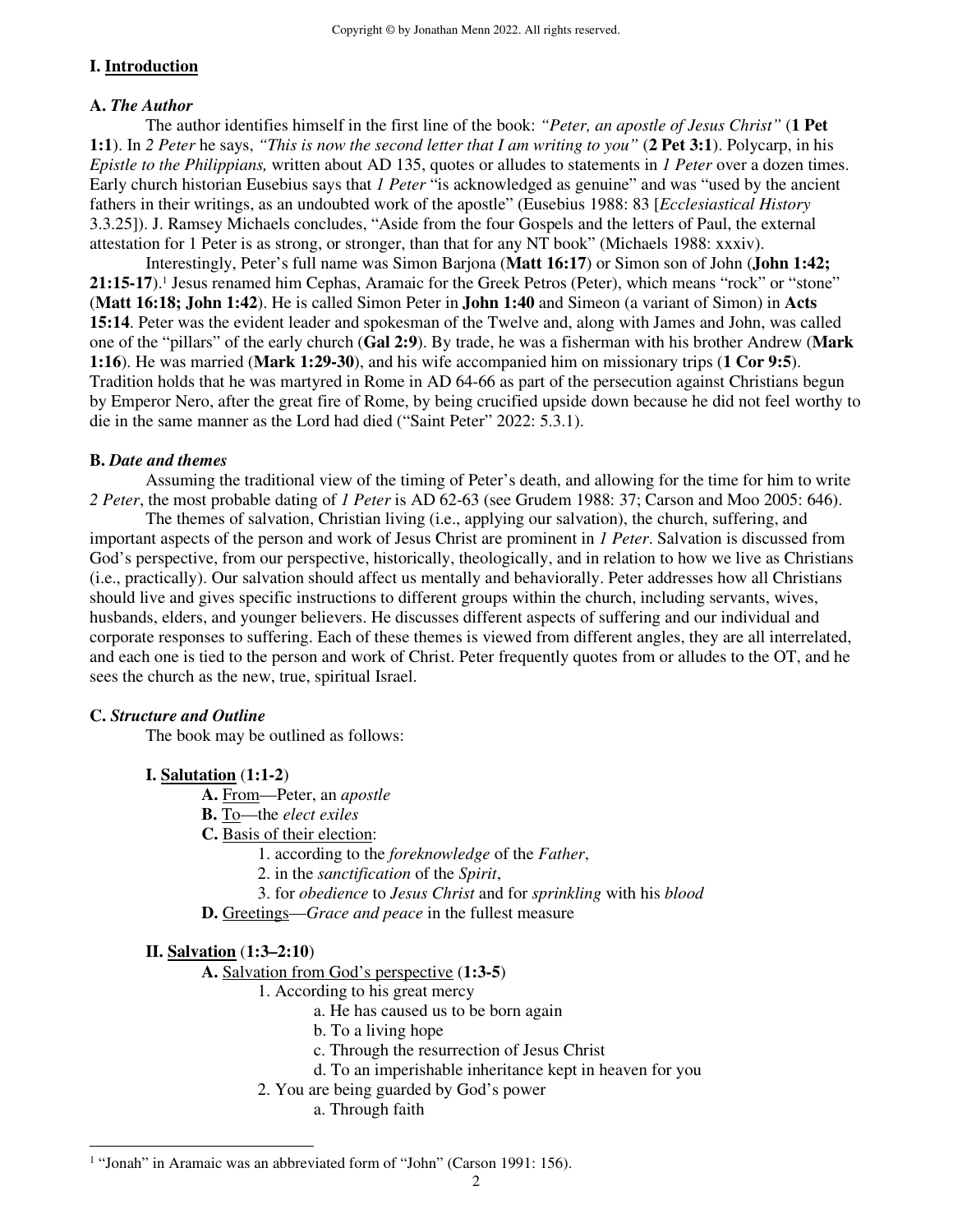b. For salvation

(1) which will be revealed in the last time

**B.** Salvation from our perspective (**1:6-9**)

1. We rejoice despite various trials

- a. so that the genuineness of our faith will result in praise, glory, and honor
	- b. at the revelation of Jesus Christ
		- (1) Whom we have not seen
		- (2) But we love, believe and rejoice in

(A) which leads to the outcome of our faith, the salvation of our souls

#### **C.** The greatness of our salvation (**1:10-12**)

1. The prophets carefully inquired when the predicted sufferings and glories of Christ would occur

2. It was revealed that they were serving you

a. In the things that have been announced to you

- b. By those who preached the gospel to you
- c. By the Holy Spirit
- d. Into which things angels long to look
- **D.** The implication of salvation for our conduct (**1:13–2:3**)
	- 1. Mentally, we are to:
		- a. Prepare our minds for action
		- b. Be sober-minded
		- c. Set our hope fully on the grace that will be brought to us at the revelation of Jesus Christ
	- 2. Behaviorally, we are to:
		- a. Be obedient
		- b. Do not be conformed to the passions of our former ignorance
		- c. Be holy in all our conduct
			- (1) because God is holy, and
			- (2) God judges impartially
		- d. Conduct ourselves with fear

(1) knowing that you were ransomed from your futile ways, not with perishable things, but with the precious blood of Christ, who was:

- (A) foreknown before the foundation of the world
	- (B) made manifest in the last times for your sake
		- i. who, through him, believe in God
			- (a) who (God) raised him from the dead, and
			- (b) gave him glory
				- (i) so that your faith and hope are in

God

e. Love one another earnestly from a pure heart

(1) since you were born again

(A) not of perishable seed, but imperishable

- (B) through the living and abiding word of God
	- i. for all flesh is like grass and withers
	- ii. but the word of the Lord remains forever
- (2) so put away all malice, deceit, hypocrisy, anger, and slander
- 3. Like newborn infants, long for pure spiritual milk
	- a. that you may grow up into salvation
- **E.** Salvation described theologically (**2:4-10**)
	- 1. Jesus is a living stone
		- a. rejected by men, but
		- b. chosen and precious in God's sight
	- 2. As you come to him, you are like living stones, being built up:
		- a. as a spiritual house
		- b. to be a holy priesthood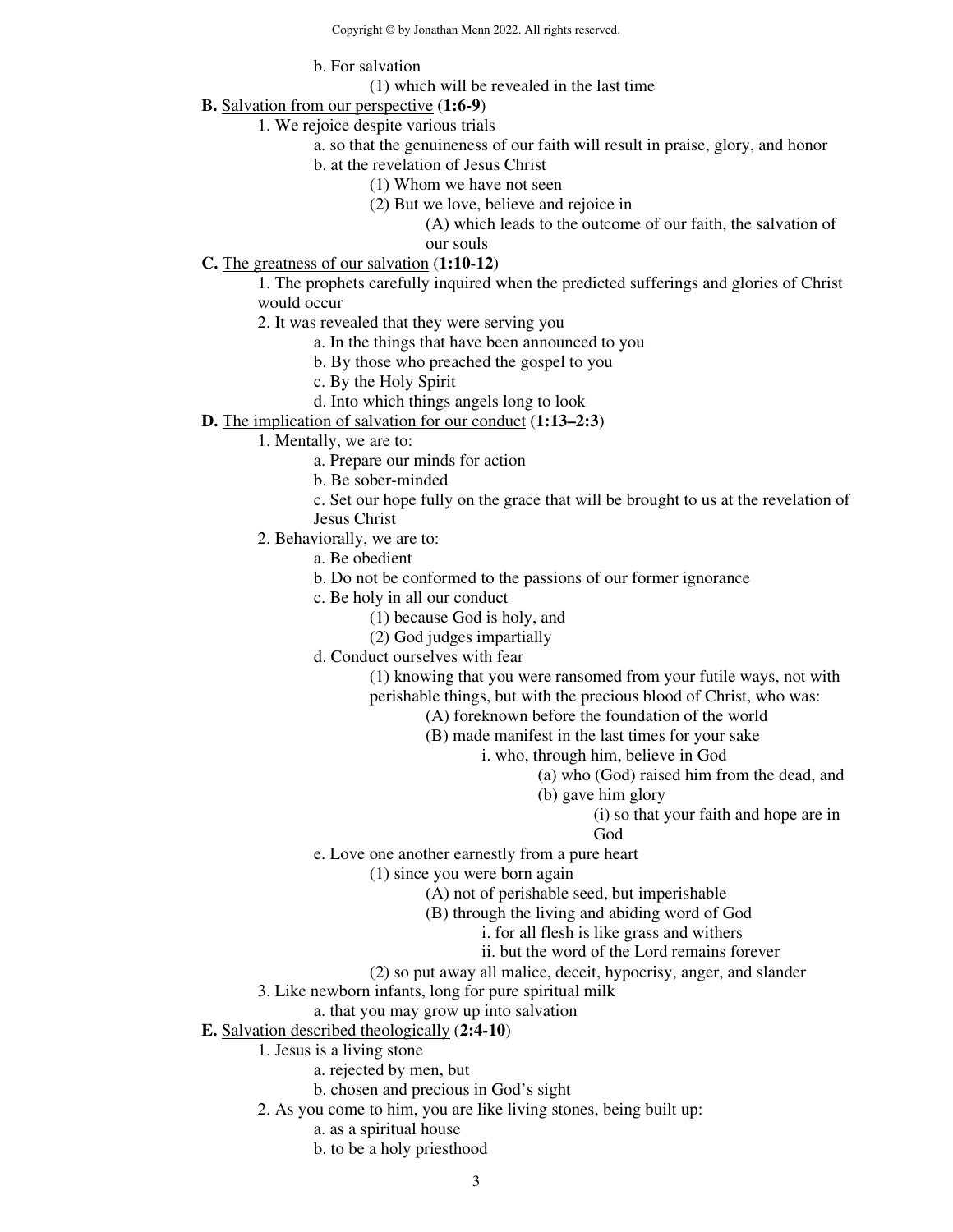c. to offer spiritual sacrifices acceptable to God through Jesus Christ

3. Because Jesus is the cornerstone

a. and whoever believes in him will not be put to shame, but honored 4. But he is a stone of stumbling and rock of offense to unbelievers who disobey the word

5. But you are:

a. a chosen race

b. a royal priesthood

c. a holy nation

d. a people for his own possession

(1) that you may proclaim the excellencies of him

(A) who called you out of darkness into his marvelous light

e. once you were not a people, but now you are God's people

f. once you had not received mercy, but now you have received mercy

#### **III. Live righteous lives in whatever station you are or circumstance you face** (**2:11–4:11**)

## **A.** All believers (**2:11-17**)

1. Abstain from the passions of the flesh

a. They wage war against your soul

2. Keep your conduct honorable

a. So that when "Gentiles" speak against you they may see your good deeds and glorify God on the day of visitation

3. Be subject for the Lord's sake to every governmental authority

4. Live as free people

a. not using your freedom as a cover for evil

b. but living as servants of God

- 5. Honor all people:
	- a. love the brotherhood
	- b. fear God
	- c. honor the emperor

#### **B.** Servants (**2:18-25**)

1. Be subject to your masters with all respect

a. both to the good and gentle and to the unjust

b. for it is a gracious thing when, mindful of God, you endure sorrows while suffering unjustly

(1) for there is no credit for enduring a beating when you sin

(2) but is a gracious thing in God's sight when you endure suffering for doing good

(3) for to this you have been called

(A) because Christ also suffered for you

(B) he left you an example to follow in his steps

i. he committed no sin

ii. no deceit was in his mouth

iii. when he was reviled, he did not revile in return

iv. when he suffered, he did not threaten

v. he continually entrusted himself to God who judges justly

vi. he bore our sins in his body that we might die to sin and live to righteousness

(C) we have been healed by Christ's wounds

i. for we had been straying but now have returned to our Shepherd and Overseer

## **C.** Wives (**3:1-6**)

1. Be subject to your own husbands

a. so that if they do not obey the word, they may be won by your conduct (1) which should be respectful and pure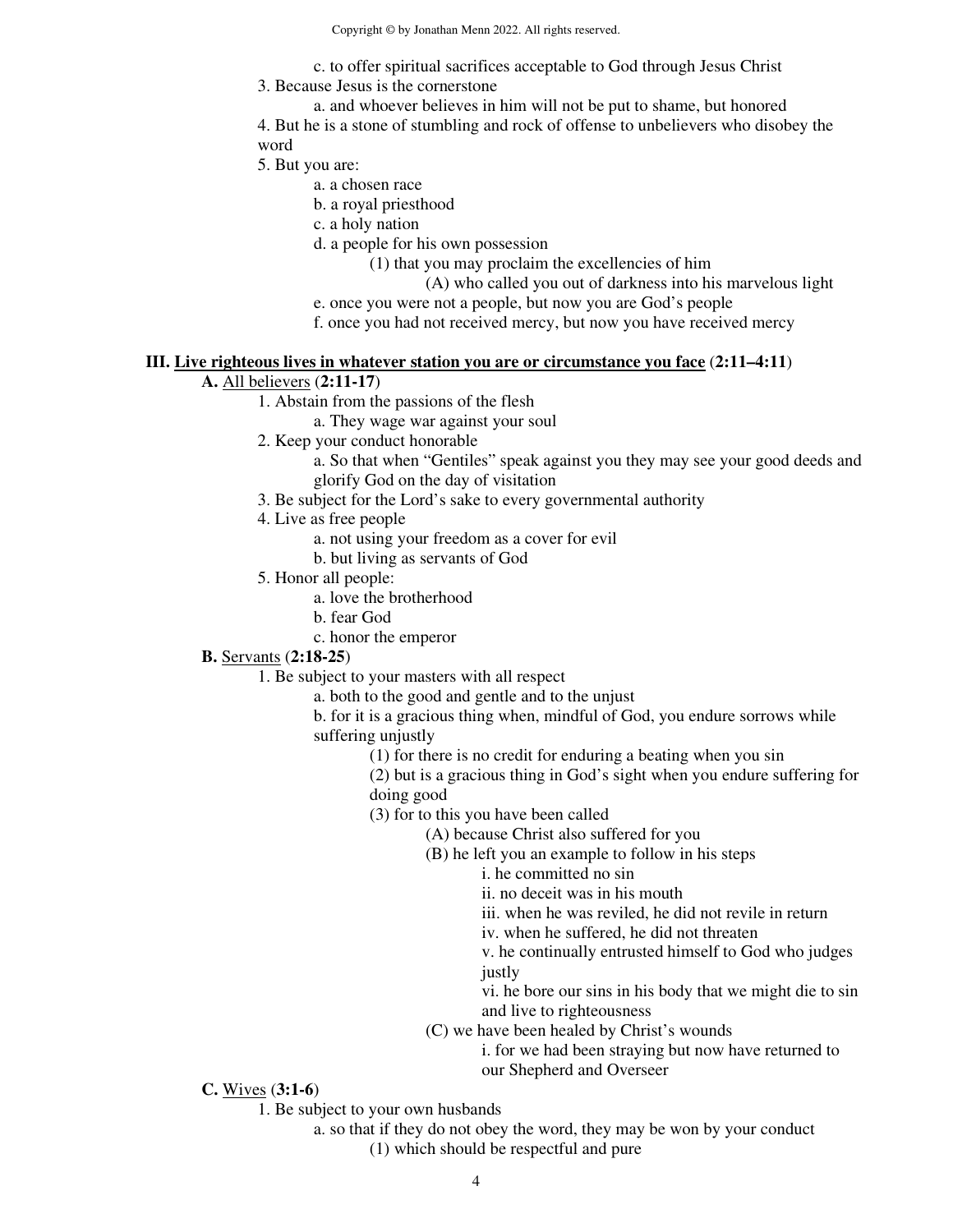- 2. Your adorning:
	- a. should not be external (braided hair, gold jewelry, clothing)
	- b. but internal (the imperishable beauty of a gentle and quiet spirit)
		- (1) which is very precious in God's sight
		- (2) for this is how the holy women who hoped in God used to adorn
		- themselves, by submitting to their own husbands
			- (A) as Sarah obeyed Abraham, calling him lord

i. you are her children, if you:

- (a) do good, and
- (b) do not fear anything that is frightening

- **D.** Husbands (**3:7**)
	- 1. Live with your wives in an understanding way
	- 2. Show honor to her as the weaker vessel
		- a. since she is an heir with you of the grace of life
		- b. so that your prayers may not be hindered
- **E.** All believers: summary (**3:8-12**)
	- 1. Have unity of mind, sympathy, brotherly love, a tender heart, and a humble mind
	- 2. Do not repay evil for evil or reviling for reviling, but bless
		- a. for to this you were called
			- (1) that you may obtain a blessing
				- (A) for whoever desires to love life and see good days should:
					- i. keep from speaking evil and deceit
					- ii. turn from evil
					- iii. do good
					- iv. seek and pursue peace
			- b. for the eyes of the Lord are on the righteous
			- c. the ears of the Lord are open to the prayer of the righteous
		- d. but the face of the Lord is against those who do evil
- **F.** The suffering of the righteous (**3:13–4:6**)
	- 1. Who is there to harm you if you are zealous for doing good?
	- 2. But if you should suffer for righteousness' sake, you will be blessed
		- a. have no fear of those who cause you suffering
		- b. do not be troubled
		- c. but in your hearts honor Christ the Lord as holy

3. Always be prepared to make a defense to anyone who asks you for the reason for the hope within you

a. do it with gentleness and respect with a good conscience

- (1) so that when you are slandered, those who revile your good
- behavior in Christ may be put to shame
- 4. For it is better to suffer for doing good, if it is God's will, than for doing evil
- 5. For Christ also suffered, the righteous for the unrighteous
	- a. that he might bring us to God
	- b. he died in the flesh but was made alive in the spirit
		- (1) in which he went and proclaimed to the spirits in prison
			- (A) because they formerly did not obey
				- i. when Noah was building the ark in which eight
				- people were brought through the water
				- ii. which corresponds to baptism which now saves us
					- (a) as an appeal to God
						- (i) for a good conscience
						- (ii) through the resurrection of Jesus
						- Christ
	- c. he has gone to heaven and is at the right hand of God
	- d. all angels, authorities, and powers have been subjected to him
- 6. Since Christ suffered in the flesh, arm yourself with the same way of thinking a. for whoever has suffered in the flesh has ceased from sin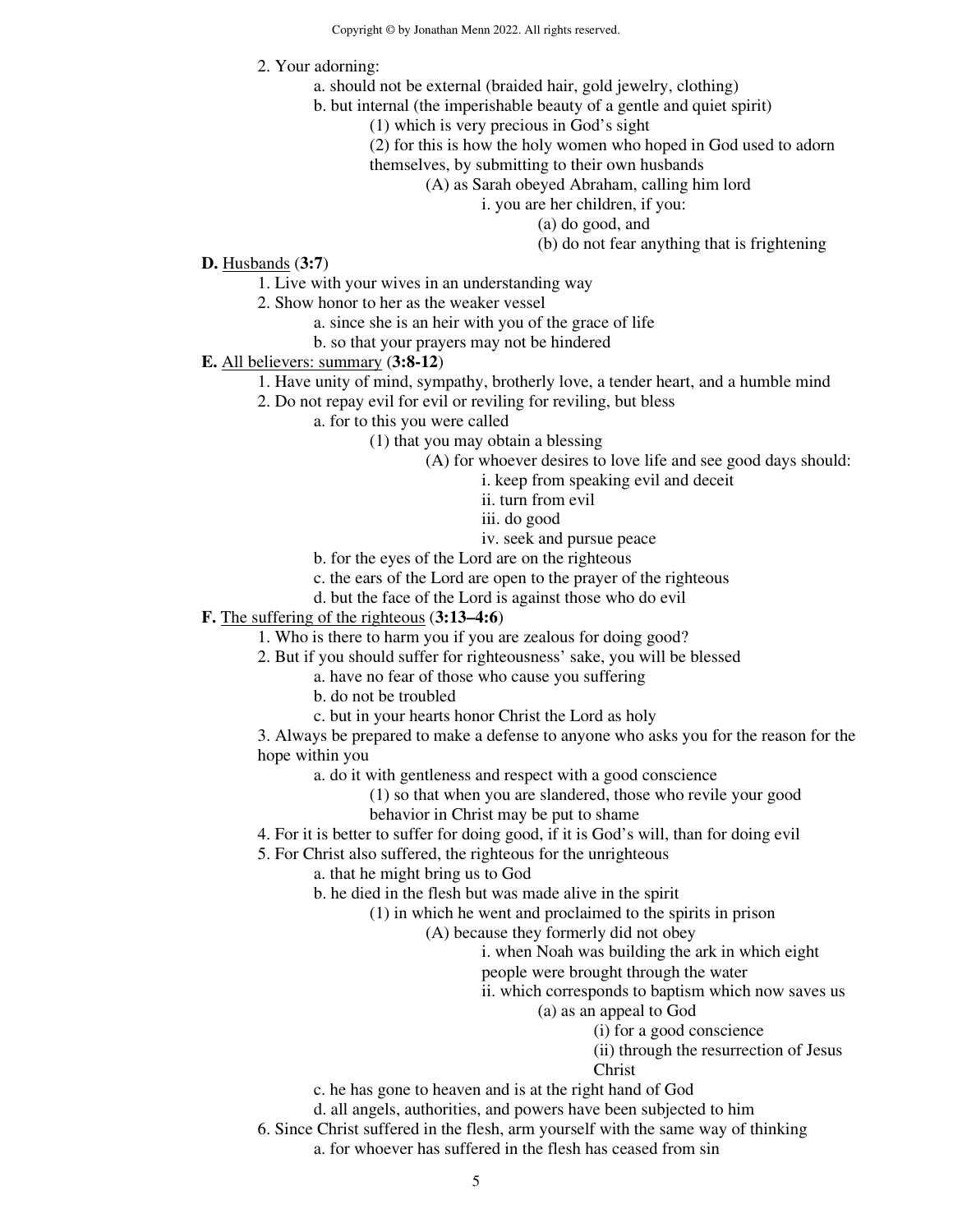Copyright © by Jonathan Menn 2022. All rights reserved.

b. live no longer for human passions but for the will of God

- c. for the time that is past sufficed for living sensuously in lawless idolatry
- 7. Now the "Gentiles" are surprised that you do not join them in their debauchery a. they malign you

b. but they will give an account to God who is ready to judge the living and the dead

8. This is why the gospel was preached to those who are dead

a. that though they are dead in the flesh, they might live in the spirit the way God does

- **G.** The end of all things is at hand (**4:7-11**)
	- 1. Therefore, be self-controlled and sober-minded
		- a. for the sake of your prayers
	- 2. Love one another earnestly
		- a. since love covers a multitude of sins
	- 3. Show hospitality to one another without grumbling
	- 4. Use your gifts to serve one another
		- a. as good stewards of God's varied grace
	- 5. Speak as one speaks the oracles of God
	- 6. Serve by the strength that God supplies
		- a. in order that in everything God may be glorified through Jesus Christ
	- 7. To him belong glory and dominion forever

#### **IV. The church's response to suffering** (**4:12–5:11**)

**A.** Do not be surprised when fiery trials come upon you, as though they were something strange (**4:12-19**)

- 1. Rejoice as you have shared Christ's sufferings
	- a. that you may rejoice when his glory is revealed
- 2. When you are insulted for the name of Christ, you are blessed
	- a. because the Spirit of glory and of God rest upon you
- 3. Let no one suffer as an evildoer
- 4. Do not be ashamed if you suffer as a Christian
	- a. but glorify God in that name
- 5. It is time for judgment to begin with the household of God

a. and if it begins with us, what will be the outcome oof those who do not obey the gospel of God?

b. and if the righteous are scarcely saved, what will become of the ungodly and the sinners?

6. Therefore, those who suffer according to God's will, entrust your souls to the faithful creator while doing good

## **B.** Elders (**5:1-4**)

- 1. Shepherd the flock, not under compulsion, but willingly, as God would have you
	- a. not for shameful gain, but eagerly
	- b. not domineering, but as examples to the flock
- 2. When the Chief Shepherd appears, you will receive the unfading frown of glory

## **C.** Younger people (**5:5a**)

- 1. Be subject to the elders
- **D.** All believers (**5:5b-11**)
	- 1. Clothe yourselves with humility toward one another
		- a. for God opposes the proud but gives grace to the humble
	- 2. Humble yourselves under the mighty hand of God
		- a. so that at the proper time he may exalt you
	- 3. Cast all your cares upon him
		- a. because he cares for you
	- 4. Be sober-minded and watchful
	- a. because your adversary, the devil, prowls around, seeking someone to devour 5. Resist the devil, firm in faith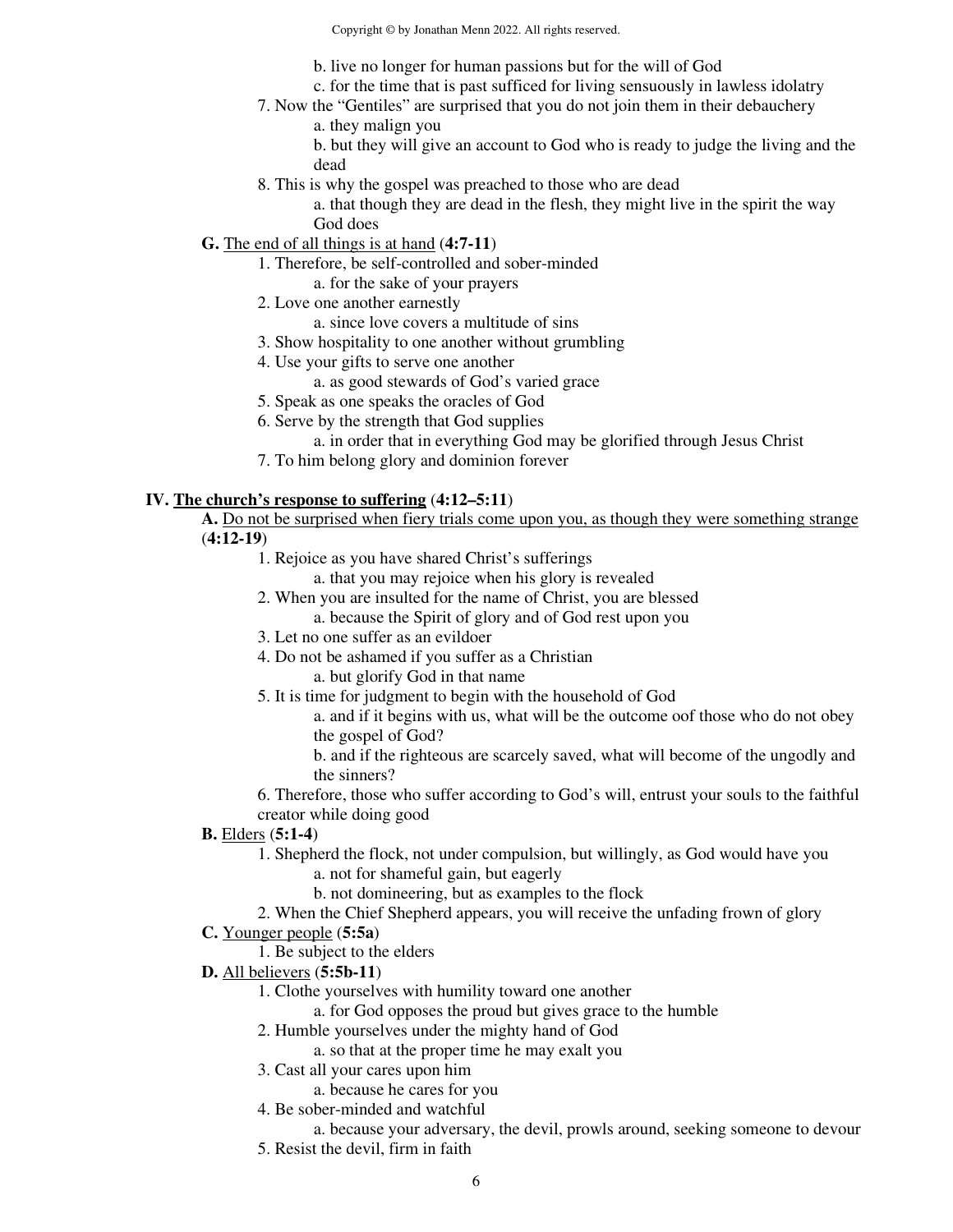Copyright © by Jonathan Menn 2022. All rights reserved.

a. knowing that your brothers throughout the world are experiencing the same kind of sufferings as are you

6. After you have suffered a little while, the God of all grace will himself r3estore,

confirm, strengthen, and establish you

7. To him be the dominion forever. Amen.

#### **V. Concluding salutation** (**5:12-14**)

**A.** By Silvanus, I have written you (**5:12**) 1. Exhort you 2. Declare that this is the true grace of God **B.** Greetings (**5:13-14a**) 1. Greetings from a. She who is in Babylon who is likewise chosen b. Mark, my son 2. Greet one another a. with the kiss of love

#### **C.** Peace to all of you who are in Christ (**5:14b**)

## **II. Commentary on 1 Peter**<sup>2</sup>

**A.** *Salutation* **(1:1-2)**

*<sup>1</sup>Peter, an apostle of Jesus Christ, to those who are elect exiles of the Dispersion in Pontus, Galatia, Cappadocia, Asia, and Bithynia, <sup>2</sup>according to the foreknowledge of God the Father, in the sanctification of the Spirit, for obedience to Jesus Christ and for sprinkling with his blood: May grace and peace be multiplied to you.* 

"Peter, an apostle of Jesus Christ"

 "Apostle" refers to someone who has been commissioned and sent out with authority for a specific purpose. It is the noun form of the Greek word *apostellō* ("to send"). The essential meaning of "apostle" is conveyed by such terms as "ambassador," "delegate," or "messenger." The NT recognizes two basic types of apostles: (A) *foundational* apostles; and (B) *church-commissioned* apostles. "Foundational" apostles like Peter were those apostles who were companions of Jesus, witnesses to the resurrection, and were specifically called to be apostles and witnesses by Jesus (see **Matt 10:1-5; Mark 6:7, 30; Luke 6:13; John 15:27; Acts 1:21-22**). They were able to attest to their special status by performing signs (see **Matt 10:1-8; Mark 6:7; Acts 2:43; 2 Cor 12:12**). Foundational apostles were the leaders of the early church and the "foundation" of the church itself (**Eph 2:19-20**). As such, those with the authority of foundational apostles have not existed since the original apostles died (only one foundation can be laid for a building). "Church-commissioned" apostles are those men and women who have been delegated by a church to go out and preach the gospel, plant new churches, and build up the church (see **Acts 13:1-3; 14:14; Rom 16:7; 1 Cor 9:5-6; 12:28; 1 Thess 1:1; 2:6**). Christ has ordained the church and given it His authority (**Matt 16:18-19**). Consequently, Christ can be expected to act through His church, not independently of it. By commissioning apostles, the church also provides them with credibility and accountability, both with respect to the church itself and in the eyes of the world.

 When Peter calls himself an apostle *"of Jesus Christ,"* the wording implies that he "belongs to" or is "owned by" Jesus Christ. This is consistent with **1 Cor 6:19-20** which says, *"You are not your own, for you were bought with a price,"* and with **1 Cor 7:23** which reminds us, *"You were bought with a price; do not become bondservants of men"* (see also **Rev 5:9**). By paying the price for our redemption, Christ frees us from our slavery to sin and binds us to himself.

## "To those who are elect exiles of the Dispersion"

 The three key descriptors of the recipients of Peter's epistle are "elect," "exiles," and the "dispersion." "Elect" tells us that the recipients (and, by extension, us) were not volunteers, but were chosen by God. The ESV translates the next word as "exiles." Some translations (e.g., the NIV) translate it as "strangers." Both translations are somewhat misleading. To be an "exile" might imply that the person was forced against his or her

 $2$  Unless otherwise noted, the English Standard Version will be used in this commentary.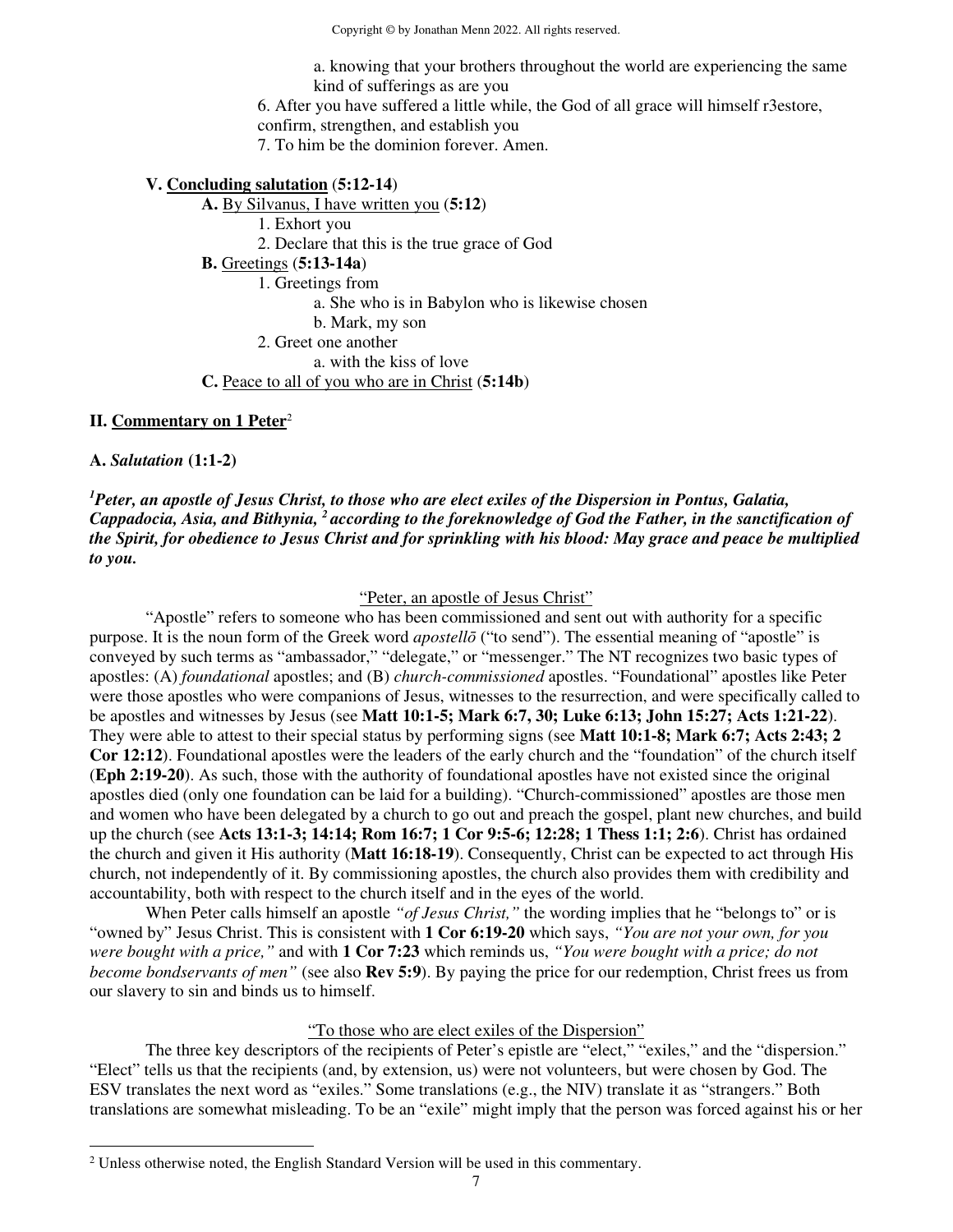will to be residing in a particular place. To be a "stranger" might imply that the person was not known by his or her neighbors. Neither of those situations was the case. The Greek word is *parepidēmos* which means a sojourner, "not simply one who is passing through, but a foreigner who has settled down, however briefly, next to or among the native people" (Zodhiates 1993: *parepidēmos,* 1118). The phrase that probably best captures the sense of the word is "resident aliens." This implies that, for all Christians, the world is not our true home; rather, *"our citizenship is in heaven"* (**Phil 3:20**). This further implies that, as "resident aliens," we are not really "at home" in the places we are. This, in turn, should cause us to assess how deeply we draw our self-worth, identity, and fulfillment from such things as our position in the world, our nationality, tribe, or any other station or circumstance in which we find ourselves. What Peter is saying, right in the first sentence of his epistle, is that our identity, meaning, and purpose are derived from Christ. Consequently, he is to be the primary focus of our lives.

 The word translated as "dispersion" is a form of the word *diaspora,* which usually refers to Jews who were scattered among the Gentile nations and living in exile outside of Israel. In this case, however, Peter specifies that the diaspora he is referring to is people living in *"Pontus, Galatia, Cappadocia, Asia, and Bithynia,"* which were provinces of the Roman Empire in what is today northern Turkey. The significance of that is that there is no evidence of any Jewish presence in Cappadocia in the first century or of any Jewish churches in any of those provinces. Peter was writing to a predominantly if not exclusively Gentile audience. This is clearly indicated in Peter's description of those to whom he was writing in **1 Pet 1:14, 18; 2:10; 4:3-4**, all of which denote Gentiles. In other words, Peter is saying that the church, which largely consists of Gentiles, is the true people of God, the new, true, spiritual Israel.<sup>3</sup> He even contrasts the church with "the Gentiles," i.e., nonbelievers (**1 Pet 2:12; 4:3**). He is saying that we, the church, are the true diaspora, wherever we are in the world and whatever our ethnic, racial, or tribal background might be. This reinforces our status as "resident aliens." It also reinforces the fact that, our status as resident aliens in the world because of our special relationship to God through Jesus Christ has important attitudinal, moral, and behavioral implications for our lives—a point which Peter discusses and emphasizes throughout this epistle.

## "According to the foreknowledge of God the Father, in the sanctification of the Spirit, for obedience to Jesus Christ and for sprinkling with his blood"

 We see that our status as resident aliens of the diaspora in the world is the work of the Trinity. The distinct, although related, roles of the Father, Son, and Holy Spirit are stated here. The first thing to note is that the Father's "foreknowledge" is not merely his passively knowing in advance that we would believe in Christ. Instead, as used in the Bible, God's foreknowledge denotes "prior acknowledgement, favorable recognition or consideration beforehand (Acts 2:23; 1 Pet. 1:2). It is used to denote the foreordained fellowship of God with the objects of His saving power." (Zodhiates 1993: *prognosis,* 1216) In other words, we are resident aliens in this world by God's predetermined design which he, in his grace, has brought about. The noun "foreknowledge" is used only here and **Acts 2:23**, which discusses Jesus' crucifixion (*"this Man, delivered over by the predetermined plan and foreknowledge of God, you nailed to a cross by the hands of godless men and put Him to death"*). As is the case here, God's foreknowledge of Christ's crucifixion was far more than his simply knowing in advance that people would crucify him; the choices people made to crucify him were all part of God's predetermined plan.

The same meaning of foreknowledge occurs when the verbs "know" and "foreknow" are used. For example, **Rom 8:28-30** says, "<sup>28</sup> And we know that God causes all things to work together for good to those who *love God, to those who are called according to His purpose. <sup>29</sup>For those whom He foreknew, He also predestined to become conformed to the image of His Son, so that He would be the firstborn among many brethren; <sup>30</sup>and these whom He predestined, He also called; and these whom He called, He also justified; and these whom He justified, He also glorified."* John Piper points out that "if all the called are justified, and if justification is only by faith, then the call must secure the faith because it secures the justification. But if the call of God brings about faith, then it is not the self-determining power of man that brings him to salvation. . . . For God to predestine someone on the basis of faith which he himself creates is the same as basing predestination on the basis of election. . . . The words 'know' and 'foreknow' commonly mean 'choose' or 'set favor upon' or 'acknowledge.' Therefore we do not need to add any phrase to limit whom God foreknows, because the word itself limits the group—it is those whom he chose or set his favor upon." (Piper 1985: 2.22-.23) This is seen in multiple OT and NT texts (see, e.g., **Ps 1:6; Hos 13:4-5; Amos 3:1-2; Matt 7:23; Rom 11:1-2; 1 Cor 8:3; Gal 4:8-9; 2 Tim 2:19; 1 Pet 1:20**).

 $3$  The church as the new, true, spiritual Israel is discussed in detail in Menn 2021: 49-59.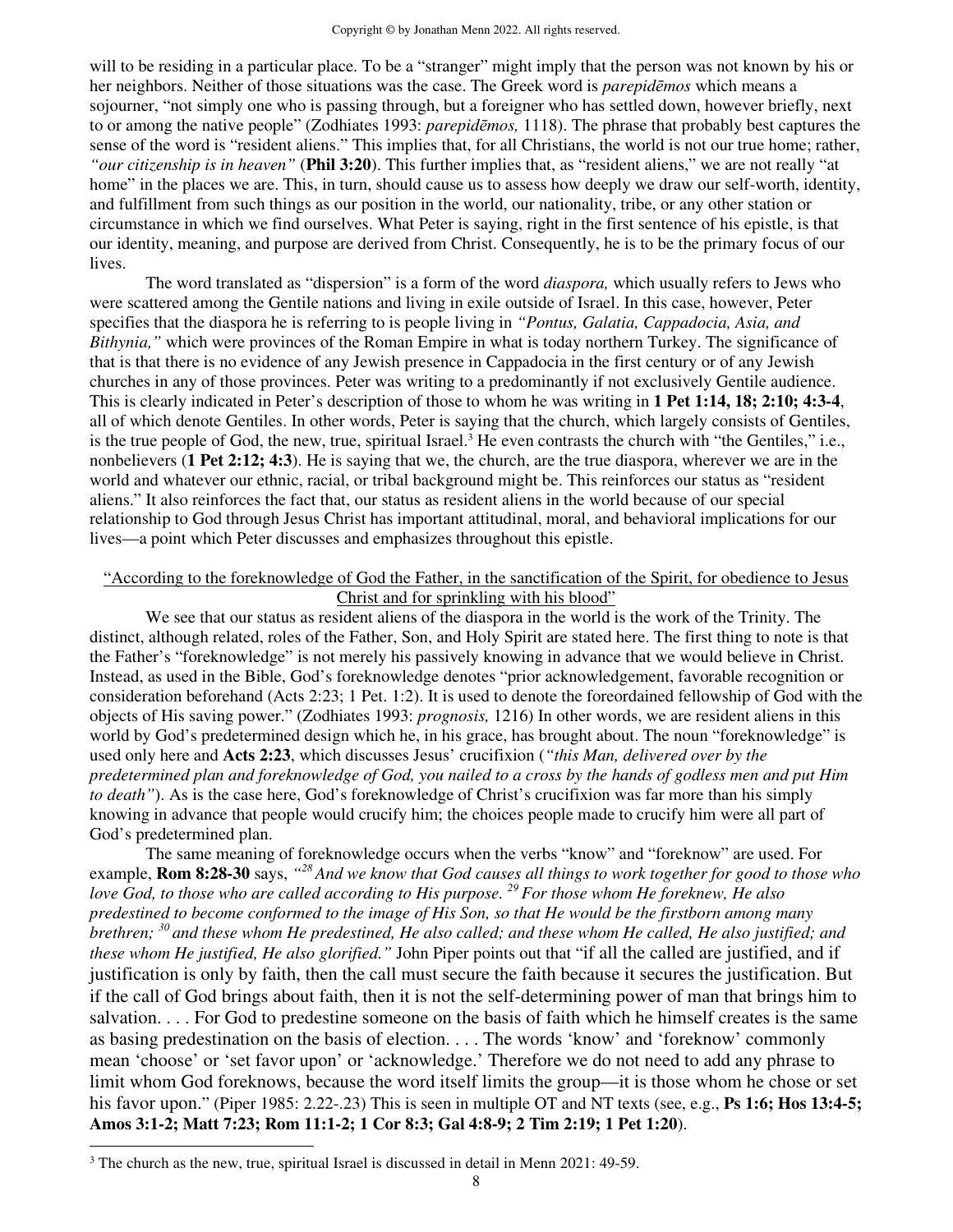There are three aspects of sanctification: (1) initial separation or setting apart (**Acts 20:32; 26:18; 1 Cor 1:2, 30**); (2) progressive holiness during life (**Rom 8:13; 2 Cor 3:18; 7:1**); and (3) the final act whereby God makes people completely holy through eternity (**Eph 5:26-27; Rev 3:12, 21; 21:3-8, 23-27**).

 The present aspect of our lives, i.e., the "progressive holiness" aspect of our lives as resident aliens, is emphasized in the purpose for which we have been chosen or elected by God: *"for obedience to Jesus Christ and for sprinkling with his blood."* Our lives should be heading toward greater and greater obedience to Christ as we mature and draw upon his means of grace. The word for "obedience" elsewhere is used by Peter and other NT writers as signifying the daily obedience of believers (see **Rom 6:16; 2 Cor 7:15; 10:5-6; Phlm 21; 1 Pet 1:14**). The same thought is found in **Eph 2:8-10**, which points out that we are saved purely by God's grace, but for a *purpose*, namely, *"we are His workmanship, created in Christ Jesus for good works, which God prepared beforehand so that we would walk in them."* 

However, Peter knows that even the most mature Christians can never escape their indwelling sin; hence, God's purpose for us—*obedience to Jesus Christ—*will never fully be realized in this life. That is why he adds the final clause about *"sprinkling with his blood."* There are three situations in which blood was sprinkled *on individuals* in the OT: (1) when God initiated the Mosaic Covenant on Mount Sinai (**Exod 24:5-8; Heb 9:19- 20**); (2) when Aaron and his sons were ordained as priests (**Exod 29:21**); and (3) in the purification ceremony for a leper who has been healed from leprosy (**Lev 14:6-7**). Since Christians have already been initiated into the New Covenant when they came to faith in Christ, and since Peter already sees us as a royal priesthood (**1 Pet 2:9**), it is unlikely that he was thinking of the first two OT examples, since he is speaking of our being sprinkled with Christ's blood *after* his reference to our sanctification and *after* we have been initiated into the covenant and been ordained as priests. That Peter probably has the third OT example of people being sprinkled with blood makes sense. The reason is that the purification ceremony applied to any kind of skin disease which would render a person ceremonially unclean and thereby exclude him from the community (see **Lev 14:54-57**). Wayne Grudem comments, "Leviticus 14:6-7 is an excellent passage to represent cleansing from any defilement that would disrupt fellowship with God and his people. . . . This 'sprinkling with blood' fits 1 Peter 1:2. Although God intended these 'chosen sojourners' to live 'for obedience to Jesus Christ', they were frequently 'defiled' by sin. Peter reminds them that their future includes continual sprinkling with the blood of Christ, that is, continual restoration of fellowship with God and his people through the sacrificial blood of Christ figuratively sprinkled over them, a continual reminder to God that their sins are forgiven and that they are welcome in God's presence and among his people." (Grudem 1988: 53-54) A similar thought is found in **1 John 1:7**.

## "May grace and peace be multiplied to you"

 This is an expanded form of Paul's frequent greeting to the recipients of his epistles, *"Grace to you and peace"* (**Rom 1:7; 1 Cor 1:3; 2 Cor 1:2; Gal 1:3; Eph 1:2; Phil 1:2; Col 1:2; 1 Thess 1:1; 2 Thess 1:2; Titus 1:4; Phlm 3**). This actually flows from the reference to the sprinkling of Christ's blood. It is in the passive tense, which indicates that God is the agent of the action.<sup>4</sup> The wording actually is "Grace to you and may peace be increased." In other words, as God by his grace figuratively sprinkles us with Christ's blood when we confess and repent of our sins, our sins our forgiven, and fellowship with God and others is restored; hence, our peace is restored and increased.

#### **DISCUSSION QUESTIONS**

1. There are many self-proclaimed "apostles" today.

- For at least some of them, do you see any differences between their character and activities and the apostles of the Bible?
- To the extent that they do not match up with the character and activities of the apostles of the Bible, what can and should we do about it?

2. How can we take and apply the fact that we, as Christians, are "resident aliens" in the world (including the fact that we are resident aliens in our own countries)?

3. What is the significance of the fact that Peter has used a term (*diaspora*) that had applied to Jews and now

<sup>&</sup>lt;sup>4</sup> This is known as the "divine passive."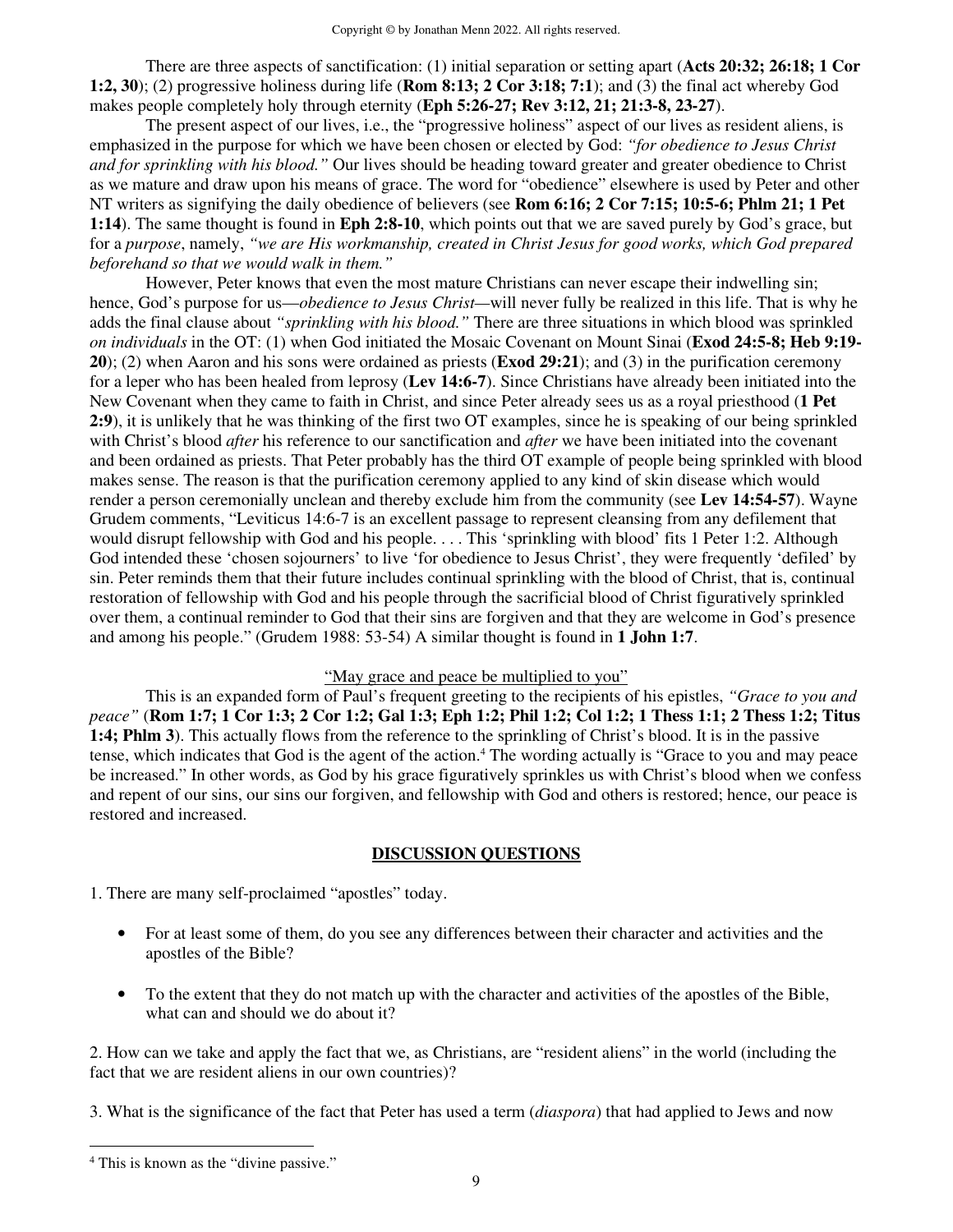applies it to the church, which consists primarily of Gentiles?

4. How can the church help brothers and sisters who become defiled by sin find cleansing, purification, forgiveness, and be restored to fellowship and right relationship with God and with the rest of the body?

#### **B.** *Salvation* (**1:3–2:10**)

• Salvation from God's perspective (**1:3-5**)

*<sup>3</sup>Blessed be the God and Father of our Lord Jesus Christ, who according to His great mercy has caused us to be born again to a living hope through the resurrection of Jesus Christ from the dead, <sup>4</sup>to obtain an inheritance which is imperishable and undefiled and will not fade away, reserved in heaven for you, <sup>5</sup>who are protected by the power of God through faith for a salvation ready to be revealed in the last time.*

 These verses are similar to **Titus 3:5-7** and reveal several important aspects concerning the nature of our salvation:

 (1) The ground or basis of our salvation is God's mercy. Further, he caused us to be born again; we did not cause ourselves to be born again. This is consistent with and reinforces **v. 1** which spoke of God's electing us. This is also consistent with the rest of Scripture which stresses that God is primary in salvation. Thus, Jesus said that *"unless one is born of water and the Spirit, he cannot enter the kingdom of God"* (**John 3:5**). In **John 3:6, 9** he then specified that one must be *"born of the Spirit."* That is an explication of **Ezek 36:25-26**—the only passage in the OT that links water and the Spirit: *" <sup>25</sup>I will sprinkle clean water on you, and you shall be clean from all your uncleannesses, and from all your idols I will cleanse you. <sup>26</sup>And I will give you a new heart, and a new spirit I will put within you. And I will remove the heart of stone from your flesh and give you a heart of flesh.*" Note that it is God who is doing the work in us, not we ourselves doing any of the work.

 (2) The instrument through which God was able to save us was *"the resurrection of Jesus Christ from the dead."* It was his resurrection that demonstrated that Jesus was more than just a man; he was God come to earth as a man. In his life, he had lived the life we should have lived, perfectly obeying the Father in everything (**Mark 14:36; Luke 22:42; John 5:19, 30; 6:38; 8:29; 14:31; Rom 5:19; Phil 2:8; Heb 4:15; 10:7**). That qualified him to "step into our shoes" and make the one sacrifice necessary to atone for our sins (**Heb 10:11-14**). His resurrection from the dead demonstrated both who Jesus was and that the Father had accepted his sacrifice on our behalf.

 (3) The result of our salvation is a *"living hope."* This indicates that our new birth is both present and future oriented. This I in accord with **John 3:3, 5**, which speak both of "seeing" (present) and "entering" (future) the kingdom of God. The fact that our hope is "living" means that it is present and active now. This follows from our being "born again," i.e., we have passed from death to life and are now spiritually alive (see **John 5:24; Rom 6:4, 13**). The fact that we have "hope" points us to the future consummation of our faith and new life in Christ.

 (4) The object of our living hope is our *inheritance,* which is *"imperishable and undefiled and will not fade away.*" This inheritance is our portion of the kingdom of God and Christ, i.e., the new creation and all its blessings, which will last forever (see **1 Cor 15:23-24, 50-58; Eph 5:5; Col 3:24; Heb 9:15; Rev 2:7, 11, 17, 26-28; 3:5, 12, 21; 21:1-7, 10-26; 22:1-7, 12-14**). Further, this inheritance is *"reserved in heaven for you."*  This, again, is a "divine passive." The form of the of the verb translated "reserved" (or "kept") indicates "a completed past activity (by God) with results that are still continuing in the present: God himself has 'stored up' or 'reserved' this inheritance in heaven for believers and it continues to be there, 'still reserved' for them" (Grudem 1988: 57). That is why our hope is living and certain to be realized by us—because just as God is the one who elected us for salvation in the first place, did what only he could do to secure our salvation (by living the life we could never live and paying the price we could never pay), demonstrated that all was accomplished when he rose from the dead, so he is the one keeping and reserving our inheritance for us. This is a powerful application of what Paul said in **Rom 8:38-39**, *" <sup>38</sup>For I am sure that neither death nor life, nor angels nor rulers, nor things present nor things to come, nor powers, <sup>39</sup>nor height nor depth, nor anything else in all creation, will be able to separate us from the love of God in Christ Jesus our Lord."* 

 The last line of these verses (*"who are protected by the power of God through faith for a salvation ready to be revealed in the last time"*) shows us that it is not just our inheritance that is protected by the power of God, but we ourselves are being protected by the power of God. Peter does not say that God protects us "*as a result* of our faith," but he protects us "*through* our faith." In other words, just as our faith itself is *"the gift of*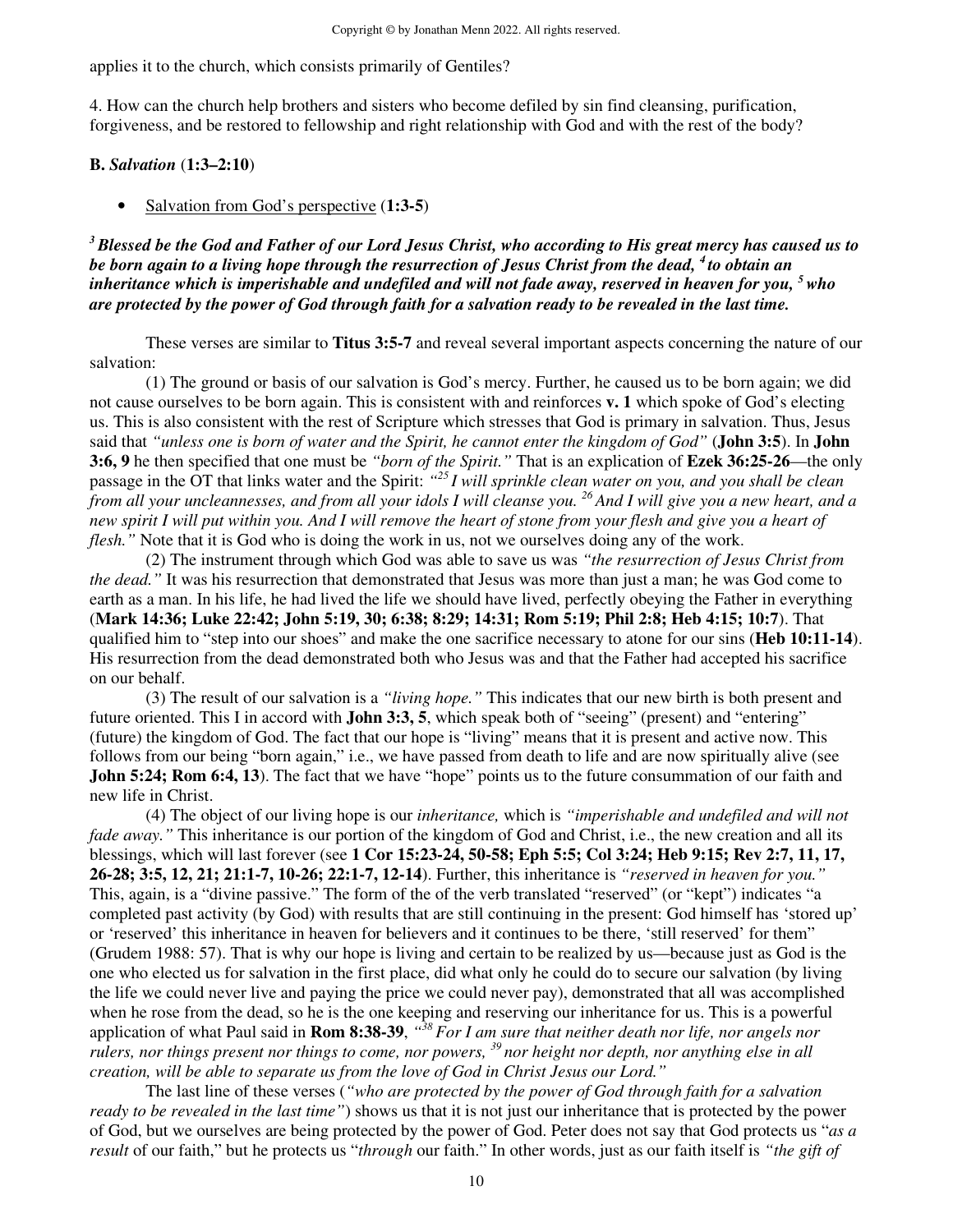*God"* (**Eph 2:8**), so his power and presence energize and sustain our faith. There is something of a mystery in this. *We* are the ones who must exercise our faith; God does not do that for us. *We* are the ones who must *"press on toward the goal"* (**Phil 3:14**) and *"work out your own salvation with fear and trembling"* (**Phil 2:12**), yet it is *"God who works in you, both to will and to work for his good pleasure"* (**Phil 2:13**). Similarly, **2 Cor 13:5**  says, *"Examine yourselves, to see whether you are in the faith. Test yourselves."* Yet it then adds, *"Do you not realize this about yourselves, that Jesus Christ is in you?—unless indeed you fail to meet the test!"* The Bible is full of passages that exhort us to remain faithful, warn us of the perils of falling away, and encourage us of the rewards of faithfulness (see, e.g., **Matt 10:22; 24:13; 1 Tim 1:17-18; Heb 3:14; 10:32-39; Rev 2:10**). Yet it also assures us that we have been *"sealed with the promised Holy Spirit, who is the guarantee of our inheritance until we acquire possession of it"* (**Eph 1:13-14**), and *"he who began a good work in you will bring it to completion at the day of Jesus Christ"* (**Phil 1:6**).<sup>5</sup>

 This relationship between God's sovereignty and our responsibility is mirrored in what Peter says at the end of **v. 5**, that our salvation is *"ready to be revealed in the last time."* This recalls the *"living hope"* he spoke of in **v. 3**. Just as our *"living hope"* revealed both a present and a future aspect of our salvation, his reference to our salvation being *"ready to be revealed in the last time"* speaks of the future aspect of our salvation. However, in **v. 3** he said that God *"has caused us to be born again,"* i.e., our salvation already is present. Similarly, **v. 4** points us to *"an inheritance . . . kept in heaven for you"* (future), whereas **Eph 1:11** says *"In him we have obtained an inheritance"* (present). In the same way, the kingdom of God has been inaugurated and is present now (see **Luke 11:20**), yet we are to pray for the coming of God's kingdom (**Matt 6:10**) since it has not yet been consummated in all its fullness and glory. In short, neither Peter nor the Bible as a whole encourage passivity or "resignation to our fate," even though our destiny is clear and has been preordained.

## **DISCUSSION QUESTIONS**

1. Discuss the present and future aspects of our salvation.

2. Discuss the interaction between God's sovereignty and our responsibility.

• Salvation from our perspective (**1:6-9**)

*<sup>6</sup>In this you rejoice, though now for a little while, if necessary, you have been grieved by various trials, <sup>7</sup>so that the tested genuineness of your faith—more precious than gold that perishes though it is tested by fire may be found to result in praise and glory and honor at the revelation of Jesus Christ. <sup>8</sup>Though you have not seen him, you love him. Though you do not now see him, you believe in him and rejoice with joy that is inexpressible and filled with glory, <sup>9</sup>obtaining the outcome of your faith, the salvation of your souls.* 

#### Rejoicing in trials

**Verse 6** relates to the entire thought of **vv. 3-5**. That is particularly clear in the Greek, since **v. 5** really should not end with a period, and **v. 6** begins "*in which* you rejoice." (To make following and understanding easier, translations often break up what in the original are extremely long sentences.) Peter's thought is similar to that expressed by James in **Jas 1:2**, *"Count it all joy, my brothers, when you meet trials of various kinds."* In James, the reason for joy in the face of trials is, *" <sup>3</sup>for you know that the testing of your faith produces steadfastness. <sup>4</sup>And let steadfastness have its full effect, that you may be perfect and complete, lacking in nothing"* (**Jas 1:3-4**). Peter does two things here:

(1) He acknowledges that our trials in this life may, indeed, "grieve" us. Nevertheless, we can have great spiritual joy, knowing that, as he just stated in **vv. 3-5**, we are secure in Christ, have a "living hope" of an inheritance that is being kept for us, and that all of this will be revealed at the coming of Jesus Christ. This is akin to Paul's statement in **Rom 8:28** that *"we know that for those who love God all things work together for good, for those who are called according to his purpose."* He is not saying that all things, in and of themselves, are good. Rather, all things—including the bad things—are part of God's plan and work together for our ultimate good. This is important, since some Christians think they have to put on a "happy face" all the time; they wrongly think, "If I am not happy, then that shows I lack faith." Peter is saying that it is all right to grieve or be distressed by our trials; that is not inconsistent with God's purpose for us and with genuine faith.

(2) In **v. 7** he goes on to state the reason for our trials and suffering. Peter echoes James that trials are a

<sup>&</sup>lt;sup>5</sup> The relationship between God's sovereignty and human responsibility is discussed at some length in Menn 2021: 116-22.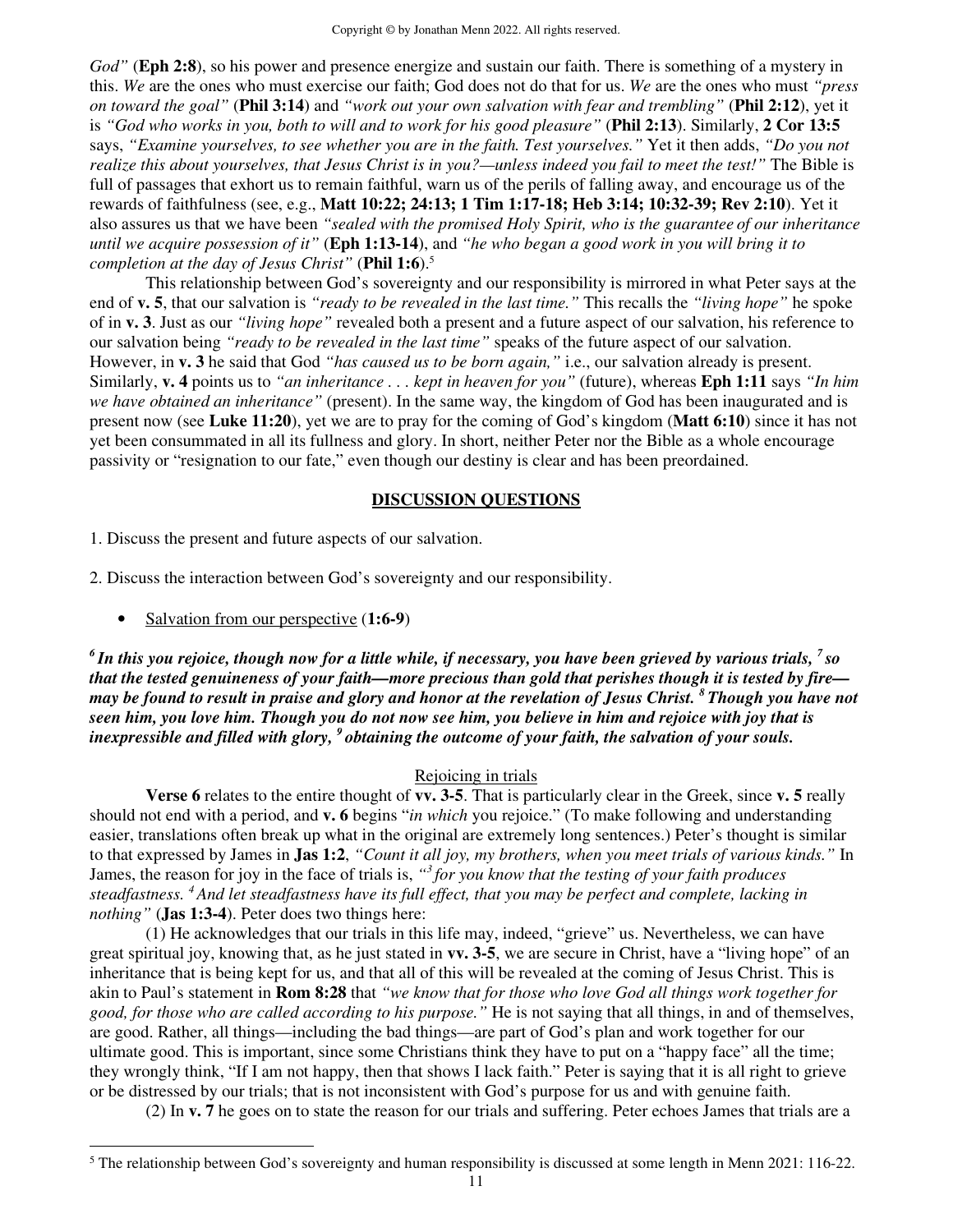testing of our faith, but he goes beyond that. Whereas James emphasizes the effect of testing of our faith on *us*, Peter is emphasizing the value of our genuine faith (*"more precious than gold"*) to *God*. Our tested, genuine faith is so precious to God because such faith shows that we trust him in all things and in all circumstances. And, as Grudem points out, "since God's evaluation of something is the ultimate standard of meaning in the universe, Peter's readers have a secure basis for a sense of ultimate meaning and importance for their own lives." (Grudem 1988: 64). Finally, as he did at the end of **v. 5**, Peter concludes **v. 7** by repeating that all this the genuineness of our faith and the praise, glory, and honor that it merits—will be manifested *"at the revelation of Jesus Christ."* 

 Trials and suffering were necessary for Jesus (see **Mark 8:31; Acts 17:3**); they are, therefore, a divine necessity for us (see **Mark 10:30; John 15:20; Acts 14:22; 1 Thess 3:3; 2 Tim 3:12; 1 Pet 2:21**). It is not that trials and suffering are the *direct* cause of joy or rejoicing, but our Christian perspective "relativizes" our trials and suffering and enables us to see them in the much greater context of God's overall plan, his plan for our lives, how the trials and suffering are ordained by God as part of the means for us to become like Christ himself, and how our faithful response to the trials and suffering is precious and praiseworthy to God. Thus, we can love Jesus and rejoice in him and in all he has done and will do for us even in the crucible of suffering.

#### Our relationship to Christ

 The thought of **vv. 8-9** completes the thought of **vv. 6-7** and is akin to the *"living hope"* Peter mentioned in **v. 3**. Particularly by using the present tense (not the future), by repeating the word "glory," and by saying that even now we are *"obtaining the outcome of our faith, the salvation of your souls,"* Peter is emphasizing that our "inheritance' and the *"praise and glory and honor"* which will be manifested at *"the revelation of Jesus Christ"* are present *now*. When our love and faith in Christ remain our focus, our entire lives and our perspective of our circumstances is transformed.

## **DISCUSSION QUESTIONS**

1. How are we able to "rejoice" in our trials even though they "grieve" us?

2. How can we get to the point where, more and more, our focus is on Christ in all of our circumstances?

• The greatness of our salvation (**1:10-12**)

*<sup>10</sup>Concerning this salvation, the prophets who prophesied about the grace that was to be yours searched and inquired carefully, <sup>11</sup>inquiring what person or time the Spirit of Christ in them was indicating when he predicted the sufferings of Christ and the subsequent glories. <sup>12</sup>It was revealed to them that they were serving not themselves but you, in the things that have now been announced to you through those who preached the good news to you by the Holy Spirit sent from heaven, things into which angels long to look.* 

We often do not realize the infinite importance of salvation and the uniqueness of the gospel. Every other religion in the world essentially says that, if you want to be accepted by God and go to heaven or nirvana or paradise, it is up to *you*—to do enough good deeds and make enough sacrifices. Only Christianity recognizes that it is impossible for anyone to save himself or herself. The reason is that God is morally holy and perfect, and that is the standard to which he holds us (**Matt 5:48**). Further, God is infinite: infinitely holy; infinitely lovely; infinitely good. Thus, our obligation to him is infinite (**Deut 6:5; Matt 22:37; Mark 12:30; Luke 10:27**). Therefore, our sin against him amounts to an infinite evil. In short, there is no such thing as a finite offense against an infinite God. Consequently, no temporal, finite, and imperfect deeds of ours can ever hope to atone for the infinity of our sin. Indeed, even good deeds and sacrifices do not transform corrupt, sinful people into righteous, sinless people; at their core, they remain sinful people. As John Stott concludes, "If we are ever to be forgiven, we must repay what we owe. Yet we are incapable of doing this, either for ourselves or for other people. Our present obedience and good works cannot make satisfaction for our sins, since these are required of us anyway. So we cannot save ourselves." (Stott 1986: 119)

That is where the gospel is unique. The word "gospel" is a Greek word (*euaggelion*) which means "good news" (Danker 2000: *euaggelion,* 402; Green and McKnight 1992: 282). "The Greek term 'gospel' (evangelion) distinguished the Christian message from that of other religions. An 'ev-angel' was news of a great historical event, such as a victory in war or the ascension of a new king, that changed the listeners' condition and required a response from the listener. So the gospel is news of what God has done to reach us. It is not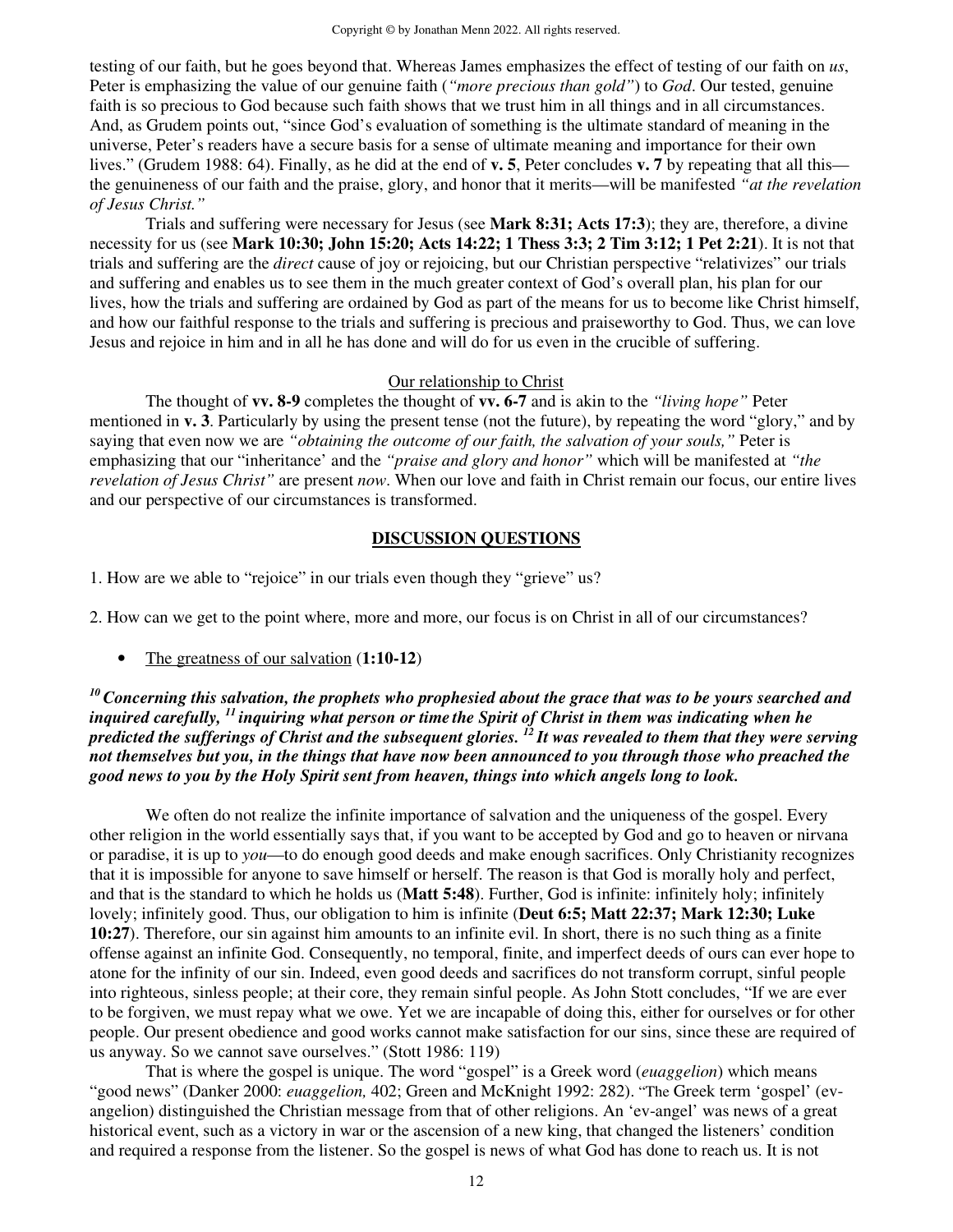advice about what we must do to reach God." (Keller n.d.: 1) The gospel is the good news that God has done for us what we never could do for ourselves. God became a man in the person of Jesus Christ. Jesus lived the life we should have lived *as a man*; he perfectly obeyed God the Father in everything; he was *"tempted in all things as we are, yet without sin"* (**Heb 4:15**). That qualified him to be our representative, to take upon himself our sin and pay the penalty that otherwise we would have to pay but never could (**Rom 8:1-4; 2 Cor 5:21; Gal 3:13; Col 2:13-14; 1 Tim 2:5-6; 1 Pet 2:24**). At the same time, Jesus Christ was God. "God did not, then, inflict pain on someone else, but rather on the Cross absorbed the pain, violence, and evil of the world into himself. . . . This is a God who becomes human and offers his own lifeblood in order to honor moral justice and merciful love so that he can destroy all evil without destroying us. . . . Why did Jesus *have* to die in order to forgive us? There was a debt to be paid—God himself paid it. There was a penalty to be borne—God himself bore it. . . . On the cross neither justice nor mercy loses out—both are fulfilled at once. Jesus's death was necessary if God was going to take justice seriously and still love us." (Keller 2008: 192-93, 197)

In these verses, Peter is observing that the gospel—*"the grace that was to be yours"* (i.e., our salvation could not be worked for or earned by us but could only be received as a gift of God's grace) as a result of *"the sufferings of Christ and the subsequent glories"—*had been prophesied in the OT and is so unique and wonderful that even *"angels long to look"* into it. The word "searched" (**v. 10**) is the same word used in **John 5:39; 7:52** to refer to searching through the OT Scripture. Following his resurrection, Jesus pointed out to the two disciples on the road to Emmaus that the entire OT concerned Christ and the gospel: *" <sup>26</sup>Was it not necessary that the Christ should suffer these things and enter into his glory?" <sup>27</sup>And beginning with Moses and all the Prophets, he interpreted to them in all the Scriptures the things concerning himself."* (**Luke 24:26-27**) 6 The "Spirit of Christ" (**v. 11**) is the same as the "Holy Spirit" (**v. 12**; see **Rom 8:9**). **Verses 10-12** can be viewed something like a footnote or appendix to **vv. 3-9** in that they reveal the greatness of the salvation that awaits us.

#### **DISCUSSION QUESTIONS**

1. What is the gospel?

2. Why is Christianity unlike any other religion in the world?

3. What can help us to understand and internalize or fully appreciate the wonder and greatness of our salvation in Christ?

• The implication of salvation for our conduct (**1:13–2:3**)

*<sup>13</sup>Therefore, preparing your minds for action, and being sober-minded, set your hope fully on the grace that will be brought to you at the revelation of Jesus Christ.* 

*<sup>14</sup>As obedient children, do not be conformed to the passions of your former ignorance, <sup>15</sup>but as he who called you is holy, you also be holy in all your conduct, <sup>16</sup>since it is written, "You shall be holy, for I am holy." <sup>17</sup>And if you call on him as Father who judges impartially according to each one's deeds, conduct yourselves with fear throughout the time of your exile, <sup>18</sup>knowing that you were ransomed from the futile ways inherited from your forefathers, not with perishable things such as silver or gold, <sup>19</sup>but with the precious blood of Christ, like that of a lamb without blemish or spot. <sup>20</sup>He was foreknown before the foundation of the world but was made manifest in the last times for the sake of you <sup>21</sup>who through him are believers in God, who raised him from the dead and gave him glory, so that your faith and hope are in God.* 

*<sup>22</sup>Having purified your souls by your obedience to the truth for a sincere brotherly love, love one another earnestly from a pure heart, <sup>23</sup>since you have been born again, not of perishable seed but of imperishable, through the living and abiding word of God; <sup>24</sup>for "All flesh is like grass and all its glory like the flower of grass. The grass withers, and the flower falls, <sup>25</sup>but the word of the Lord remains forever." And this word is the good news that was preached to you. 2 <sup>1</sup>So put away all malice and all deceit and hypocrisy and envy and all slander.* 

*<sup>2</sup>Like newborn infants, long for the pure spiritual milk, that by it you may grow up into salvation— <sup>3</sup>if indeed you have tasted that the Lord is good.* 

<sup>&</sup>lt;sup>6</sup> This is discussed in detail at Menn 2021: 26-93. For 25 OT prophecies that were fulfilled in the crucifixion, see Menn 2020: 16n.21.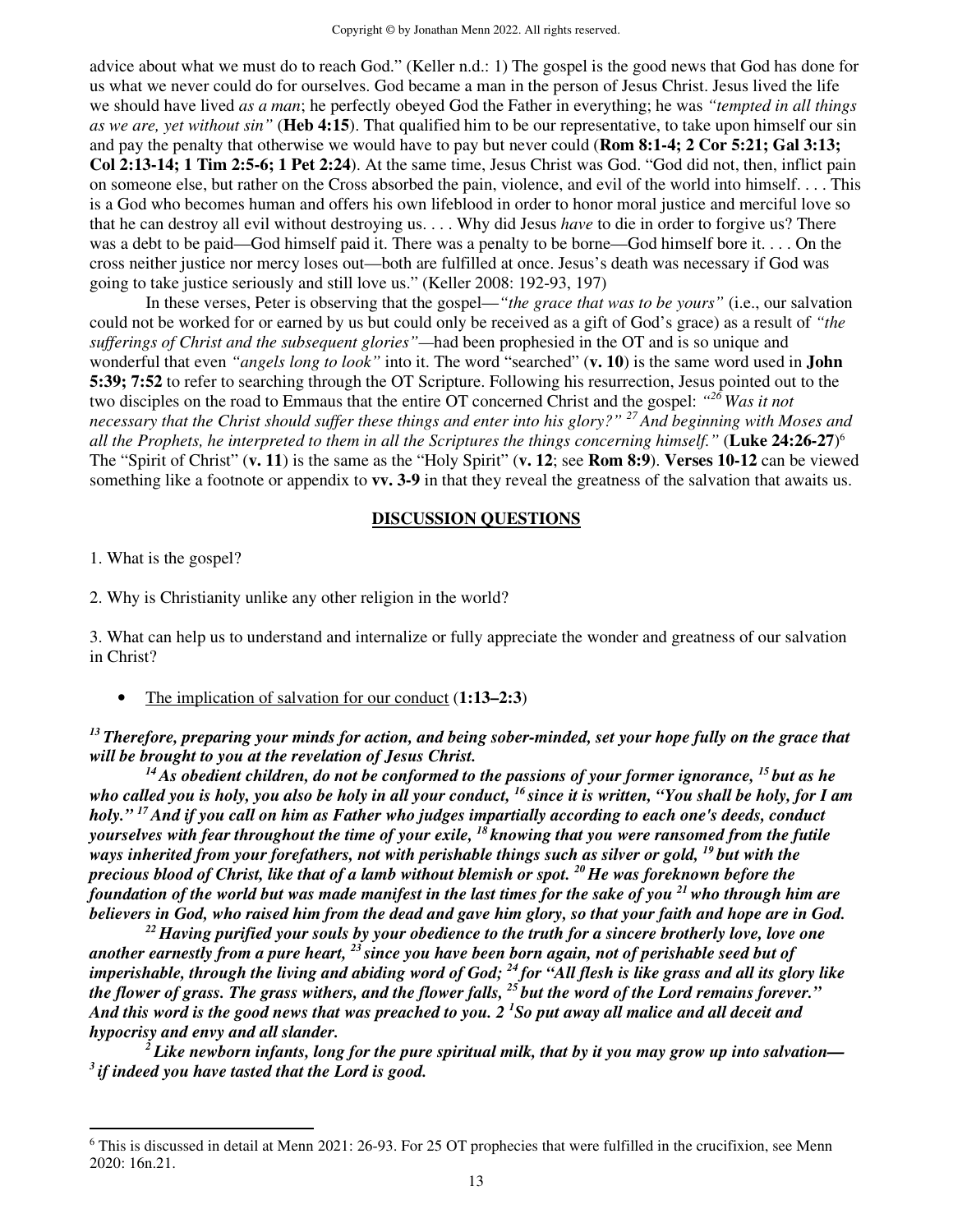### Implications of salvation for us mentally

 "Therefore" relates back to the great blessings of our salvation which Peter has discussed in **vv. 3-12**. This is the second time he has mentioned our "hope" (see also **v. 3**) and the second time he has used the phrase *"at the revelation of Jesus Christ"* (see also **v. 7**). This verse is the transition to living the life of holiness which is the focus of the rest of the epistle.

 Peter exhorts us to "prepare our minds," be "sober-minded," and "set our hope." The reason for doing this is because we have been chosen (elected) and set-apart, we have an incorruptible inheritance reserved for us, we are protected by God and so will receive that inheritance, our faith is being shown to be genuine by the trials we face and endure, and our salvation even was written about in advance by the prophets and is held in great awe by the angels. While Peter exhorts us now, in the present, to "prepare our minds" be "sober-minded," and "set our hope," the focus is on our future life. Hope, by its very nature, looks to the future. He makes that explicit by saying that the object of our hope is *"the grace that will be brought to you at the revelation of Jesus Christ."* Peter has already said, our hope in Christ is a "living hope" (**v. 3**) that is fully grounded in God's grace. Our hope in Christ is not merely a vague wish but is a confident expectation that we will receive the grace we need to successfully complete the journey of this life and of the praise, glory, and honor we will receive when our journey is complete. We are to prepare our minds "for action," i.e., how we will live our lives in light of having been born again. That new life will continue until *"the revelation of Jesus Christ."* Peter is saying that being born again is necessary in order for people to live a life pleasing to God and edifying to other people. The reason is that unredeemed people are enslaved to an empty, worthless life (**v. 18**) and are impure (**v. 22**).

#### Implications of salvation for us behaviorally

 The "action" for which we are to "prepare our minds" in **v. 13** is specified in **vv. 14-16**, and it is twofold, like two sides of a coin: negatively, we are no longer to be *"conformed to the passions of your former ignorance"*; positively, we are to *"be holy in all your conduct."* These verses are similar to Paul's exhortation in **Eph 4:22-24**. In **v. 14**, Peter is pointing out that our former lusts were the result of the ignorance of our mind. It is important to understand that *"the passions of your former ignorance"* are not simply sexual lusts, but can include anything, e.g., the drive to succeed, lust for power, lust for wealth. Now, however, when we come to Christ and have the Holy Spirit within us, we also have *"the mind of Christ"* (**1 Cor 2:16**). Therefore, we must use it, since real change begins in the mind. Jesus knew that. Hence, in the Sermon on the Mount he pointed out that anger and despising someone is the equivalent of murder (**Matt 5:21-22**), and lust is the equivalent of adultery (**Matt 5:27-28**). The importance of the use of our minds is highlighted by Peter's use of the word "conformed" in **v. 14**. The only other place in the NT where that word appears is **Rom 12:2**, which again highlights the centrality of mind: *"Do not be conformed to this world, but be transformed by the renewal of your mind, that by testing you may discern what is the will of God, what is good and acceptable and perfect."* Paul focuses on not being conformed to this present age and its values; Peter focuses on not being conformed to our past lives as nonbelievers. We should keep both in mind: nonbelievers can only get their values from this age and this world; that is what we used to do. Thus, we need to remember what we were like and need to assess what this world (through what we read, see, hear, are taught in school, etc.) is telling us and how it is trying to mold us.

The reasons why we are to live holy lives are two-fold: primarily, we are to be holy because that is God's moral character. **Lev 11:44** says, *"You shall be holy, for I am holy"* (see also **Lev 11:45; 19:2; 20:7, 26**). This charge to *"be holy, for I am holy"* is significant in that it was originally given to OT Israel before it entered the promised land. Peter's re-applying it to the church is another indication that he is viewing the church as the new, true, spiritual Israel. Secondarily, we are to be holy because, as **v. 17** reminds us, God *"judges impartially according to each one's deeds."*<sup>7</sup> This should lead us to *"conduct yourselves with fear throughout the time of* 

<sup>7</sup> Both by precept and example God judges people and nations and repays them "according to their deeds [or "ways" or "works"]" (**Judg 1:6-7; 9:22-24, 56-57; 2 Sam 12:9-12; 1 Kgs 2:32-33; 20:35-42; 21:17-19; 2 Chron 6:23, 30; Job 34:11; Ps 18:24; 31:23; 62:12; Prov 24:12; Eccl 12:13-14; Isa 59:18; Jer 17:10; 25:14; 32:19; Ezek 7:3, 8-9, 20, 23-24, 27; 9:10; 11:21; 16:43, 59; 18:30; 22:31; 24:14; 33:20; 35:6, 11, 15; 39:24; Hos 12:2; Joel 3:5-7; Obad 15; Zech 1:6; Matt 16:27; 25:14-30; Luke 12:47-48; John 5:28-29; Rom 2:1-6; 12:19; 1 Cor 3:8, 11-15; 2 Cor 5:10; 11:15; Gal 6:7- 8; Eph 6:8; Col 3:25; 2 Tim 4:14; Heb 10:26-27; 1 Pet 1:17; 2 Pet 2:20-22; Jude 14-15; Rev 2:23; 14:13; 20:11-13; 22:12**). It should be understood that what we do in this life—especially how we treat people—will be the standard by which we are judged at the final judgment. We cannot work our way to heaven but are saved only by God's grace through faith in Christ (**John 3:16-18; 6:28-29; Rom 2:16-17; 10:8-13; Eph 2:8-9; Gal 3:1-14**). "Works are an index of the spiritual condition of a person's heart. We are not told whether these books [in **Rev 20:11-15**] contain either good and evil works or only the latter. Yet the judgment is not a balancing of good works over bad works. Rather, works are seen as unmistakable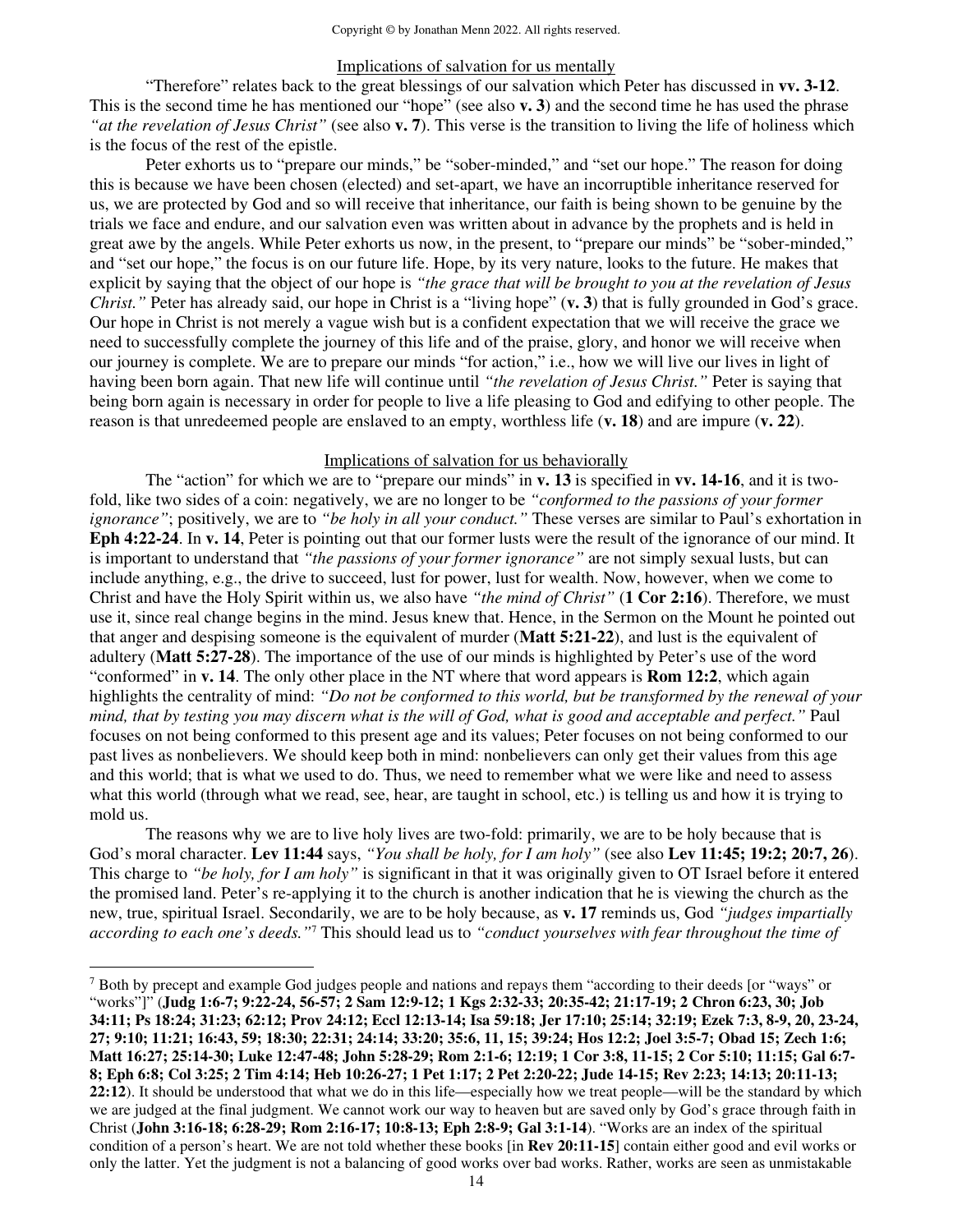*your exile, knowing that you were ransomed from the futile ways inherited from your forefathers . . . with the precious blood of Christ."* The "fear" Peter mentions relates to our knowledge that everything we do in this life will be judged. We need to remember that membership in God's family does not mean that God will overlook our sin. Consequently, "fear" in this context means "a deep and reverential sense of accountability to God" (Zodhiates 1993: *phobos,* 1450).

 The reference to *"the time of your exile"* is reiterating the fact that we are only "resident aliens" on the earth during this life. That should help us to keep in the forefront of our mind the fact that our relationship with Christ and our life in him is primary. The depth of our salvation and new life is indicated by what it took to ransom us: the most precious things on earth like silver or gold could not do it; the only thing that could save us was *"the precious blood of Christ"* (**vv. 18-19**). This means that our deliverance is everlasting, just as Jesus is. Underlying all blood sacrifices of the OT sacrificial system was the substitution of an innocent life (the sacrificial animal) for that of the guilty party. The monumental effect of the blood of Christ is seen in the fact that Christ fulfilled the entire OT sacrificial system because he alone had the capacity to act as our sacrificial substitute since only He was without sin (**Isa 53:4-12; Luke 23:41, 47; Acts 3:14-15; 2 Cor 5:21; Heb 4:15; 7:26; 1 Pet 2:21-24; 1 John 3:5**). Thus, in **Rom 3:25** Jesus' death was described as a "propitiation" or "atoning sacrifice." That is the same Greek term (*hilastērion*) used for the "mercy seat" which covered the ark of the covenant in the holy of holies (**Exod 25:17** LXX; see also **Heb 9:5** which refers to the mercy seat as the *hilastērion*) and was particularly associated with the Day of Atonement. "When this is combined with Paul's references elsewhere to Christ's 'blood' [see **Rom 3:25; 5:9; 1 Cor 11:25; Eph 1:7; 2:13; Col 1:14, 20**] and his description of Christ as 'our paschal lamb' (1 Cor 5:7), it is evident that Paul saw Christ's work as integrally connected to the two chief festivals associated with the Temple: Passover and Yom Kippur ["Day of Atonement"]. . . . Jesus' death is seen in cultic terms, and it is clear that it replaces what would otherwise have been the function of the Temple and its sacrifices." (Walker 1996: 123)

Not only did the *"precious blood of Christ"* remove our guilt before God and propitiate his wrath, but also:

- cleanses our conscience (**Heb 9:14**)
- gives us the ability to confidently have access to God (**Heb 10:19**)
- progressively cleanses us from sin as we go through our lives (**1 John 1:7**)
- enables us to overcome the devil (**Rev 12:11**)

The depth and scope of our salvation is indicated in Peter's wording in **v. 18**. Our former life was both "futile" and *"inherited from your forefathers."* "Futile" indicates that life was "empty and worthless." "Inherited" indicates that our problem was deeper than just indwelling sin, but involved generational patterns, habits, and traditions. In other words, our futile ways of life were reinforced and deeply ingrained in us in every possible way. That is why we had to be "ransomed." "Ransom" indicates that we had been *slaves* to our sin and our futile ways of life and could not free ourselves (see **Rom 6:16-17, 20**); only Christ's blood was able to free us.

**Verses 20-21** go on to discuss the nature of Christ. The fact that Christ was *"foreknown before the foundation of the world"* indicates, as was discussed above in connection with **v. 2**, that Christ was esteemed and in an intimate love relationship with the Father for all eternity. In this context, the phrase describing Christ's being foreknown describes "an act of God in eternity past whereby he determined that his Son would come as the Saviour of mankind" (Grudem 1988: 85). In this entire passage from **v. 17** to **v. 21**, we are seeing that the same God we are to fear and revere as our judge is also the God we can trust as our savior.

 In **v. 14-15** Peter had said that our salvation should cause us to no longer being *"conformed to the passions of your former ignorance"* but instead *"be[ing] holy in all your conduct."* Now he begins his conclusion of this section by discussing our post-conversion life. He argues that growth in holiness will lead to growth in love. Hence, he states that our new life should be one of growth in moral purity, characterized by purified souls, obedience to the truth, and sincere brotherly love (**v. 22**). Interpersonally, this should result in *"lov[ing] one another earnestly from a pure heart"* (**v. 22**). The word for "love" here is *agapaō,* which goes beyond the "brotherly love" (*philadelphia*) in the first part of the verse. *Agapaō* (the noun form is *agape*) means great "esteem, love, indicating a direction of the will and finding one's joy in something or someone. It differs from *phileō* [the verbal form of *philadelphia*], to love, indicating feelings, warm affection." (Zodhiates 1993:

evidence of the loyalty of the heart; they express belief or unbelief, faithfulness or unfaithfulness. The judgment will reveal whether or not people's loyalties have been with God and the Lamb or with God's enemies." (Ngundu 2006: 1576) As the Apostle James says, *"But someone may well say, 'You have faith and I have works; show me your faith without the works, and I will show you my faith by my works. . . . For just as the body without the spirit is dead, so also faith without works is dead."* (**Jas 2:18, 26**) Consequently, just as what we do is the test in this life that proves what we really think of God, that same test is found in the context of the final judgment. This is seen many times and in many ways throughout the Bible.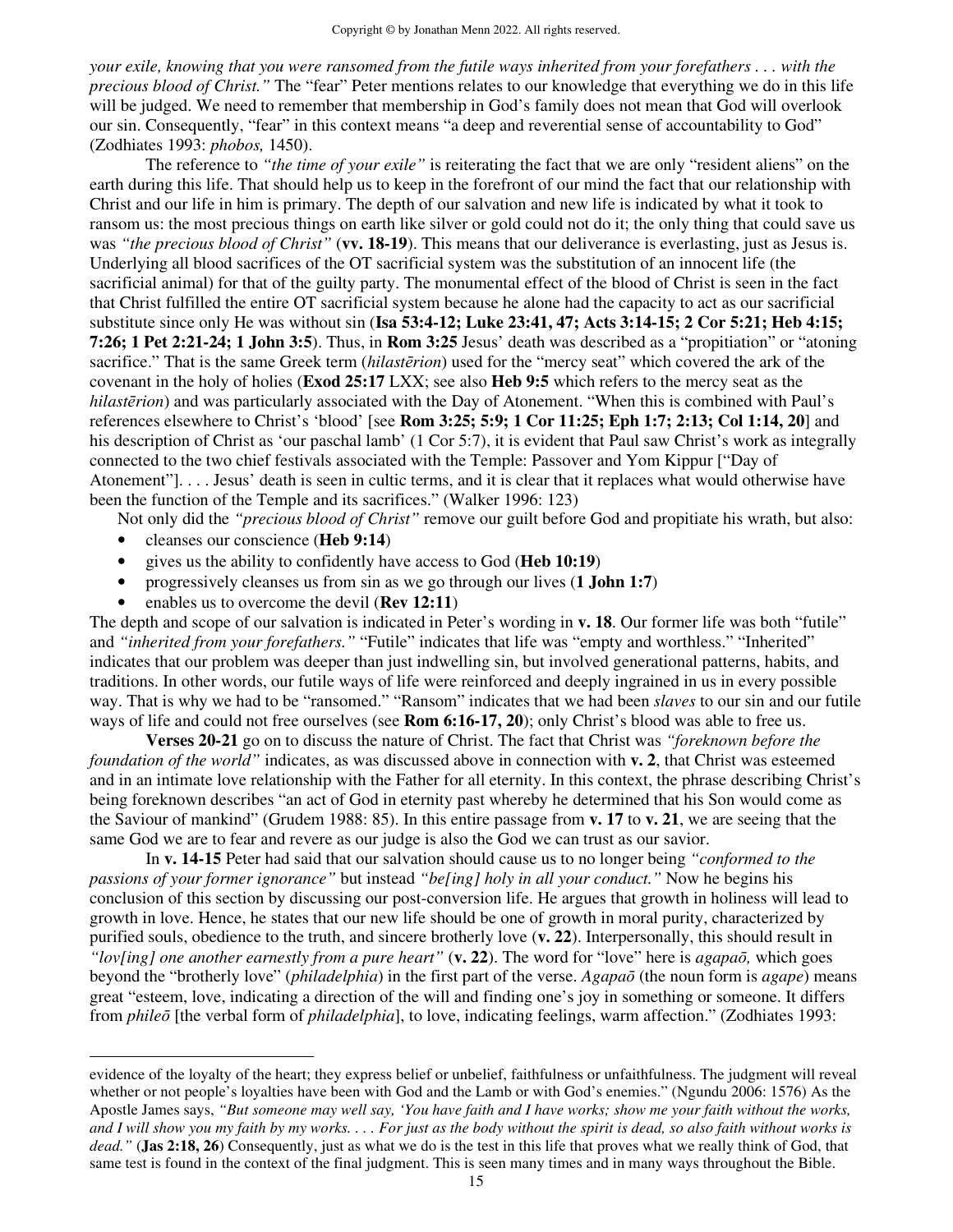*agapaō,* 64) To *agapaō* someone is to discern their true needs and meet them, to serve with fidelity and joy, to put the needs of others first. It is epitomized by **John 3:16**, *"For God so loved [agapaō] the world, that he gave his only Son, that whoever believes in him should not perish but have eternal life."* Jesus had summarized the implications of the entire Bible in two commandments: *"You shall love the Lord your God with all your heart and with all your soul and with all your mind. <sup>38</sup>This is the great and first commandment. <sup>39</sup>And a second is like it: You shall love your neighbor as yourself.* <sup>40</sup>*On these two commandments depend all the Law and the it: You shall love your neighbor as yourself.* <sup>40</sup>*On these two commandments depend all the Law and the Prophets."* (**Matt 22:37-40**) Peter is summarizing that the born again life should be characterized be earnestly loving one another from a pure heart, because it is through loving others that we demonstrate that we really love God. The apostle John made this clear in **1 John 4:20** when he said, *"If anyone says, 'I love [agapaō] God,' and hates his brother, he is a liar; for he who does not love [agapaō] his brother whom he has seen cannot love [agapaō] God whom he has not seen."* The reason is that all people are made in the "image of God" (**Gen 1:26- 27; 5:3; 9:6; Jas 3:9**), and how we treat God's image shows what we really think of him.

 Peter points out that just as we were ransomed from our futile lives by the imperishable blood of Christ, so the basis of our new, born again, lives in Christ is not perishable seed but *"imperishable, through the living and abiding word of God"* (**v. 23**). He emphasizes this by quoting **Isa 40:6-8**. In other words, he is telling us: (1) Both our ransom and our new life are imperishable; and (2) The written and spoken word of God is the means the Holy Spirit uses to awaken unbelievers to the truth of the gospel and then to apply the truth of gospel to believers in order to mature and mold them into Christlikeness. Consequently, we should live according to our new nature: We have been born again and so are a *"new creation"* (**2 Cor 5:17**). We have been born again of an imperishable seed, and have been empowered to live new lives by *"the living and abiding word of God."* How can we continue living and treating people like the transient, grass-like unregenerate people do?

 Peter concludes this section in **2:1-3**. In **v. 1**, "So" (or "Therefore") relates back to what he has just said, and ultimately to the command to *"love one another earnestly from a pure heart"* (**1:22**). He is telling us that, in light of the fact that we have been born again of imperishable seed and are empowered by the living and abiding word of God, we must put away all the attitudes, actions, and habits that are harmful to others and that are incompatible with love.

#### The relationship of believers to the word of God and the means of grace

**Verse 1** also is linked with **vv. 2-3**. Although many versions translate *"put away"* as an imperative, it is actually a participle, i.e., *"putting away,"* that is subordinate to the verb *"long for"* (or "crave") *"the pure spiritual milk"* in **v. 2**. Newborn infants do not have to be told to drink milk; they naturally want it. Peter's comparison of believers to newborn infants is something of a test: A person's interest in the word of God, fellowship with other believers, prayer, faithful service and obedience, and all that nourishes one's growth in Christ is evidence that he or she is a believer, but if a person is not interested in the word of God and the related means of grace and growth, one must question whether he or she is truly a Christian, even if the person claims to be born again. All of these means of grace help us *"grow up into salvation,"* i.e., become mature, Christlike believers. **Verse 3** also indicates that; it is saying that *"if [or 'since'] you have tasted that the Lord is good,"*  then you desire the pure spiritual milk like a newborn infant desires its mother's milk. The converse would also be true, i.e., "if you do not desire pure spiritual milk like a newborn infant desires its mother's milk, then you have not tasted that the Lord is good."

#### **DISCUSSION QUESTIONS**

1. Why is being born again necessary to be able to live a life that is pleasing to God and edifying to other people?

- 2. Why is it necessary to "prepare our minds," what are we to prepare our minds for, and how do we do it?
- 3. What does living a holy life involve, and why is it necessary?
- 4. Why does the way we treat other people ultimately reveal what we think of God?
- 5. What are the means of grace and growth that are available to believers to help them "grow up into salvation"?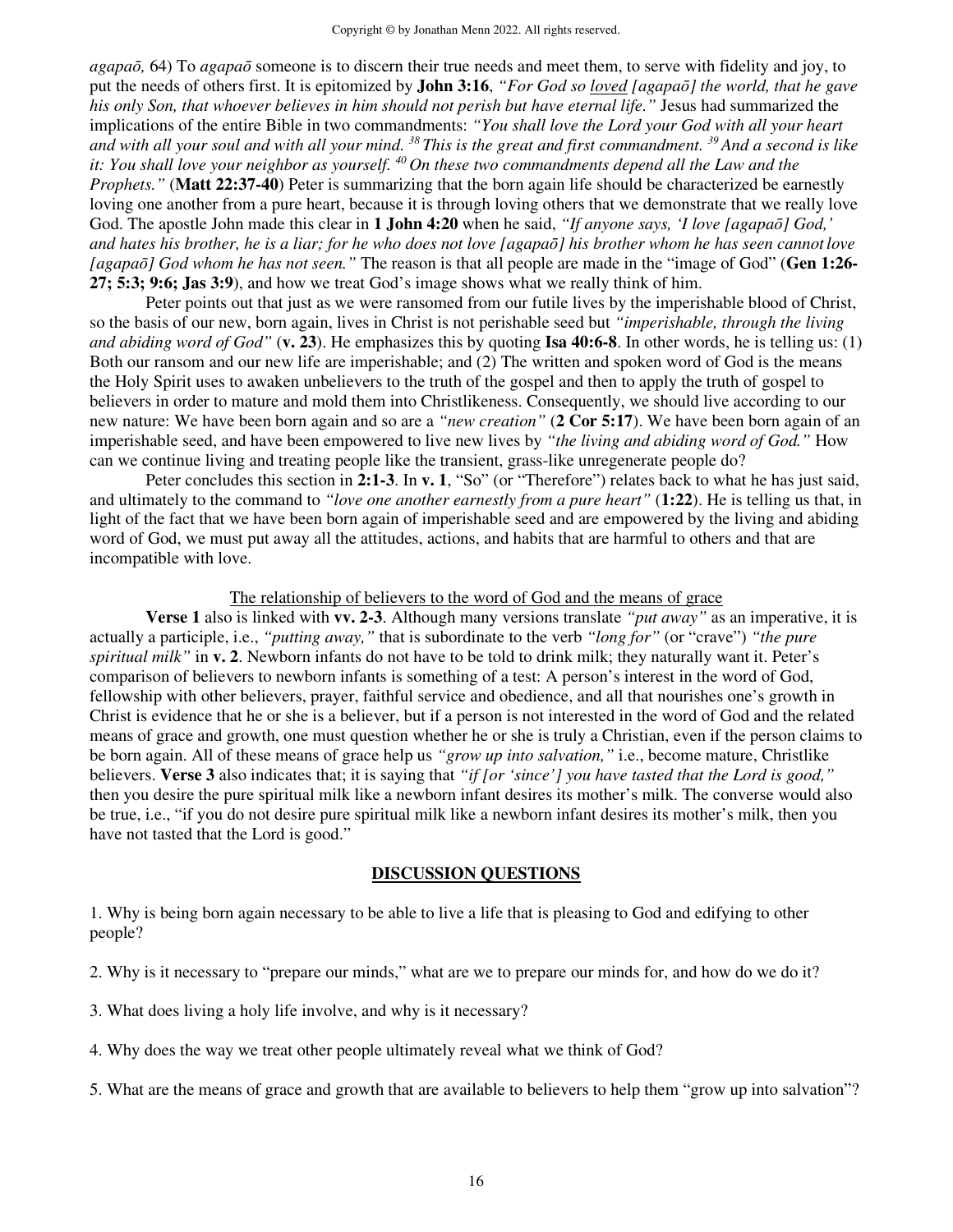• Salvation described theologically (**2:4-10**)

*<sup>4</sup>As you come to him, a living stone rejected by men but in the sight of God chosen and precious, <sup>5</sup>you yourselves like living stones are being built up as a spiritual house, to be a holy priesthood, to offer spiritual sacrifices acceptable to God through Jesus Christ. <sup>6</sup>For it stands in Scripture: "Behold, I am laying in Zion a stone, a cornerstone chosen and precious, and whoever believes in him will not be put to shame." So the honor is for you who believe, but for those who do not believe, "The stone that the builders rejected has become the cornerstone,"<sup>8</sup>and "A stone of stumbling, and a rock of offense." They stumble because they disobey the word, as they were destined to do.* 

*<sup>9</sup>But you are a chosen race, a royal priesthood, a holy nation, a people for his own possession, that you may proclaim the excellencies of him who called you out of darkness into his marvelous light. <sup>10</sup>Once you were not a people, but now you are God's people; once you had not received mercy, but now you have received mercy.* 

Grammatically, Peter has been using plural nouns and verbs, but what he has been saying clearly has individual application. Now, he explicitly talks about the church as a corporate body. In **vv. 4-5**, just as Jesus is a *"living stone,"* so are we all *"living stones."* Both we, the living stones and the *"spiritual house"* (i.e., the church) are being *"built up"* by God. That is another example of the "divine passive." Jesus as the "living stone" draws from quotations from **Isa 28:16** in **v. 6**, **Ps 118:22** in **v. 7**, and **Isa 8:14** in **v. 8**. Whereas Jesus quoted from **Ps 118:22** in **Matt 21:42** and Peter used the same quotation in **Acts 4:11**, and in each case they applied it to the Jewish leaders who rejected Christ, here Peter is applying it to all people who reject Christ. Peter is contrasting *"you who believe"* and *"those who do not believe."* The difference is in their responses to Jesus Christ. Just as their responses to Jesus Christ are different, so are their ends: "honor" versus "stumble."

Theologically, this section is incredibly important. The language Peter is using is drawing on OT descriptions of the nation of Israel and the temple and applying them to the church. This is similar to what he did in **1:1** when he called the church the *diaspora*. In other words, he is rejecting the nation of Israel and its entire religious system as the vehicle for spreading God's truth and is rejecting Israel as the true, people of God. Instead, he is saying that those roles are fulfilled in the church. He is, in effect, calling the church the new, true, spiritual Israel.

We see this throughout **vv. 5-10**. In **v. 5**, when Peter calls the church a *"spiritual house,"* he is saying that the temple is no longer the house of God. This is in accord with the apostles Paul and John who explicitly call the church the *"temple of God"* in **1 Cor 3:16, 17a, 17b; 2 Cor 6:16a, 16b; 2 Thess 2:4; Rev 3:12; 7:15; 11:1, 19**. Note that both Peter and Paul were calling the church the true temple of God even before the physical temple in Jerusalem was destroyed in AD 70.

Peter's calling the church a *"holy priesthood"* is saying that the OT Levitical priesthood has been replaced by the church. This is discussed in some detail in the book of *Hebrews*. Jesus is a priest *"according to the order of Melchizedek, and not . . . according to the order of Aaron"* (**Heb 7:11;** see also **5:6**). In fact, Jesus is called both a "priest" and a "high priest" (**Heb 2:17; 3:1; 4:14-15; 7:11, 15-17, 24, 26, 28; 8:1-2; 9:11**). That indicates that the entire OT sacrificial system and priesthood have been replaced because, according to the OT law, Jesus was not able to be a priest at all since he was not descended from Aaron or the tribe of Levi but from the tribe of Judah (**Heb 8:4;** see **Matt 1:2-3; Luke 3:33-34**). Instead of an entire priesthood acting as mediators between God and mankind, now there is *"one God, and one mediator also between God and men, the man Christ Jesus"* (**1 Tim 2:5**). In contrast to the OT priesthood being limited to the tribe of Levi (**Num 18:1-24; Jer 33:19-22**), as a result of the sacrifice of Christ *all* believers in Jesus Christ are now priests in the eyes of God (**1 Pet 2:5, 9; Rev 1:6; 5:10**). **Heb 7:12** adds that because the coming of Christ resulted in a new priesthood, *"when the priesthood is changed, of necessity there takes place a change of law also."* T. D. Alexander summarizes that "the reference here to 'a change in the law' indicates that the regulations associated with the Levitical priesthood were no longer in force once the church became the new temple of God" (Alexander 2008: 150).

As God's *"holy priesthood,"* the church offers *"spiritual sacrifices acceptable to God through Jesus Christ"* (**v. 5**). This indicates that the entire OT sacrificial system has been replaced. This is necessarily the case, because *"when Christ had offered for all time a single sacrifice for sins, he sat down at the right hand of God, <sup>13</sup>waiting from that time until his enemies should be made a footstool for his feet. <sup>14</sup>For by a single offering he has perfected for all time those who are being sanctified."* (**Heb 10:12-14**) The finality and perfection of Christ's Atonement—and thus the complete and permanent elimination of the entire OT sacrificial system and priesthood—is seen in the fact that he *"sat down at the right hand of God"* in the true heavenly holy of holies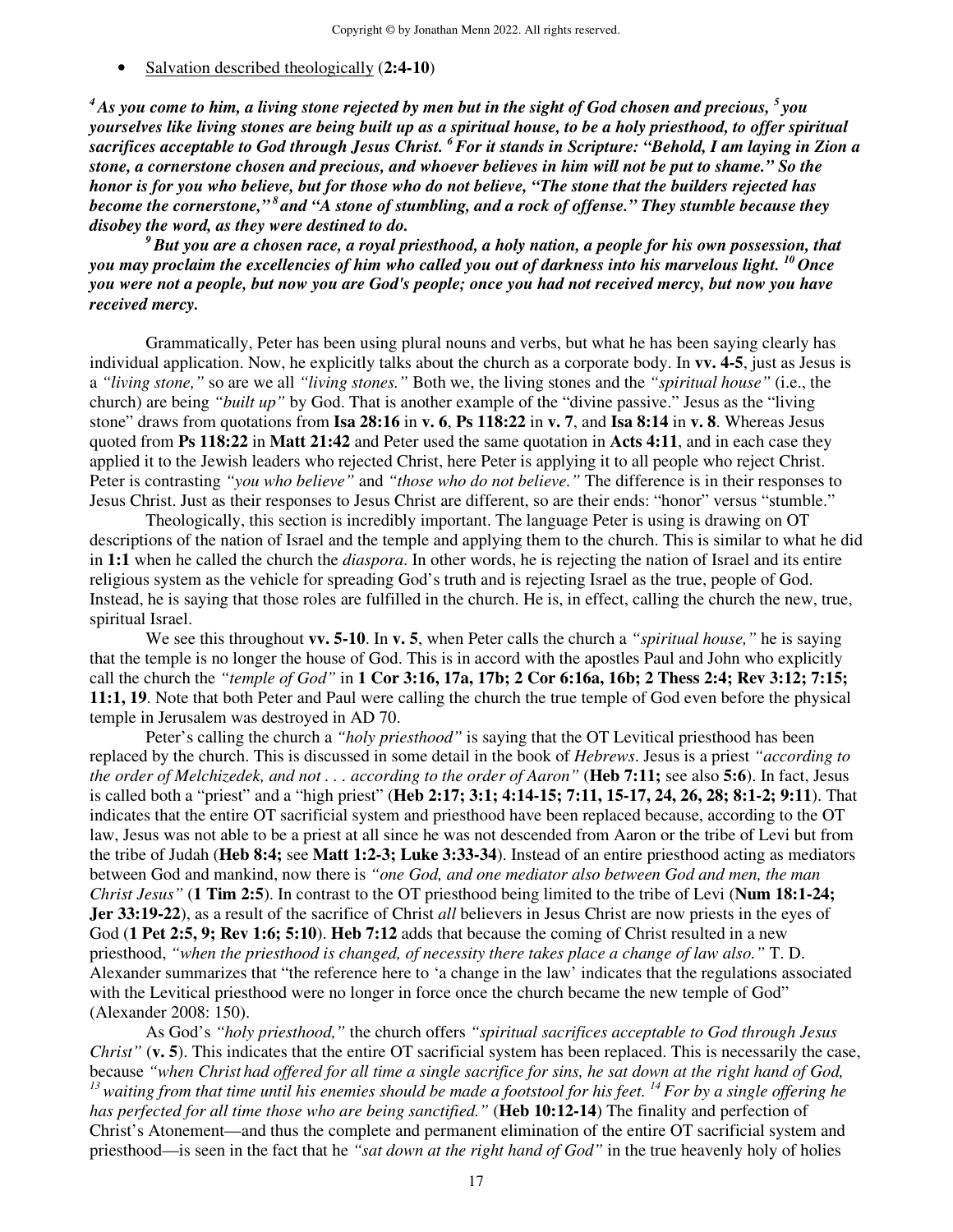(**Heb 1:3; 10:12, 14**; see also **Ps 110:1; Mark 16:19; Luke 22:69; Rom 8:34; Eph 1:20-21; Col 3:1; 1 Pet 3:21-22**). "Because sacrificial service entailed the posture of standing before God or at the altar (10:11; Deut 10:8; 18:7), the contrasting act of sitting down indicates the termination of Christ's sacrificial act (10:12)." (Nelson 2003: 257) By his death, resurrection, and ascension Christ now enables every believer to do what only the OT priests could do. In the OT only the priests could enter the holy place of the Temple. Jesus has enabled all of his people with *"confidence to enter the holy place by the blood of Jesus"* all of the time (**Heb 10:19**). The nature of the "sacrifices" we make as God's holy priesthood are now to *"present your bodies as a living sacrifice, holy and acceptable to God, which is your spiritual worship"* (**Rom 12:1**). In other words, our entire lives are spiritual. Everything we do is done in his presence and is (or should be) a form of sacrifice to God.

Following the OT quotations in **vv. 6-8**, Peter continues his description of the church by again applying to the church passages from the OT that had described Israel. Thus, the church is a *"chosen race"*; that alludes to **Deut 7:7; 10:15; Isa 43:20**. The church is a *"royal priesthood"*; that alludes to **Isa 61:6**. The church is a *"holy nation"* that is a quotation from **Exod 19:6**; see also **Deut 7:6; 14:2**. The church is a *"people for his own possession"*; that is a quotation from **Deut 4:20; 7:6; 14:2**; see also **Exod 19:5; Isa 43:21; Mal 3:17**. The statement that God *"called you out of darkness into his marvelous light"* alludes to **Ps 36:9; Isa 9:2; 42:16**. The statement in **v. 10**, *"Once you were not a people, but now you are God's people; once you had not received mercy, but now you have received mercy"* quotes from **Hos 1:6, 9-10; 2:23**. In its OT context, Hosea was speaking of the northern kingdom of Israel. Now Peter is applying this to the church. Paul does the same thing in **Rom 9:24-26**. In short, OT Israel was a "type" and "shadow" that pointed to and finds its fulfillment in the church. And in the church Christ has ended any concept of physical lineage or heritage: whereas in OT Israel only people from the tribe of Levi could be priests and only certain people could inherit royal status, in Christ *all people in the church* have been granted the highest status available in Judaism: kings and priests!

## **DISCUSSION QUESTIONS**

1. How was OT Israel a "type" and a "shadow" of the church?

2. What does it mean that we are a *"holy priesthood"* that offers *"spiritual sacrifices acceptable to God through Jesus Christ"*?

**C.** *Live righteous lives in whatever station you are or circumstance you face* (**2:11–4:11**)

• All believers (**2:11-17**)

*<sup>11</sup>Beloved, I urge you as sojourners and exiles to abstain from the passions of the flesh, which wage war against your soul. <sup>12</sup>Keep your conduct among the Gentiles honorable, so that when they speak against you as evildoers, they may see your good deeds and glorify God on the day of visitation.* 

*<sup>13</sup>Be subject for the Lord's sake to every human institution, whether it be to the emperor as supreme, <sup>14</sup>or to governors as sent by him to punish those who do evil and to praise those who do good. <sup>15</sup>For this is the will of God, that by doing good you should put to silence the ignorance of foolish people. <sup>16</sup>Live as people who are free, not using your freedom as a cover-up for evil, but living as servants of God. <sup>17</sup>Honor everyone. Love the brotherhood. Fear God. Honor the emperor.* 

 This section begins Peter's focus on living righteous lives while we are "resident aliens" in the world. The next section continues the theme. Both this section (**2:11-4:11**) and the next section (**4:12-5:11**) are marked with "beloved" at the beginning and "amen" at the end.

**Verses 11-12** echo **1:14-16**. Here, as there, Peter exhorts us to abstain from the *passions* of the flesh. And here, as there, he summarizes how our conduct should be: first negatively (*"abstain from the passions of the flesh"*) and then positively (*"keep your conduct among the Gentiles honorable"*). In **1:14** his exhortation regarding controlling our passions was based on the fact that they were the passions of our *"former ignorance."*  Now he points out that those passions *"wage war against your soul."* This builds on what he had said in **2:5** and highlights the fact that our entire life is spiritual. His calling unbelievers "Gentiles" reinforces what he had said in **vv. 5-10** that the church is the new, true, spiritual Israel. Peter realizes that we can expect opposition from the world, just as Jesus warned (see **Matt 5:10-12; John 15:20**). Thus, he says *"when they speak against you,"* not *"if they speak against you."* He also continues his future orientation (see **1:7, 13**) by speaking of the *"day of visitation."* He is making clear that opposition should not cause us to withdraw from the world but should cause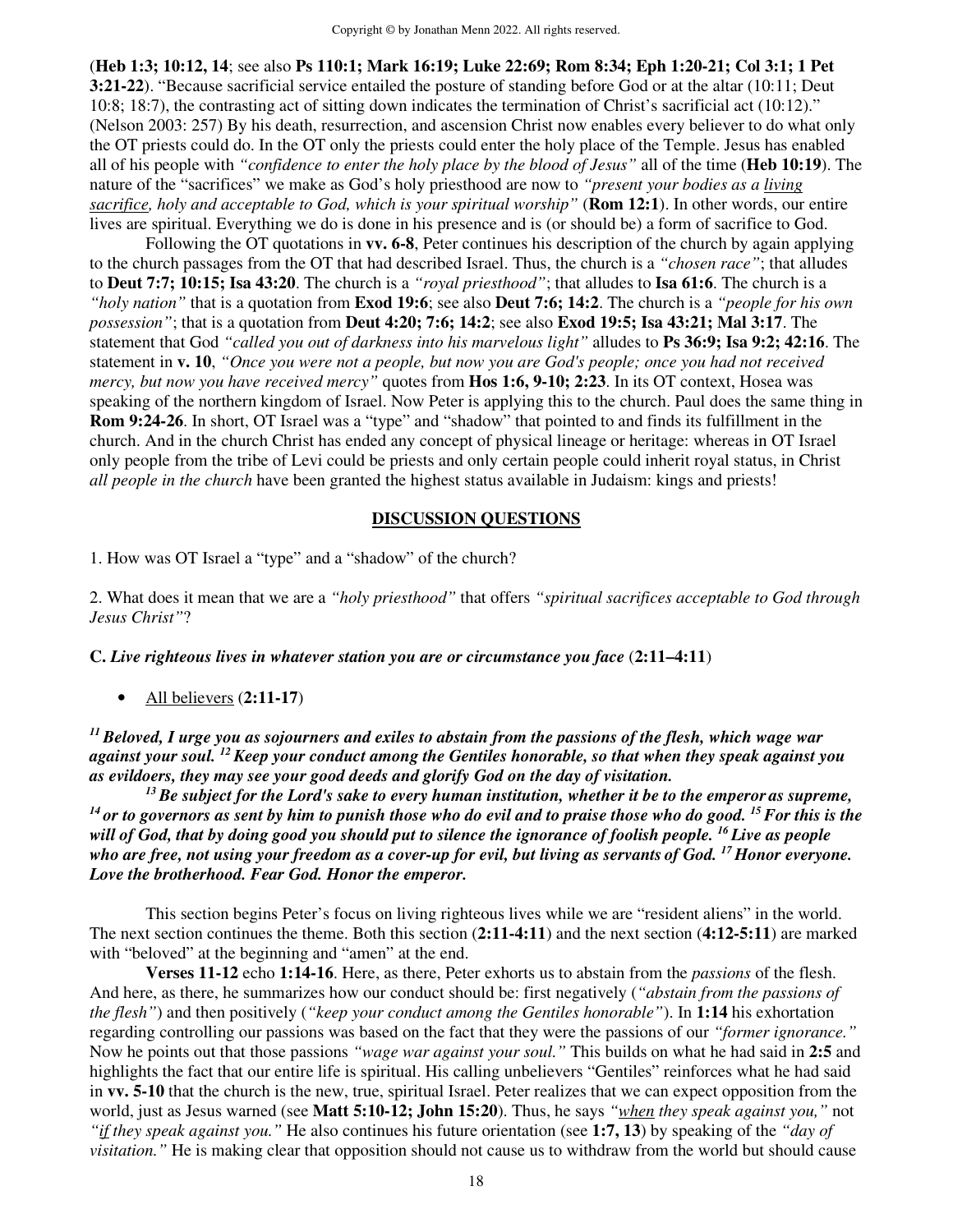us to redouble our efforts to positively engage with the world as a force for good. That is true for Christians individually and the church corporately. Christians and the church should be at the forefront of building up, healing, and making society better.

**Verses 12-17** focus on our relationship with society. They parallel **Rom 13:1-7**. *"Every human institution"* (**v. 13**) is broader than the civil government, but would include such institutions as employment, marriage, voluntary organizations, the parent-child relationship, and the church. The commands in **vv. 13-14** and **17d** (and those of **Romans 13**) concerning submitting to governmental authorities and honoring the nation's leader were *not* given in the context of a totalitarian state whose laws were evil. Peter himself recognized the need to disobey the laws of government and the commands of rulers when they contravene the requirements of the gospel. Hence, when he was told that he could not teach in the name of Jesus, Peter said, *"We must obey God rather than men"* (**Acts 5:29**). God commended other examples of disobedience to unjust laws. See, for example, the midwives who refused to kill newborn Hebrew boys and then lied to Pharaoh (**Exod 1:15-21**) and Rahab who hid the Israelite spies and lied to the authorities about that (**Josh 2:1-7**).

Additionally, in many countries today, a person may have a constitutional or legal right to protest, disobey, or oppose the government in ways that were not possible in Roman society. To do that in appropriate ways should not harm the gospel. In fact, Richard Bauckham states, "Only a purified vision of the transcendence of God that can effectively resist the human tendency to idolatry which consists in absolutizing aspects of this world. The worship of the true God is the power of resistance to the deification of military and political power (the beast) and economic prosperity (Babylon)." (Bauckham 1993b: 160) Thus, Christians have a responsibility to be aware of what is happening in their society and, when necessary, oppose injustice even when (or especially when) that injustice is perpetrated by the government. Multiple examples of this in history can be given (in addition to the midwives and Rahab). For example, John Chilembwe led a rebellion in January 1915 in Nyasaland (modern Malawi) against the British colonial authorities because of injustices and exploitation of the colonial system; Chilembwe himself was a Baptist minister (see Jenkins 2015: 45). Schüssler Fiorenza gives three other notable examples of such a perspective and witness drawn from the eschatology of Revelation: "In his Letter from a Birmingham Jail, Martin Luther King, Jr., echoes the language and images of Revelation when interpreting experiences and hopes in the struggle for the civil rights of African-Americans; Allan Boesak's commentary Comfort and Protest contextualizes Revelation in the struggle against apartheid in South Africa; and Daniel Berrigan penned his reflection on Revelation, Nightmare of God, while imprisoned for his activities in support of antinuclear-war protests." (Schüssler Fiorenza 1991: 11) In short, when all of Scripture, our particular society, and the specific circumstances we face are considered, we are not being counseled by Peter merely to tamely submit to government at all times and in all ways.

**Verses 14-15** build on what Peter said in **v. 12**. He is talking about more than simply not doing wrong, but doing positive good and positive good *for society*. Christians should be positively engaged with society for the welfare of society. He is saying that *"the will of God"* is enacted by the exemplary conduct of Christians doing what is good. This will lead to public recognition and commendation by government officials and will silence those who otherwise would oppose Christianity. Bruce Winter observes that the regions of the eastern part of the Roman Empire "had long been supported by public benefactors who saved the community from famine, deflated prices of essential commodities in time of scarcity, paid for the installation of water supplies, enhanced the life of the city with fountains, widened roads, erected theatres and public buildings, and provided for child allowances. . . . In 2:14–15 Christians of substance were called upon to continue to observe [this method of providing for the needs of the city]. Being a benefactor was declared to be 'the will of God' and public recognition by rulers the means of silencing the rumours of ill-informed men." (Winter 1988: 92)

 In **v. 16** Peter describes Christian freedom as acting in obedience to God's will: "True freedom, true ability to choose and do what one really *wants* to do, comes paradoxically in entire submission to God as his obedient *servants*" (Grudem 1988: 121). True freedom, therefore, results in the great joy of doing right. He concludes in **v. 17** by stressing that our lives should be ones of love and honor. Our highest obligation is to fear God (see **1:17**). Next, we are to *"love the brotherhood"* (see, e.g., **Gal 6:10**). Finally, we are to honor all people, including the emperor. Note that Peter has placed the emperor at the same level as everyone else. Jesus said that the only one we are to fear is God (**Matt 10:28**). It is, therefore, no accident that Peter says we are to "*fear* God" but "*honor* the emperor." "Christians have obligations to the state, but their obligations to God and to the brotherhood of believers are higher" (Grudem 1988: 123).

#### **DISCUSSION QUESTIONS**

1. Some people think that Christians should not get involved in politics or other aspects of society. How would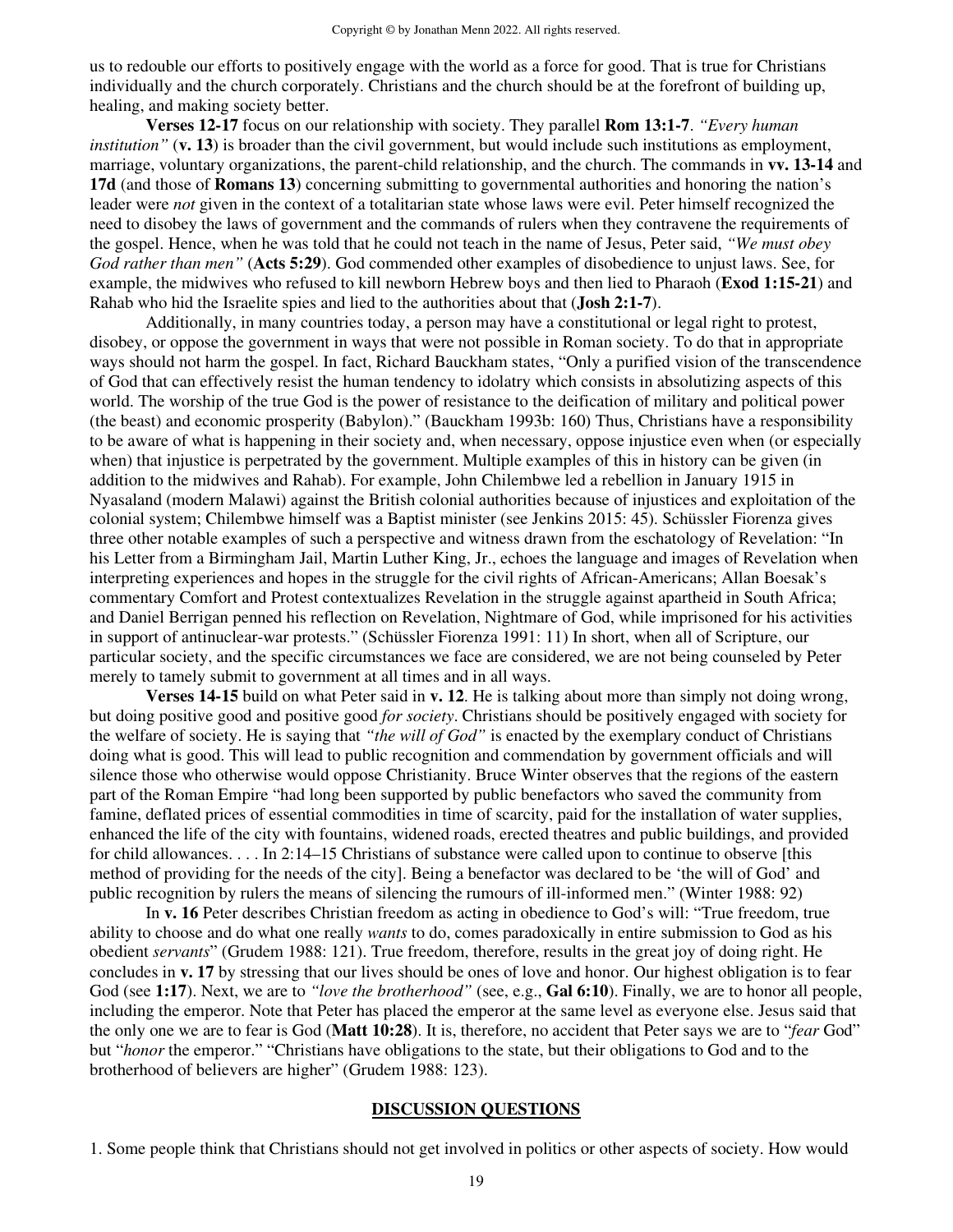#### Peter respond to such thinking, and why?

2. How is our behavior related to our proclamation of the gospel?

• Servants (**2:18-25**)

*<sup>18</sup>Servants, be subject to your masters with all respect, not only to the good and gentle but also to the unjust. <sup>19</sup>For this is a gracious thing, when, mindful of God, one endures sorrows while suffering unjustly. <sup>20</sup>For what credit is it if, when you sin and are beaten for it, you endure? But if when you do good and suffer for it you endure, this is a gracious thing in the sight of God. <sup>21</sup>For to this you have been called, because Christ also suffered for you, leaving you an example, so that you might follow in his steps. <sup>22</sup>He committed no sin, neither was deceit found in his mouth. <sup>23</sup>When he was reviled, he did not revile in return; when he suffered, he did not threaten, but continued entrusting himself to him who judges justly. <sup>24</sup>He himself bore our sins in his body on the tree, that we might die to sin and live to righteousness. By his wounds you have been healed. <sup>25</sup>For you were straying like sheep, but have now returned to the Shepherd and Overseer of your souls.* 

Servants were generally born into the household. They were slaves who did not have legal freedom, but some had the prospect of purchasing their freedom. This was the most common kind of employer-employee relationship in the ancient world. Consequently, what Peter says here may be applied to employer-employee relationships today. However, we must bear in mind that what he is saying is, to a large degree, culturally relative and therefore does not necessarily have a one-to-one or exact correspondence to modern reality.<sup>8</sup> There is an analogy (i.e., a significant similarity) between slavery and modern employment: in each case someone (slave/employee) is working for someone else (master/employer). However, every analogy breaks down at some point. Today, employees are not born into the household, cannot be beaten, can quit their employment and seek other employment, and have various other legal rights. As with not obeying unjust government laws, Christian employees today should not obey an employer if ordered to do something that is sinful, illegal, or otherwise wrong. Servants in Peter's day did not have the right to disobey. When the Bible discusses situations that are not identical to contemporary situations, we can still look for the transcultural principles that exist and apply such principles by analogy. When doing this we must be careful not to stretch the analogy too far (i.e., we must be aware of the *differences* between the biblical situation as well as the similarities). We must account for the differences between *ownership* of the employee by the employer (slavery) and *contractual relationships*  between employee and employer (modern employment). Thus, application today may be different compared to Peter's time and place.

The command in **v. 18** to *"be subject to"* grammatically is a participle (i.e., *"being subject to"*); it is a further specification of the command in **v. 13**, *"Be subject for the Lord's sake to every human institution."* The reason for being *"subject to your masters [or employers] with all respect"* is that we are to put *God* first. We are to be *"mindful of God."* This goes back to **v. 16** where Peter said we are to be *"living as servants of God."* Our endurance in difficult situations finds favor with God, as it shows that we are trusting him for our ultimate wellbeing. The principle of honoring God in the way one relates to authority/management in the modern workplace might be expressed along the following lines: "Fulfill the terms of your contract to the best of your ability, that is, in a manner that glorifies God and brings unbelievers closer to the kingdom" (Webb 2001: 54).

We are to follow in the footsteps of Christ, who is the foundation or basis for all we do. **Verses 21-25** have Christ at the very center. And in the center of that is Christ's *suffering*, which is an example for us (**v. 21**). Enduring unjust suffering has value, not as a heroic act of endurance, but only *"when you do good and suffer for it"* (**v. 20**). This goes back to **v. 12** where Peter stressed that *"they may see your good deeds and glorify God on the day of visitation."* Christ is the one who suffered the ultimate penalty for doing good (**Luke 23:41, 47**). Christ's suffering for doing good clearly is to be the paradigm for our lives, not merely our employment. Scot McKnight puts it this way: "While there are times when the Christian ought to assert himself or herself or when Christians ought to fight for their rights, there is another way—the way of suffering that follows the life of Jesus. The path of suffering injustice is not for the feeble or the weak-kneed, it is for those who are willing to pick up their cross daily and follow Jesus." (McKnight 1996: 179) Ultimately, our conduct on the job and in every other area of life primarily should be because what we do is a witness of the gospel.

<sup>&</sup>lt;sup>8</sup> The issue of how to deal with culturally relative texts is discussed in depth in Menn 2017: 44-56.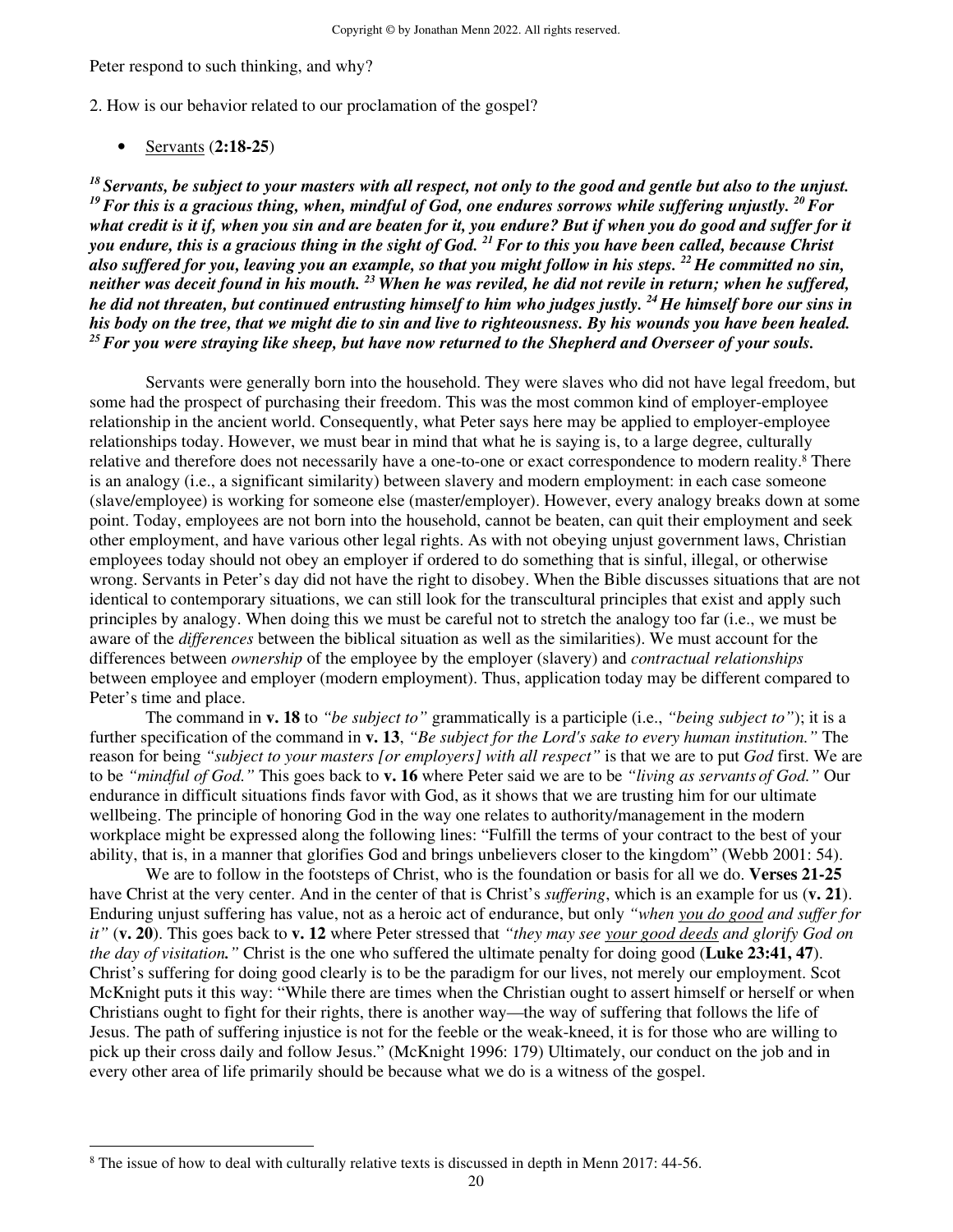#### **DISCUSSION QUESTIONS**

1. Discuss the differences between the cultural circumstances concerning employment in Peter's day and today.

• How might those differences affect how we apply what Peter is saying in this section?

2. Have you encountered situations where the demands of your job went against the gospel and your obligation to obey Christ?

3. How did you handle those situations? And what was the result?

• Wives (**3:1-6**)

*<sup>1</sup>Likewise, wives, be subject to your own husbands, so that even if some do not obey the word, they may be won without a word by the conduct of their wives, <sup>2</sup>when they see your respectful and pure conduct. <sup>3</sup>Do not let your adorning be external—the braiding of hair and the putting on of gold jewelry, or the clothing you wear— <sup>4</sup>but let your adorning be the hidden person of the heart with the imperishable beauty of a gentle and quiet spirit, which in God's sight is very precious. <sup>5</sup>For this is how the holy women who hoped in God used to adorn themselves, by submitting to their own husbands, <sup>6</sup>as Sarah obeyed Abraham, calling him lord. And you are her children, if you do good and do not fear anything that is frightening.* 

 In this section, Peter is continuing his use of examples of types of people who need to be subject to various authorities (*"be subject to"* again is a participle, i.e., *"being subject to"*). Peter's exhortation to wives to *"be subject to your own husbands"* (**3:1**) is an almost verbatim parallel to Paul's exhortation to wives in **Eph 5:22***.* The term *"be subject"* is the same Greek verb used by Paul in **Eph 5:21, 24**. The phrase *"your own husbands*" is making clear that wives, and women in general, are not under the authority of someone else's husband or men in general. He is speaking of relationships within the marriage bond itself. In **vv. 1-2** he is continuing to emphasize a person's honoring those in authority by demonstrating a life of doing good (*"your respectful and pure conduct,"* **v. 2**; *"if you do good,"* **v. 6**). Peter's instructions to Christian wives are based on three appeals: (1) An appeal to *expediency* (**3:1-2**)—the evangelical effect of the wives' behavior. (2) An appeal to *motive* (**3:3-4**)—in marriage, as in employment and our relations with the government and other institutions, a wife's submission and the way she conducts herself is primarily motivated by her relationship with God: *"that they may be won"* (**v. 1**); *"in God's sight"* (**v. 4**); *"holy women who hoped in God"* (**v. 5**). (3) An appeal to *precedent* (**3:5-6**)—wives should follow the examples of holy women in the past.

 The specific situation addressed by Peter in **3:1-2** includes the possibility of a Christian wife who has an unbelieving husband. The phrase in **3:1**, *"so that even if some do not obey the word,"* implies that most Christian wives had Christian husbands, although some did not (Grudem 1988: 137; see also Michaels 1988: 157). When Peter says in **3:1** that an unbelieving husband *"may be won without a word"* he is not forbidding all verbal testimony by Christian wives. Rather, he is suggesting that such testimony is not obligatory, and sometimes may not be helpful (e.g., if the husband has demonstrated his great hatred or anger at the mention of Christ). Thus, a Christian wife should not continually nag or preach to her hostile husband about the gospel. Instead, her behavior is the means that Peter says God will use to win her husband. This indicates a high view of God's sovereignty over the process of salvation. It also should increase prayer "for the grace to live rightly and for God's working in the husband's heart" (Grudem 1988: 138). According to **3:2** the wife's behavior should be "pure" ("free from moral defilement") and "respectful" ("reverent"). Pure behavior reminds us that submission does not include obedience to demands to do something that is morally wrong. These virtues are directed primarily to God (see **2:12, 13, 15, 16, 17, 21, 23, 25**), but are visible to the husband, and therefore are for her husband's benefit.

 As in the case of government and employment, marriage is tremendously influenced by our culture, and there are great cultural differences between marriage in Peter's time and place and many of our cultures today. In many ways, wives in Peter's culture were "second class citizens." Many had little or no formal education and did not have the opportunity for employment outside the home. Many were in a state of almost total dependency on their husbands. In many cultures today, none of those factors are present any longer. Further, a woman taking a different religion than her husband's would have been seen as an act of insubordination. That may be one reason why Peter stresses that a wife should keep her conduct submissive and without reproach even though her religion is different from that of her husband.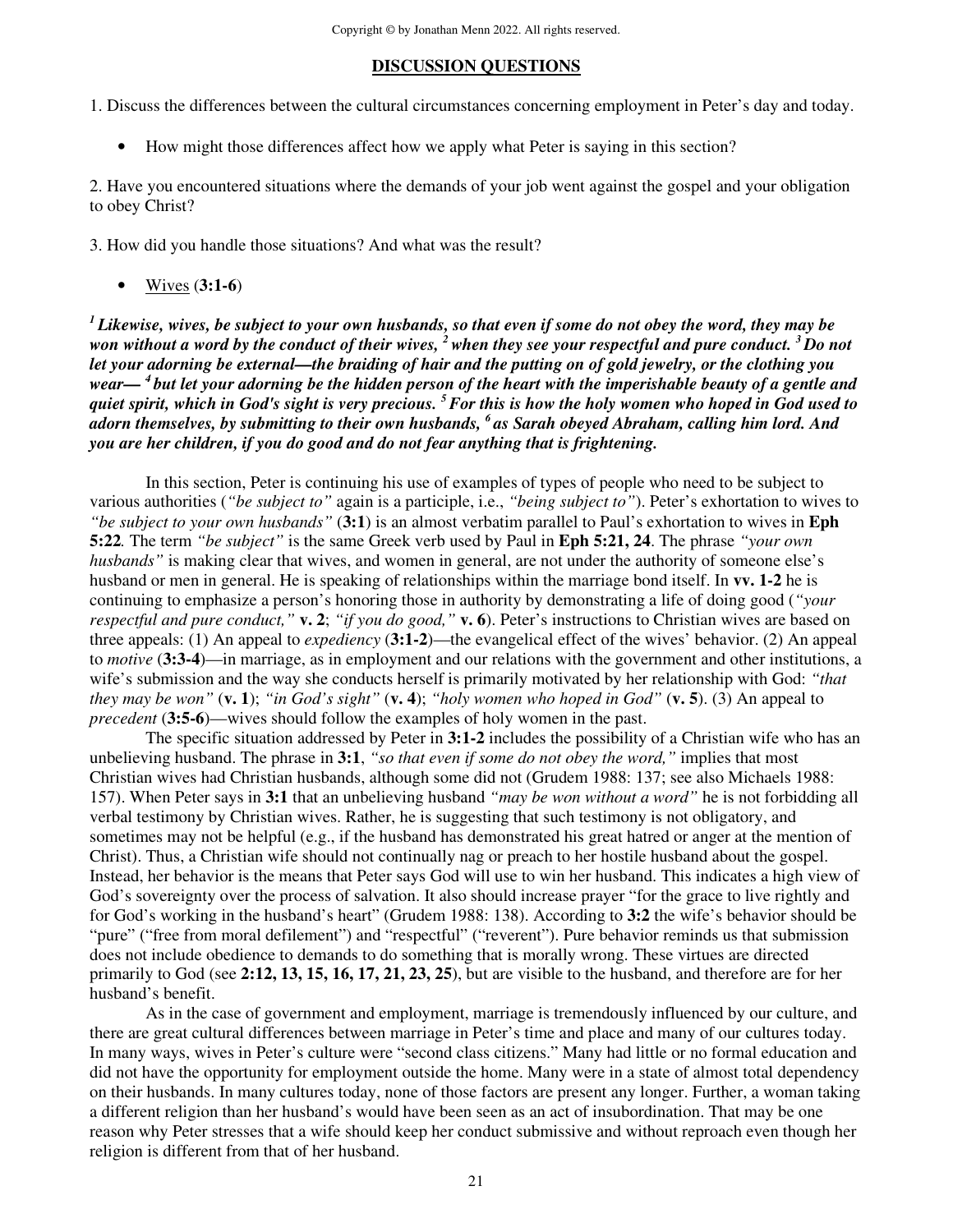**Verses 3-4** echo **1 Tim 2:9-10** (*"women should adorn themselves in respectable apparel, with modesty and self-control, not with braided hair and gold or pearls or costly attire, <sup>10</sup>but with what is proper for women who profess godliness—with good works"*). These verses, like **1 Tim 2:9-10**, are based on the specific situation of first century culture, which was unlike most cultures today. The issue is not braided hair, *per se*. There is nothing wrong with Christian women braiding their hair. Many Christian women all over the world braid their hair, and no one thinks anything of it. In Peter and Paul's culture, however, elaborate braided hair styles connoted something that braided hair does not connote today. In commenting on **1 Timothy 2**, Craig Blomberg states, "This 'dress code' is a sign that the wealthy women at Ephesus [and also to those to whom Peter was writing] were the primary offenders addressed. They alone would have been able to afford the elaborate hair-dos described. In fact, the Greek text reads more literally, 'not with braided hair *and* gold or pearls . . .' There was nothing wrong with braided hair as such, but the ornate coiffure in which jewels were interwoven into the braids, as one way of hold a woman's hair together, involved hours of attention to one's external appearance and was often accompanied by lavish, costly attire." (Blomberg 1999: 207) Ralph Earle adds, "At worst, this is what the prostitutes did. At best, it shows pride and self-centeredness, both of which are contrary to the spirit of Christ." (Earle 1978: 361) Further, in **3:3** there is no adjective that modifies "clothing" (the NIV incorrectly says "fine clothes"). As Grudem says, "It is incorrect, therefore, to use this text to prohibit women from braiding their hair or wearing gold jewelry, for by the same reasoning one would have to prohibit 'putting on of clothing'. Peter's point is not that any of these are forbidden, but that they should not be a woman's 'adorning', her source of beauty." (Grudem 1988: 140) In **3:4** Peter's phrase *"a gentle and quiet spirit"* ties together his twin themes of wifely submission and wifely adornment. That kind of spirit that the holy women, including Sarah, "adorned themselves" and were submissive to their husbands (**3:5-6**). Beauty in God's eyes, and true submission, are not simply matters of external looks or outward obedience, but stem from a heart and spirit that above all put their trust and hope in God. It is that *"hidden person of the heart"* that has "*imperishable beauty",* which in God's sight *"is very precious."*

 In **3:5-6** the reference to *"holy women"* and, specifically, Sarah and Abraham indicates that Peter's instructions to wives includes women with Christian husbands. Interestingly, the only occasion in the Bible in which Sarah referred to Abraham as "lord" is **Gen 18:12**. In that verse Sarah laughed and was speaking to herself. That is significant because it shows her inner attitude. Sarah's example further gives godly women hope, because in **Gen 21:10-13** Abraham listened to Sarah and did as she requested by sending Hagar and Ishmael away. Thus, Abraham showed consideration for Sarah's feelings over the interests of his own son. It is doubtful if Abraham would have done that if Sarah had not lived in a chaste and respectful way, both internally and externally. By living that way, Christian wives today demonstrate that they have become *"the children of Sarah"* (**3:6**).

## **DISCUSSION QUESTIONS**

1. How is marriage in our culture today different from marriage in Peter's time and place?

- 2. In light of those differences, how should we apply what Peter is saying here?
	- Husbands (**3:7**)

## *<sup>7</sup>Likewise, husbands, live with your wives in an understanding way, showing honor to the woman as the weaker vessel, since they are heirs with you of the grace of life, so that your prayers may not be hindered.*

The specific context of **v. 7** is Peter's instruction to all believers to "*be subject for the Lord's sake to every human institution"* (**1 Pet 2:13**). Peter then uses three participles—servants "*be[ing] subject to your masters with all respect"* (**1 Pet 2:18**), wives, *"be[ing] subject to your own husbands"* (**1 Pet 3:1**), and husbands *"liv[ing] with your wives in an understanding way"* (**1 Pet 3:7**)—which draw their imperatival force from the verb (*"be subject"*) in **2:13**. Peter also exhorts us to follow the example of Christ's suffering to illustrate the concept of Christian submission (*"Christ also suffered for you, leaving you an example, so that you might follow in his steps,"* **1 Pet 2:21**). Consequently, our obligations and responsibilities as husbands must be seen as specific ways in which we demonstrate Christ-likeness. His instructions to husbands are parallel to Paul's instructions to husbands in **Eph 5:25-33**.

The word "likewise" or "in the same way" (**1 Pet 3:1, 7**) renders the responsibilities of the husband and wife reciprocal. The instruction to the wife (*"be subject"*) is given only to the wife; the husband is *not* told to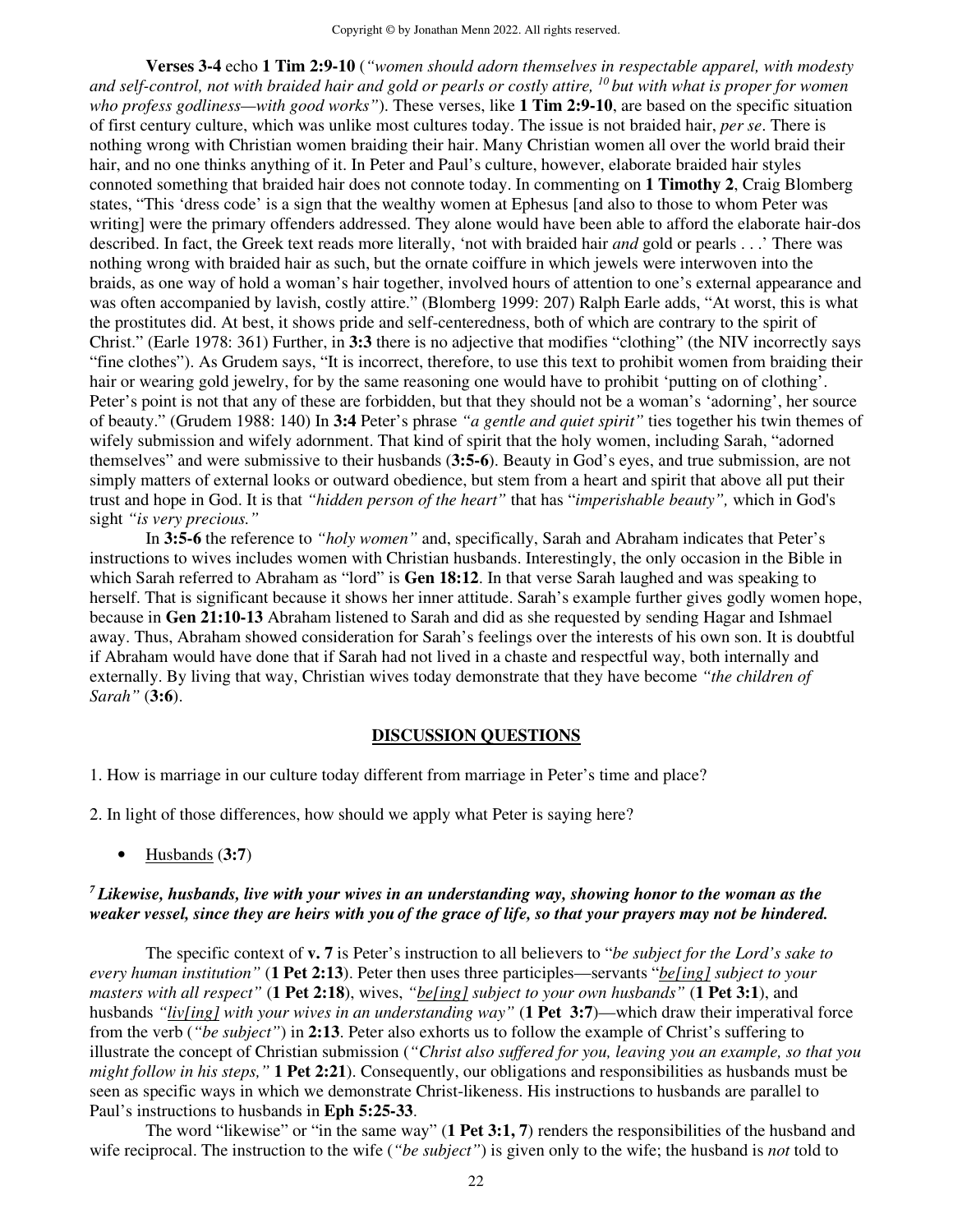"make" his wife be submissive, or to "make sure" that she is—that is ultimately her responsibility to God. In one sense, the wife's responsibility to be subject to her husband can be said to be "relativized" by the corresponding responsibilities of the husband. As McKnight says, "What submission means can only be understood by asking the question of what love means" (McKnight 1996: 189n.33). The wife is not told to "make" her husband live with her in an understanding way, or grant her honor, or to "make sure" that he does those things—that is ultimately the husband's responsibility to God. However, the "submission problem" *invariably* has "a controlling husband at its root" (McKnight 1996: 189). McKnight adds this: "When the Christian wife is seeking to love her husband with her whole being and the husband is seeking to love his wife with his whole being, the issue of submission never emerges. . . . The focus of biblical marriage is on love and service of one another. . . . Husbands too frequently resort to demanding submission when they are unable to 'get their way'; that indicates selfishness, not loving and devoted service to one's wife (which is the way Christ loved the church). What the husband ought to be saying to himself is, 'Why do I have to use force to get this done?' Often he has decided that his own desires and ideas have to be fulfilled and that his wife's do not matter. Such behavior is not loving. Marriages that are full of love, respect, and honor rarely, I believe, need to resort to the issue of submission." (McKnight 1996: 189-90)

As the "dominant" partner, the husband's responsibility—and therefore his accountability and judgment—are greater. Husbands are to *"live with your wives in an understanding way."* In other words, husbands are to live with their wives, not apart from them. Many husbands, including church leaders, spend so much time away from their wives at their churches or offices that they are effectively married to their jobs, not to their wives. The word for "live together" (*sunoikountes*) implies both the sexual and social aspects of a marriage relationship. The Christian husband "is neither demanding nor selfish in his sexual and marital relations; he is instead considerate, sensitive, and serving" (McKnight 1996: 186).

 *"In an understanding way"* indicates that living with one's wife "is not a mere physical function but something a man must *know how* to do" (Michaels 1988: 168). In the Greek, the phrase literally is *"according to knowledge."* Such "knowledge" preeminently is the knowledge of God in Jesus Christ, because only by such knowledge can a man rightly understand the nature of men and women, the significance of marriage, and can rightly order his life. Grudem observes, "The 'knowledge' Peter intends here may include any knowledge that would be beneficial to the husband-wife relationship: knowledge of God's purposes and principles for marriage; knowledge of the wife's desires, goals, and frustrations; knowledge of her strengths and weaknesses in the physical, emotional and spiritual realms; *etc.* A husband who lives according to such knowledge will greatly enrich his marriage relationship—yet such knowledge can only be gained through regular study of God's Word and regular, unhurried times of private fellowship together as husband and wife." (Grudem 1988: 143).

 Husbands should be *"showing honor to the woman as the weaker vessel, since she is a woman, since they are heirs with you of the grace of life."* "Woman" translates a rare word meaning, literally, "the feminine one." This indicates that "Peter looks to the characteristic nature of womanhood or femininity and suggests that a wife's 'femaleness' should itself elicit honour from her husband" (Grudem 1988: 143). "Weakness" typically refers to the relative physical weakness of women compared to men; this is also indicated by the use of the word "vessel" which often refers to a body. However, "the context also shows that women are 'weaker' in terms of authority in the marriage (**vv. 1, 5-6**), and Peter therefore directs husbands that instead of misusing their authority for selfish ends they should use it to 'bestow honour' on their wives" (Grudem 1988: 144). Husbands should remember that "honor in God's sight belongs to those who are (or who make themselves) 'last' or 'least,' in the eyes of the world (e.g., Mark 9:33-37; 10:42-45; Matt 18:1-4, 10-14; 19:30; 20:16; 23:11-12; 25:40, 45; Luke 14:7-11; cf. 1 Pet. 5:5-6)" (Michaels 1988: 170). Hence, both because of her status *under* you, and her difference *from* you, husbands must adopt God's attitude toward those who are less in man's eyes (i.e., God's pattern throughout the Bible, God shows favor to those who are, or who make themselves, lesser). Honor should include kind and affirming words both privately and in public, spending quality time with her, acts of service for her, not keeping secrets from her, and a high priority in the use of money.

 Just as her status as a woman (her femaleness, and relative weakness, i.e., her status *under* you, and her difference *from* you) was one reason for showing honor to one's wife, Peter then provides a second (and essentially opposite) reason for showing honor to one's wife: her status as an *equal* to you, and her everlasting *similarity* to you, i.e., wives are *"heirs with you of the grace of life."* This essential similarity and equality is indicated by the use of the term *"heirs with you,"* which is also used in **Rom 8:17, Eph 3:6** and **Heb 11:9** to show the equal inheritance and participation together of all of the promises and benefits that come with being members of Christ's body and family. Because God has chosen and honored the wife *on exactly the same basis*  as he has chosen and honored the husband, a husband must accord honor to his wife. Otherwise, the husband will be dishonoring that which God honors.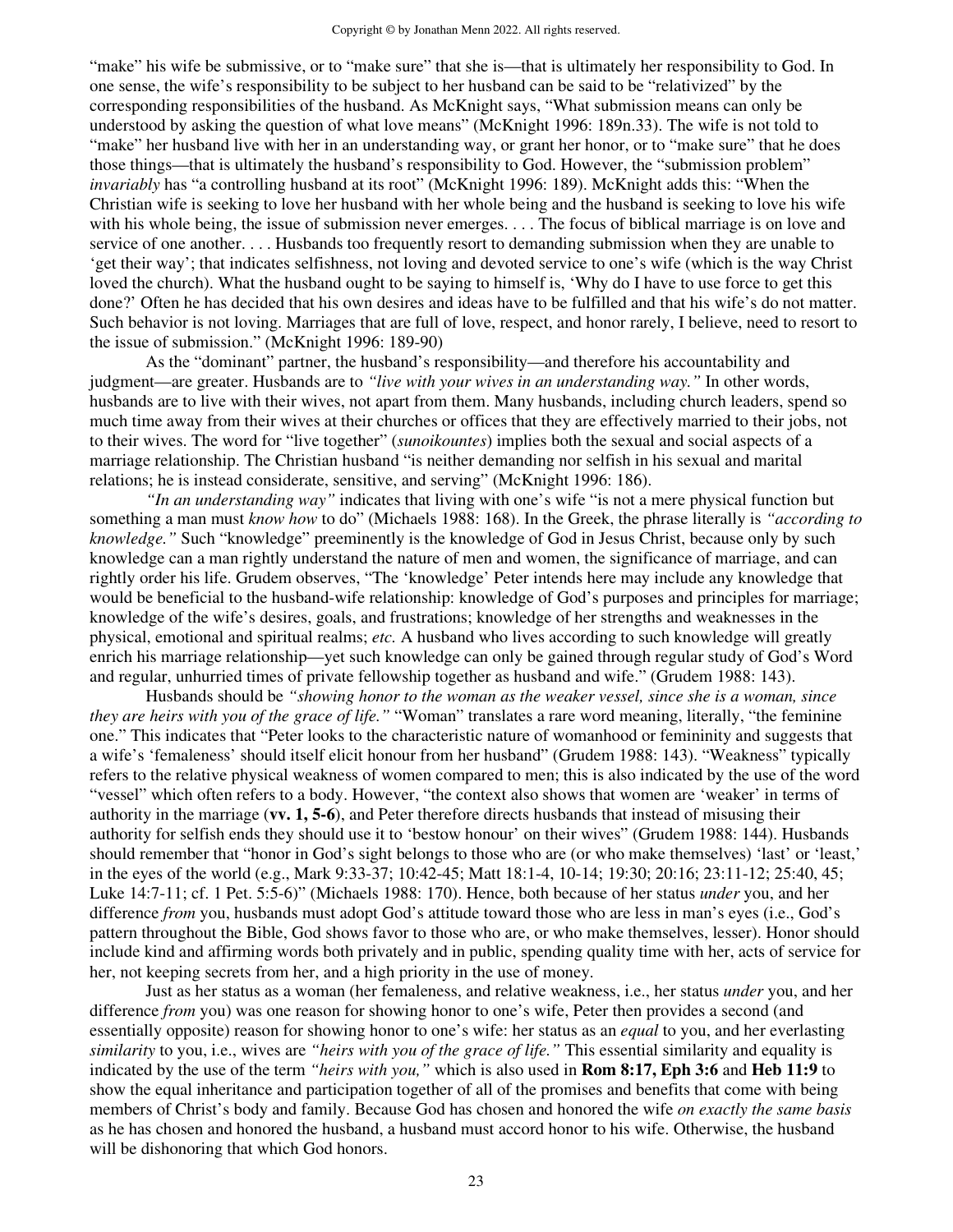Peter ends his instructions to husbands by giving another important reason why they must honor their wives: *"so that your prayers may not be hindered."* How you treat your wife is a sign of, and affects—either positively or negatively—your own relationship with God and your spiritual development. The "your" may refer only to husbands, or to the prayers of husbands and wives together. Michaels believes that the final "your" "draws together the whole unit dealing with marriage (vv 1-7) so that even wives married to unbelieving husbands (vv 1-2) may have a glimpse of what marriage can become in Christ—a household church, with husband and wife living together as a praying community and 'co-heirs' of salvation" (Michaels 1988: 171). The other view is stated by Grudem: "'Your' must refer to the 'you' to whom Peter is writing, namely, the husbands, and the reference therefore is to the husbands' prayers generally. . . . No Christian husband should presume to think that any spiritual good will be accomplished by his life without an effective ministry of prayer. And no husband may expect an effective prayer life unless he lives with his wife 'in an understanding way, bestowing honour' on her." (Grudem 1988: 145-46). Regardless of whether "your" refers to husbands alone, or to husbands and wives together, this last clause of **3:7** again demonstrates the essentially *spiritual* nature of marriage. As Grudem concludes, "To take the time to develop and maintain a good marriage is God's will; it is serving God; it is a spiritual activity pleasing in his sight" (Grudem 1988: 146).<sup>9</sup>

#### **DISCUSSION QUESTIONS**

1. Culture often leads us to act in ways that are contrary to the Bible. How does our culture cause husbands to act toward their wives in ways that are contrary to what Peter has instructed in **v. 7**, and what can and should we do about it?

2. In different ways **v. 7** indicates the spiritual nature of marriage. How does it do that, and how would viewing our marriages as a spiritual union change the way we do marriage?

• All believers: summary (**3:8-12**)

*<sup>8</sup>Finally, all of you, have unity of mind, sympathy, brotherly love, a tender heart, and a humble mind. <sup>9</sup>Do not repay evil for evil or reviling for reviling, but on the contrary, bless, for to this you were called, that you may obtain a blessing. <sup>10</sup>For "Whoever desires to love life and see good days, let him keep his tongue from evil and his lips from speaking deceit; <sup>11</sup>let him turn away from evil and do good; let him seek peace and pursue it. <sup>12</sup>For the eyes of the Lord are on the righteous, and his ears are open to their prayer. But the face of the Lord is against those who do evil."* 

**3:8-12** summarizes what Peter has been saying in the previous section. "Finally" in **3:8** makes that explicit. Peter has been making specific applications of the general principles of **2:11-12** (*"abstain from fleshly lusts"* and *"keep your behavior excellent"*) and the example of Christ (**2:21-25**). Peter's language in **3:8-12** is broad enough to include all believers and has particular application to the relationship between wives and husbands and the family. The center of **1 Pet 3:8-12** is **3:9b**: *"bless, for to this you were called, that you may obtain a blessing."* That phrase gives the reason why believers should live the way Peter instructs in **3:8-9a**. In order to receive God's blessing, we must be a blessing to others. We are to live a life of blessing because that is the purpose for which God has called us. **3:10-12** then explain the practical and spiritual consequences and implications of the life of blessing of **3:9b**.

In **3:8** Peter begins by listing five *attitudes* that should characterize believers: *"unity of mind, sympathy, brotherly love, a tender heart, and a humble mind."* These are all *inner* attitudes that have *outward*  manifestations. This is consistent with Jesus' recognition that the person's inner self is the source of defilement

<sup>9</sup> Important spiritual and practical consequences flow from this: (1) Marriage is built into the creation order (**Gen 2:24**). (2) Because marriage is built into the creation order, it is an institution of great value, a part of creation that God called "very good" (**Gen 1:31**). (3) Because marriage is an institution of great value to God, we must value our own marriage as a relationship of great value—and therefore give them the time, attention, and effort necessary to demonstrate that we consider our marriage to be of great value to us. (4) Marriage is a reflection of the relationship between Christ and his church (**Eph 5:22-32**). (5) Because marriage is a reflection of the relationship between Christ and the church, marriage, at root, primarily is a *spiritual* relationship. (6) Because marriage is a reflection the relationship between Christ and the church, our attitude toward, and how we relate to, our spouse really is a reflection of our attitude toward and relationship with *Christ* and the Father. (7) Because our attitude toward and relationship with our spouse is a reflection of our attitude toward and relationship with Christ and the Father, we may expect to see *practical outworkings* of God's chastisement or blessing in our lives, depending on how we treat our spouse (**1 Pet 3:7-12**).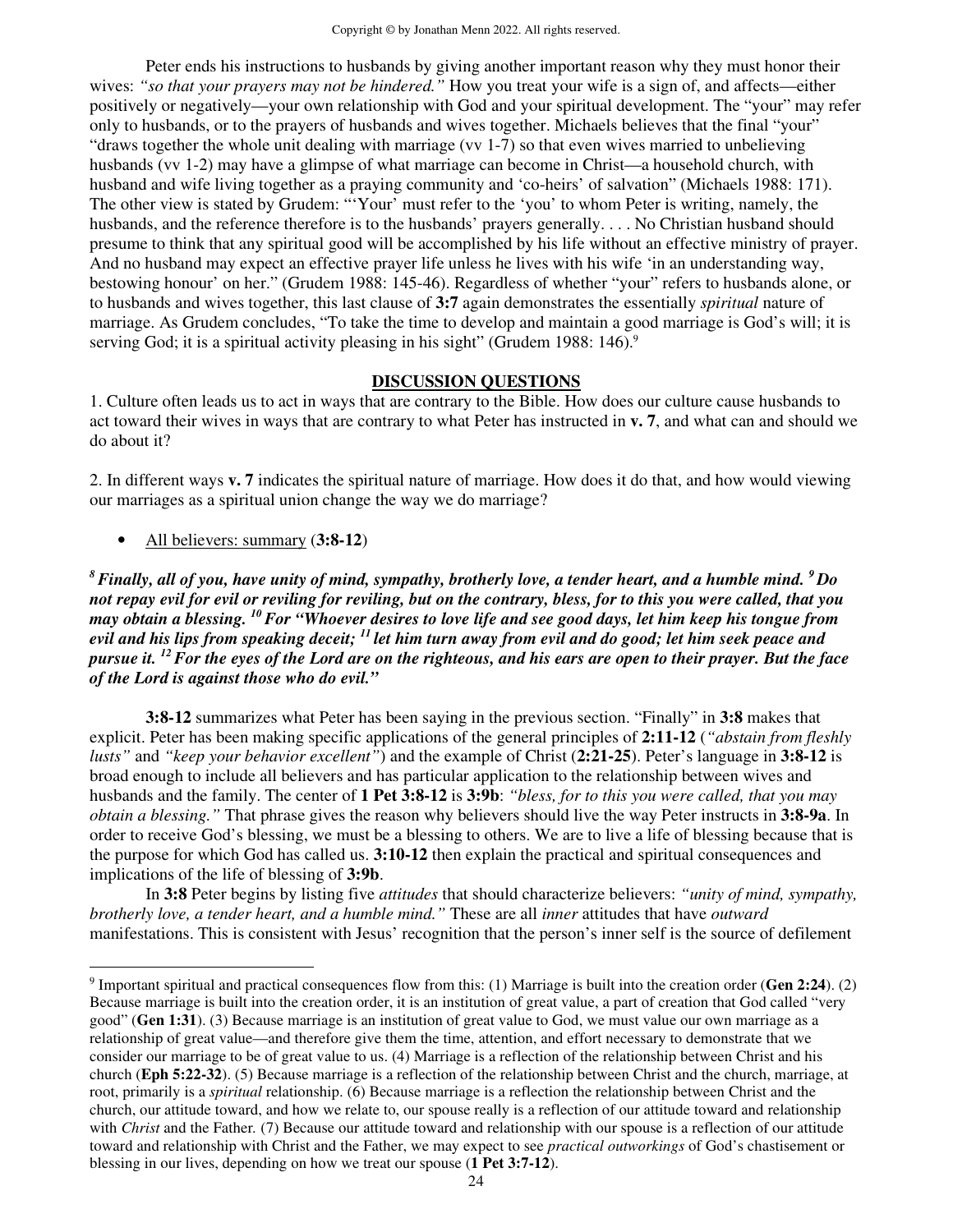(see **Mark 7:14-23**). The corollary to this is that the Christian life is about changed *lives,* not merely changed beliefs or attitudes—our beliefs don't matter if they don't affect how we live, and if we are not devoted and determined to live them out.

Peter heads the list of attitudes with the word *"unity of mind."* The Greek word translated *"unity of mind"* (Greek *= homophrones*) means "being like-minded; united in spirit; harmonious" (Danker 2000: *homophrones*, 709-10). Harmoniousness is *mutually enriching*. In essence, Peter is calling for *unity* or *oneness*  to head the list of characteristics that describe all of our relationships. This unity of mind highlights the spiritual nature of our lives. Jesus' "high priestly prayer" of **John 17** stressed the importance of the unity of believers (*"that they may be one even as we are one,"* **John 17:22**). The other four terms Peter uses might be seen as defining or describing *"unity of mind"* itself. The other four characteristics certainly will be present when two people are like-minded. *"Sympathy"* implies addressing the "feelings" more than simply agreement of mind.

*"Brotherly love"* is important in that it is the language of *family.* Families care for, and take care of, and support each other. Family relations should be different, closer, more intimate, than relations with the outside world. There is something unique about a family that cannot be duplicated by those outside the family. It is significant, therefore, that God has not merely "saved" his people, but also has "adopted" them into his family (see **Rom 8:14-17; Gal 4:4-7; Eph 1:5**). Indeed, the church *is* a family. The NT repeatedly uses the language of family to describe the church: bride or wife of Christ (**2 Cor 11:2; Eph 5:22-32; Rev 21:2, 9**); sons or children of God (**Rom 8:14, 16; 9:26; Gal 3:26; 1 John 3:1-2**); people of God (**Rom 9:25; Titus 2:14; 1 Pet 2:9-10**); household or family of God (**Matt 12:49-50; 2 Cor 6:18; Eph 2:19; 1 Tim 3:15; 5:1-2**).<sup>10</sup> Since we *are* a family, we need to treat each other like the beloved members of a family.

*"A tender heart"* extends the ideas of "sympathy" and "brotherly love" by implying *actions* of a kind nature motivated by oneness and sympathy. Consequently, God's plan for relationships encompasses togetherness of thought, feeling, and behavior. None of the foregoing characteristics can be achieved without *"a humble mind.*" Humility does not vaunt oneself or seek to dominate the other; rather, humility first seeks the best welfare of the other. One who exhibits *"a humble mind"* has the spirit of Jesus who *"did not come to be served but to serve"* (**Matt 20:28**).

In **3:9a** Peter then goes on to show the *practical outworking* of the Christ-honoring attitudes discussed in **3:8**. That practical outworking represents a stark contrast between the nature of human interaction according to the world and the nature of human interaction according to Christ. These are separate, and opposed, principles. The world's plan for relationships is a "performance-based" relationship. Acceptance is based on *performance* ("you do your part; I'll do mine"); giving is based on *merit* that is *earned*; affection is given only when one feels that it is *deserved* ("if you do/don't do, then I will do/not do"), or in order to get something from the other; motivation is based on how one *feels.* The world's plan is destined to self-destruct because of: (1) my inability to meet unreal expectations; (2) the impossibility of knowing the other person has done his/her share; (3) my tendency to focus on weaknesses in the other person; and (4) my disappointment in the other person which paralyzes my performance. The result is, as indicated in **3:9a**, an *"evil for evil"* and *"reviling for reviling"* relationship, which focuses on "*my* rights" and "*my* feelings." Such a relationship is rooted in an unforgiving and hardened heart. Such a relationship naturally follows where acceptance and affection are based on performance and have to be earned, and where the focus is on oneself (and, thereby, the necessity to always "get even" when a perceived light occurs) (Campus Crusade 1993: 20, 156).

Christ's plan for relationships is a "grace-based" relationship. It is based on the nature of God himself, is rooted in creation, and reflects the relationship of Christ and his church. Such a relationship is predicated on the subordination of the self to the needs and best interest of others, primarily out of love for and gratitude to Christ. In such a relationship, love, acceptance, and affection are *freely given,* not earned, because Christ has first loved us and the other person is worthy of such love, acceptance, and affection merely because he or she is a child of God and bears the image of God. When the other person does not meet our expectations, we can *freely forgive* because we were forgiven by Christ and reconciled to God while we were his enemies (**Rom 5:8-10**). The result is a "blessing for insult" relationship which has its focus on God and his Word, draws upon his strength, and responds with grace and forgiveness when wronged. Such a relationship is destined to succeed, because it flows out of the character and commands of God himself (Campus Crusade 1993: 157).

Thus, **3:9a** tells us to "stop living the way the world lives, stop living according to the basis upon which

 $10$  Dhati Lewis points out, "Of all the word pictures and metaphors used to describe the church, one stands out above the rest: family. In fact, it is so much of the essence of the church that it cannot even properly be called a metaphor. Metaphors describe what the church is like or similar to—light, flock, field, building—but family is not metaphorical; it is a literal description of the phenomena we know as church." (Lewis 2015: n.p.)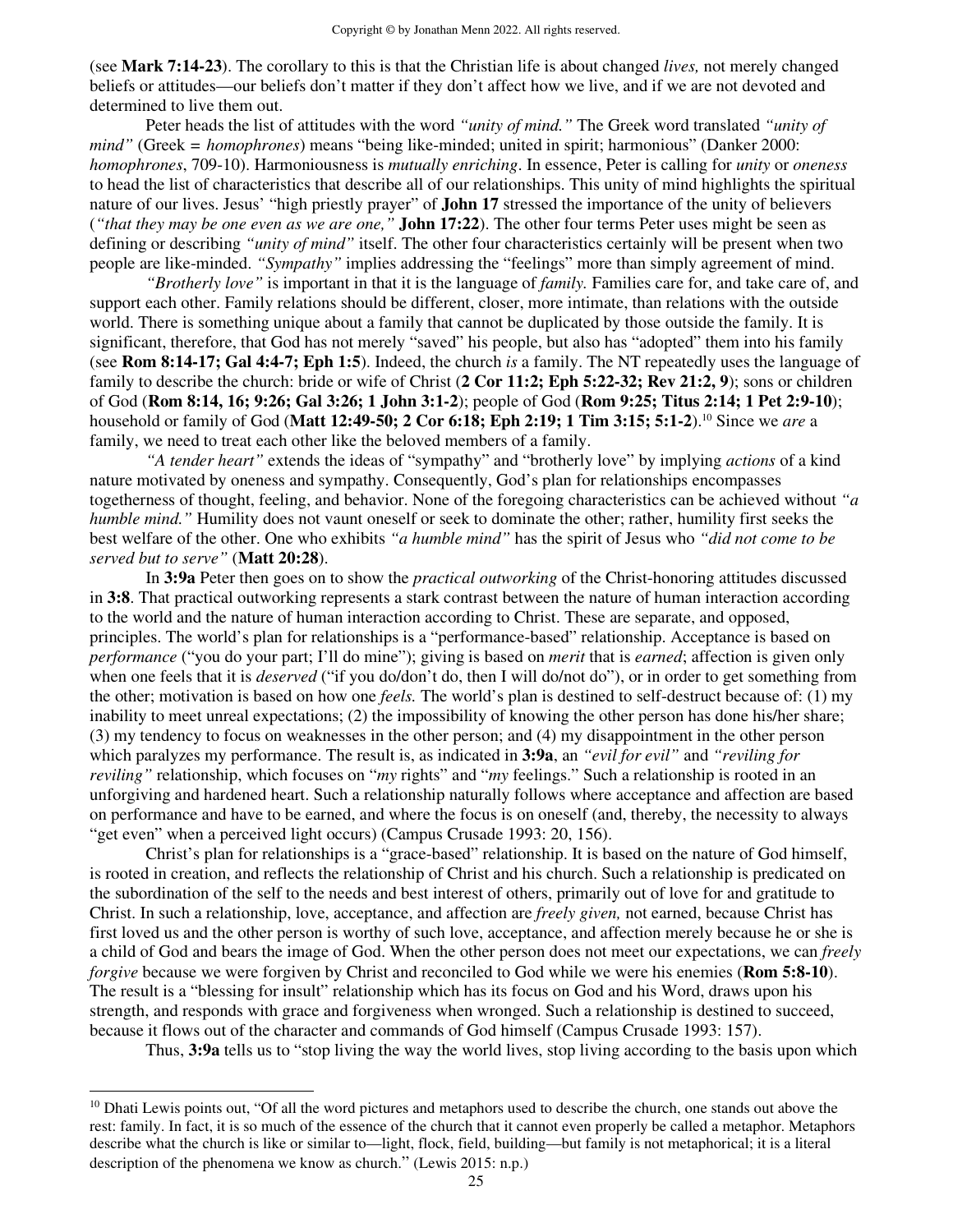the world orders its relationships, and live according to how Christ lived and how he orders relationships." How we actually *act* (especially how we *react* when provoked, insulted, or are subjected to evil) is the outward, visible sign of whether we have the attitudes Peter called for in **3:8**. To consistently give a blessing when insulted and exhibit the attitudes stated in **3:8** means that we *are* a blessing.

In **3:10-12** Peter describes what "giving a blessing" (**3:9a**) looks like when practically applied, and comments on the *"obtain a blessing"* (**3:9b**) phrase with which he ended **3:9**. These verses all constitute a quotation from **Ps 34:12-16**.

A family blessing in the OT involved five elements (see **Gen 17:1-8; 27:26-29; 32:24-32; 48:9-20; 49:1-27**). Since Peter is speaking about being a blessing to others, and is not limiting himself to the family, the principles behind the five aspects of the OT family blessing apply to our relationships with others, particularly our brothers and sisters in Christ. They are: (1) *Meaningful touch*. Affectionate touching, hugging, or the laying on of hands provided a caring background to the words that were to be spoken; touch communicates warmth, personal acceptance, and affirmation. (2) *A spoken message*. Words of love, acceptance, and affirmation are vital for communicating blessing to others. (3) *Attaching "high value" to the one being blessed.* The words of the blessing itself must convey that the person is valuable and has redeeming qualities, based on *who they are*, not simply based on their performance. (4) *Picturing a special future for the one being blessed.* Although we cannot predict someone's future, we can encourage and help them, give them hope and security by assuring them that we are for them and will be with them. (5) *An active commitment to fulfill the blessing.* This is the responsibility that goes with giving a blessing. It is said that "actions speak louder than words." However, when your actions confirm your words and help to put them into effect, the result can be very powerful—especially when the words and actions are ones of affirmation, love, and blessing given to a member of your family. (Smalley and Trent 1986: 21-116)

**3:9a** is somewhat different from an OT family blessing, and is perhaps more difficult to do to those outside the family and to those who oppose us. Nevertheless, Peter says we are to "give a blessing" when we have been subjected to evil conduct or insulted. As described in **3:10-11**, blessing others involves our *speech,*  our *actions,* our *motives,* and our *goals*. Regarding *speech,* we are to refrain from speaking evil or speaking with guile (i.e., speaking with treacherous cunning, deceitfully, craftily in order to trick others). Regarding *actions,* we are to "turn away from evil and do good." Regarding *motives and goals,* we are to *"seek peace and pursue it."* The goal of "peace" requires effort, i.e., "pursuit." Living a life of blessing is not easy in the face of conflict and others who are focused only on themselves. Nevertheless, true peace—peace that is internal as well as external, the peace that flows from two people who both are living the attitudes listed in **3:8** and are doing the things listed in **3:9-11**—best captures the divine quality of a Christ-centered relationship. It is those qualities that God desires in all of our relationships, particularly in our spiritual and earthly families, but also with our coworkers, neighbors, friends, and others.

Peter concludes in **3:12** with a promise and a warning. Wayne Grudem explains, "The phrase *the eyes of the Lord are upon the righteous* implies not merely that God sees what the righteous are doing . . . but that he is looking after them for good, recognizing and meeting their needs. . . . By contrast, the statement *But the face of the Lord is against those that do evil* is, in the context of Psalm 34, clearly a verdict of judgment, for the verse continues, 'to cut off the remembrance of them from the earth' (Ps. 34:16)." (Grudem 1988: 150) In short, **3:8- 12** presents "a bold affirmation of the relation between righteous living and God's present blessing in this life. As such it provides a needed corrective to careless, half-hearted Christians living in any age, and a powerful motivation to the kind of holy living to which Peter says all Christians have been 'called' (v. 9)." (Grudem 1988: 150)

## **DISCUSSION QUESTIONS**

1. Discuss the difference between performance-based and grace-based relationships.

• To what extent do you see performance-based relationships among Christians, and what steps can be taken to turn them into grace-based relationships?

2. How can the church help its members develop the attitudes peter mentions in **3:8** and live the life of blessing he mentions in **3:9**?

3. Inasmuch as, according to the Bible, the church is a family, do outsiders see us as a good, well-adjusted, loving family?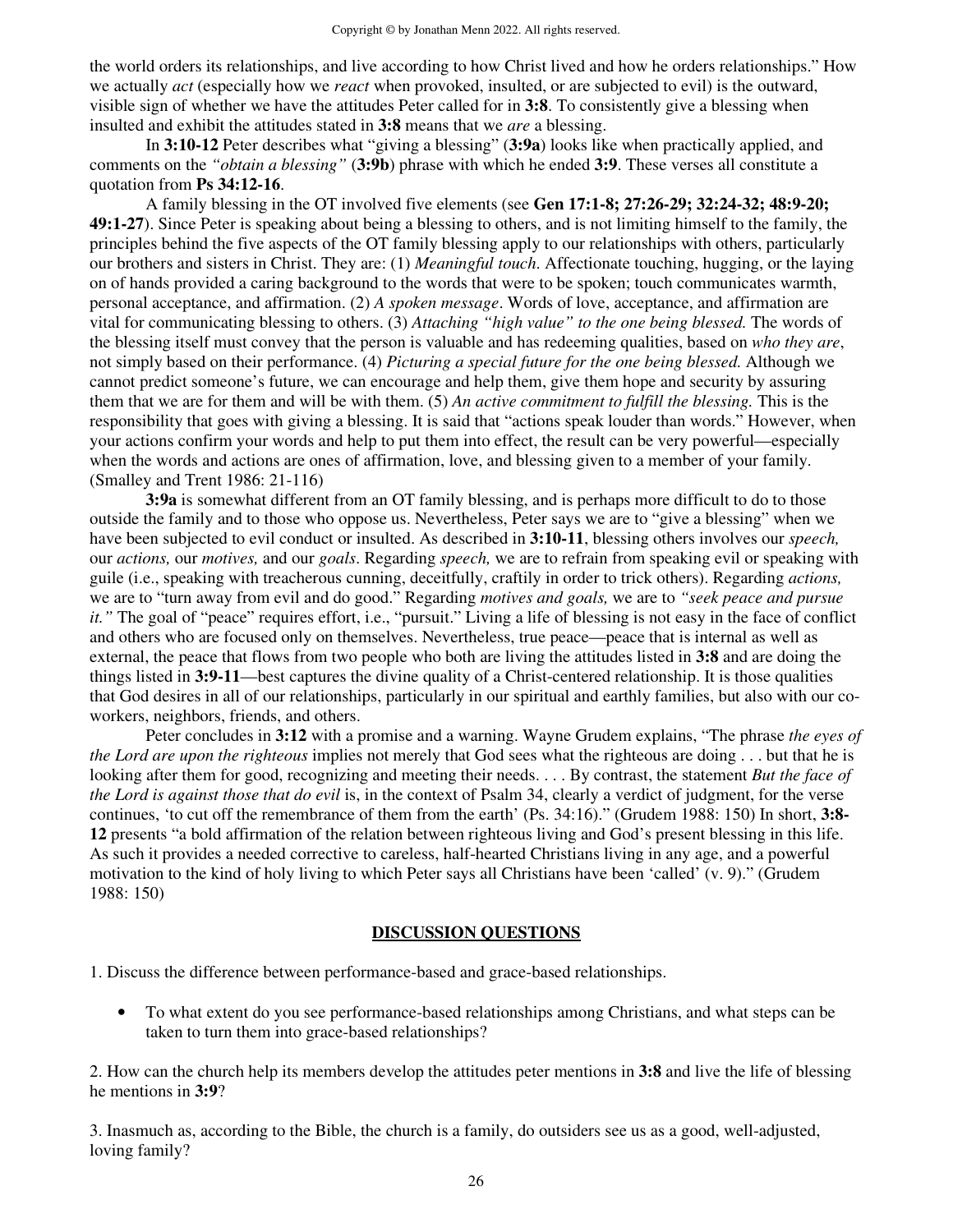## 4. Do we see ourselves as a family?

5. What can and should we do to help all members of the church feel and be treated like beloved members of the family?

#### • The suffering of the righteous (**3:13–4:6**)

*<sup>13</sup>Now who is there to harm you if you are zealous for what is good? <sup>14</sup>But even if you should suffer for righteousness' sake, you will be blessed. Have no fear of them, nor be troubled, <sup>15</sup>but in your hearts honor Christ the Lord as holy, always being prepared to make a defense to anyone who asks you for a reason for the hope that is in you; yet do it with gentleness and respect, <sup>16</sup>having a good conscience, so that, when you are slandered, those who revile your good behavior in Christ may be put to shame. <sup>17</sup>For it is better to suffer for doing good, if that should be God's will, than for doing evil.* 

*<sup>18</sup>For Christ also suffered once for sins, the righteous for the unrighteous, that he might bring us to God, being put to death in the flesh but made alive in the spirit, <sup>19</sup>in which he went and proclaimed to the spirits in prison, <sup>20</sup>because they formerly did not obey, when God's patience waited in the days of Noah, while the ark was being prepared, in which a few, that is, eight persons, were brought safely through water. <sup>21</sup>Baptism, which corresponds to this, now saves you, not as a removal of dirt from the body but as an appeal to God for a good conscience, through the resurrection of Jesus Christ, <sup>22</sup>who has gone into heaven and is at the right hand of God, with angels, authorities, and powers having been subjected to him.* 

 *4 <sup>1</sup>Since therefore Christ suffered in the flesh, arm yourselves with the same way of thinking, for whoever has suffered in the flesh has ceased from sin, <sup>2</sup>so as to live for the rest of the time in the flesh no longer for human passions but for the will of God. <sup>3</sup>For the time that is past suffices for doing what the Gentiles want to do, living in sensuality, passions, drunkenness, orgies, drinking parties, and lawless idolatry. <sup>4</sup>With respect to this they are surprised when you do not join them in the same flood of debauchery, and they malign you; <sup>5</sup>but they will give account to him who is ready to judge the living and the dead. <sup>6</sup>For this is why the gospel was preached even to those who are dead, that though judged in the flesh the way people are, they might live in the spirit the way God does.* 

## Suffering for righteousness' sake

**Verses 13-17** form the transition from righteous living to Christian suffering. The theme of suffering, directly or indirectly, forms the major theme of the rest of the book. Thus, **3:18-22** focus on the theological basis for our suffering, namely, Christ's suffering and victory. **4:1-6** consider our responsibility in light of the gospel and Christ's suffering. **4:7-19** consider preparing for the coming fiery trials: **4:7-11** is a specific exhortation in light of coming persecution, and **4:12-19** concentrate on our response to the "fiery trial" when it comes. **5:1-11** considers the responsibilities of the church, particularly in light of the context of suffering and persecution.

**Verses 13-14** are the specific transition from what Peter has been discussing about righteous living from **1:13–2:12**. **Verse 13** is a rhetorical question, the answer to which is "*no one is there to harm you if you are zealous for what is good*." Some take the view that the essence of Peter's question in **v. 13** is that if a Christian is zealous for doing good, then "he or she will likely not excite the enmity and anger of others" (Davids 1990: 130). However, the better position is probably that of John Elliott, who states that "since v 14 allows for the possibility of suffering, it is likely that he is speaking of 'harm' to one's ultimate status and favor with God" (Elliott 2000: 620). That seems to be the essence of **v. 14**, which is Peter's answer to the rhetorical question of **v. 13**. Those who do good are "blessed" even in suffering; their lot is better than evildoers, even when the evildoers oppress them. Again, consider the example of Christ (**2:21-23**). Such a position is consistent with Christ's admonition in **Matt 10:28** (*"do not fear those who kill the body but cannot kill the soul. Rather fear him who can destroy both soul and body in hell."*) and Paul's statement in **Rom 8:31** (*"If God is for us, who can be against us?"*). As Paul Achtemeier observes, "The intention of the verse is not to make a statement about absence of social rejection or even persecution [the existence of which is assumed throughout the epistle], but about a far more grievous harm, one that can separate them from God" (Achtemeier 1996: 229). In short, nothing can bring lasting harm to the person who does what God wants (see **Rom 8:38-39**).

 In **v. 15**, since in the Bible the "heart" is "the seat of volition and emotion . . . the core self of the person" (Davids 1990: 131), the defense Christians should be prepared to give for *"the hope that is in you"*  should be the expression of our deepest convictions. The verse assumes that *"the hope that is in you"* is noticeable to others. That should cause us to ask ourselves, "Is my hope in Christ noticeable to others?" If a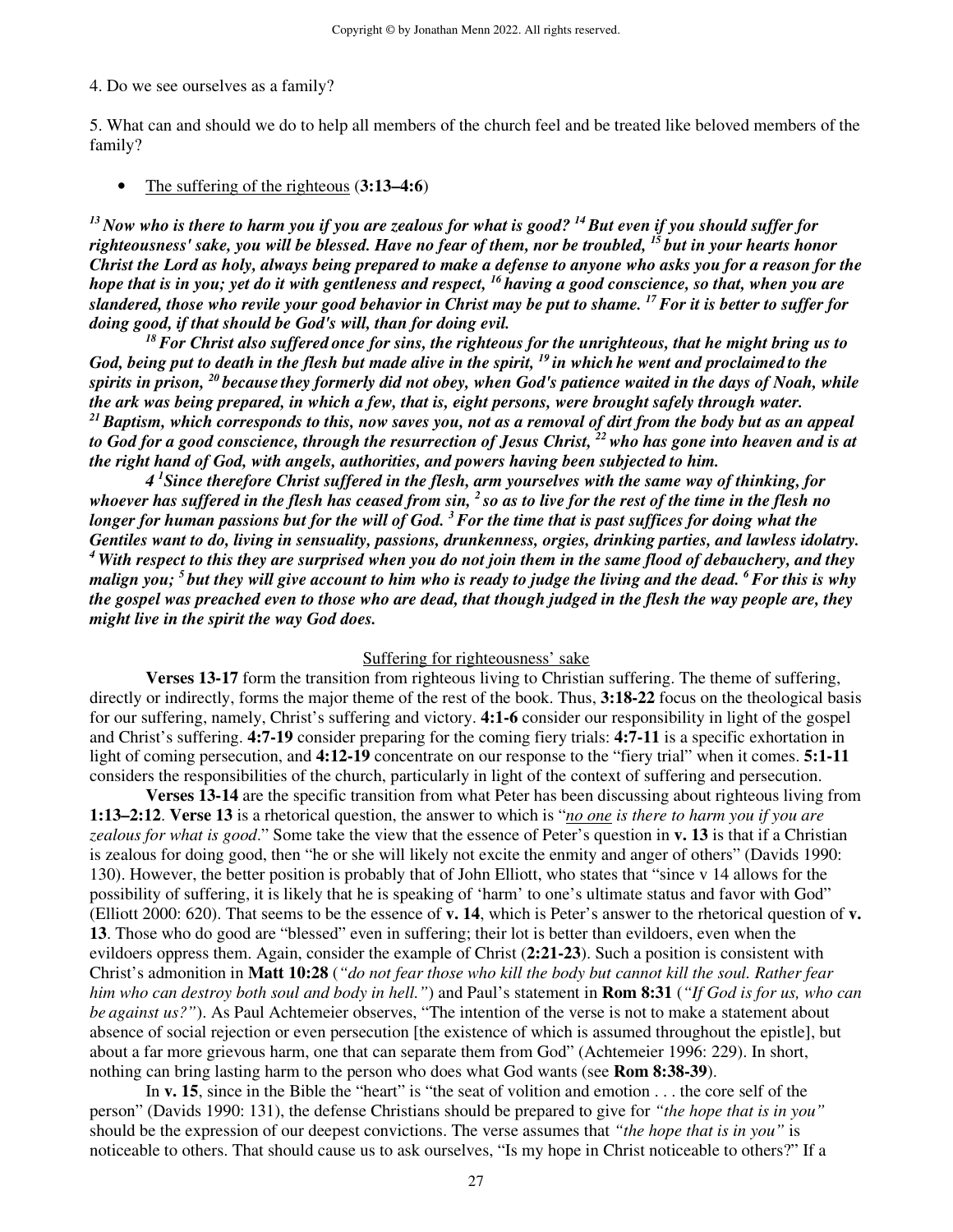Christian is never asked about their hope and faith in Christ, one should seriously reflect on why not. Being *"prepared to make a defense"* ultimately goes back to **1:13** (*"preparing your minds for action"* and setting *"your hope fully on the grace that will be brought to you at the revelation of Jesus Christ"*). The way we can do that, and so be able to give a good defense of the hope that is in us, is to know the gospel so thoroughly (**1:10- 12**) that it has become a part of us so as to change our attitudes and actions (e.g., **2:11-12; 3:8-9**). The "gentleness," "respect," and "good conscience" mentioned in **vv. 15-16**, which should characterize our lives and our defenses to others, should have as their basis our attitude toward God. That is indicated by the words *"in Christ"* at the end of **v. 16**. **Verse 17** concludes that the point is: "*God wills doing what is right* rather than doing what is wrong . . . even if and when this results in suffering" (Elliott 2000, 635, emph. in orig.). God in Christ, and faithfulness to him, should be our focus in all of our circumstances; if that leads to suffering, then so be it. Our Christlike response to suffering is, itself, a witness for the presence of Christ and the truth of the gospel.

## The suffering, resurrection, and ascension of Christ

**Verses 18-22** begin with Christ's suffering and end with his ascension back to the right hand of the father in heaven. These verses are a companion to **2:21-25** and, in effect, pick up where that passage left off. Their relationship to **2:21-25** is signaled by the words *"for Christ also"* (**v. 18**, which is the same wording in the Greek in **2:21**). Both passages show Christ as our example who, by his redemptive work, makes it possible for us to follow in his steps. **Verse 18** is a clear summary of Christ's work on the cross: the substitutionary atonement. The word "once" signifies "once and for all time." It is so used in **Heb 9:26, 28** where Christ's one sacrifice is contrasted with the appearance of the high priest in the temple every year on the day of atonement and with the priests offering sacrifices again and again (see **Heb 9:25; 10:11-14**). The main point is that just as Jesus suffered as a righteous man and ultimately was vindicated, so the church must endure suffering, but it, too, will be vindicated.

 There is debate about what is actually being referred to in **vv. 19-20**. There are three main views concerning what is going on in these verses: (1) the "descent to hades" view, i.e., after Jesus died, he descended to hell and proclaimed his victory and judgment on the fallen angels of **Gen 6:1-4**; (2) the "pre-existent Christ" view, i.e., Christ—in the person of Noah—proclaimed the gospel before the Flood to people who were then alive (imprisoned in their sins) but are now in prison in hades; (3) the "triumphal proclamation" view, i.e., after his resurrection (i.e., after he was *"made alive*," **v. 18**) and during his ascension, Jesus proclaimed his victory to the fallen angels of **Gen 6:1-4** (see McKnight 1996: 215-17; Blum 1981: 241).

 In **vv. 20-21**, the ark of Noah is seen to be a type or a shadow of baptism. The water of the Flood brought death to sinful people, but the ark was a place of refuge for all those who were in it (i.e., the ark was a type of Christ). Likewise in baptism, *"We were buried therefore with him by baptism into death, in order that, just as Christ was raised from the dead by the glory of the Father, we too might walk in newness of life"* (**Rom 6:4**; see also **Col 2:12**). Baptism is the outward, visible sign of our inward, spiritual transition from death to new life in Christ. **Verse 21** says, *"Baptism now saves you—not the removal of dirt from the flesh, but an appeal to God for a good conscience."* Peter is saying that it is not the water of baptism itself that saves us. That is just a ritual that removes dirt from the flesh. Rather, baptism is significant for what it stands for, namely, union with Christ (see **Rom 6:3-11**). The basis for baptism *as an appeal to God for a good conscience"* (**v. 21**) is our honoring Christ as holy in our hearts (**3:15-16**), and baptism is the sign that we have been cleansed by Christ and our sins have been forgiven, which results in a good conscience and a new heart (see **1 Tim 1:5; Heb 9:14**). Ultimately, Peter says that it is *"through the resurrection of Jesus Christ"* that we are saved (**v. 21**). The reason for that is that the resurrection validated who Jesus is and demonstrated that the Father accepted his sacrifice on our behalf. We appropriate that all through our faith in Jesus Christ. John Piper concludes by describing salvation's relationship to baptism: "The movement of the body in water [**1 Pet 3:21**] save(s) only in the sense that [it gives] expression to the single justifying act, namely, faith (Rom. 3:28). Baptism is the outward appeal of faith to God in the heart." (Piper 2013: 158) **Verse 22** describes the ascension (see also **Matt 22:42-44; Eph 1:20-22**).

#### Arm yourself with the attitude of Christ

 This section concludes with **4:1-6**. Grammatically, the words *"Since therefore"* connect these verses with what has just been said; substantively, the statement *"Christ suffered in the flesh"* ties these verses back to the subject which began in **3:18**.

 The "whoever" in **v. 1** (*"whoever has suffered in the flesh has ceased from sin"*) is generic, i.e., "*anyone* who suffers in the flesh." It cannot mean that a person who suffers in the flesh cannot or does not sin thereafter, since **vv. 2-5** indicate that the rest of our lives will be spent as a battle against sin and temptation (see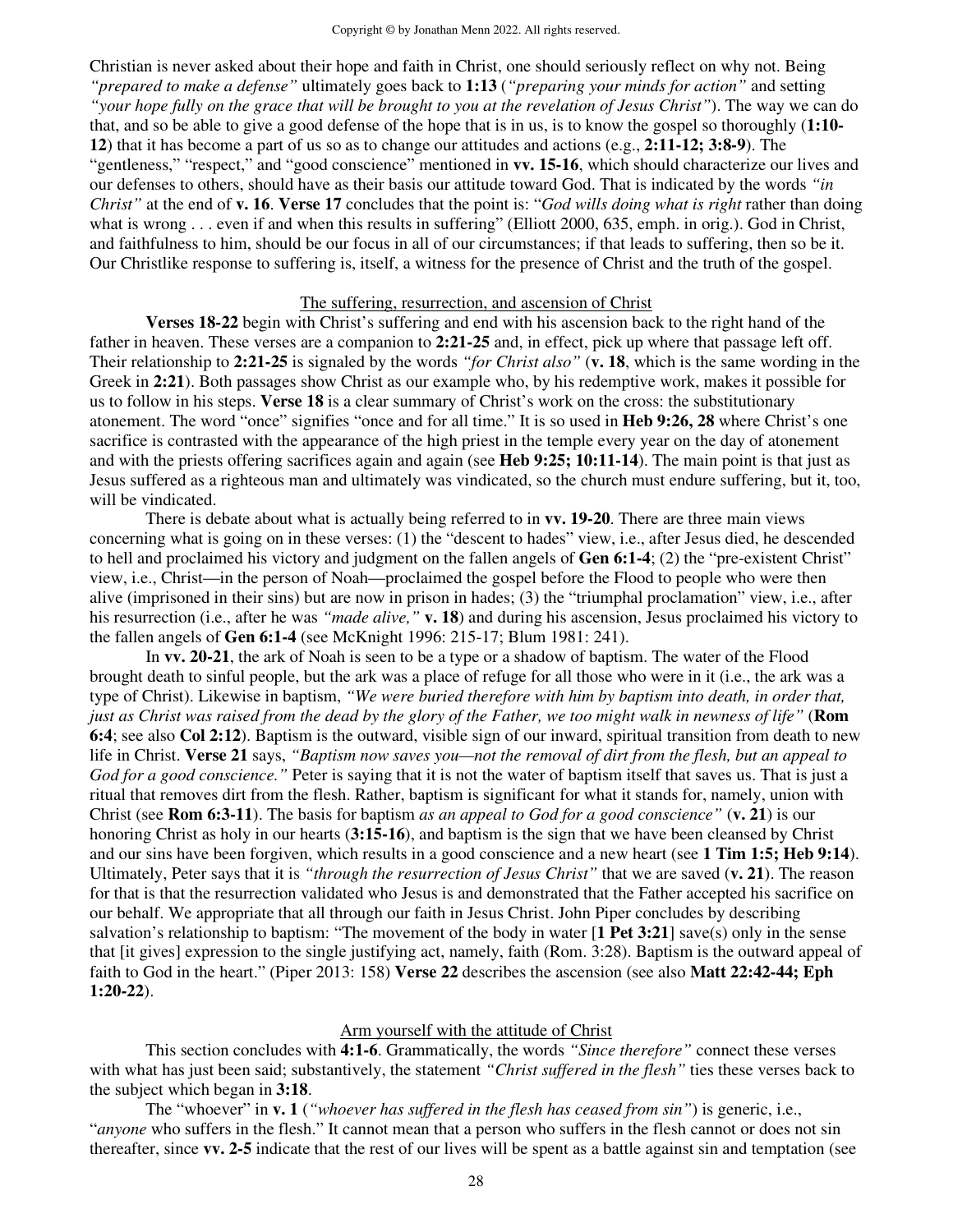also **Rom 7:15-25; 1 John 1:8-10**). It is probably referring to habitual sin or a life characterized by sin, inasmuch as we have made a clear break from sin by repenting of our sins and receiving Christ, although it may be referring to our transfer from a sinful to a saved state. We are able to "arm ourselves with Christ's way of thinking," because, when we become united with Christ, *"we have the mind of Christ"* (**1 Cor 2:16**). We are able to no longer live for *"human passions but for the will of God,"* because God's will is revealed to us in the Bible. As Jesus said, *"If you abide in my word, you are truly my disciples, and you will know the truth, and the truth will set you free [e.g., from sin]"* (**John 8:31-32**). Peter is telling us that, since Christ suffered in the flesh, we can expect to suffer in the flesh because he is our example and we follow in his steps (**2:21; 3:14-17**): our suffering for righteousness reflects our new life in Christ (**vv. 1-2**); we already sinned enough in our past lives as nonbelievers (**v. 3**); and we are aware that all that we do will be included in Christ's judgment at the end of the age (**v. 4**). Again in **v. 3**, Peter is calling all nonbelievers "Gentiles."

There are two main views concerning the statement in **v. 6** about the gospel being *"preached even to those who are dead."* One view holds that it refers to the *spiritually* dead (see **Eph 2:1**), not preaching the gospel to people who are now in hades. The reasons are: (1) grammatically, the word "for" relates back to the unbelievers (the "Gentiles") about whom Peter was speaking in **vv. 3-5**; and (2) the second part of **v. 6** opens the possibility that *"they might live in the spirit the way God does."* The second view holds that it refers to those who were alive when the gospel was preached to them and who came to Christ as a result of hearing the gospel, but are now physically dead.

## **DISCUSSION QUESTIONS**

1. Many Christians seem to think that, when a person comes to Christ, he or she should no longer face physical, financial, or other forms of suffering.

- How does that view compare to what Peter has been saying?
- Why do you think people have that view?

2. How can a person be "blessed" who is suffering for righteousness' sake (see **3:14**)?

3. What has Christ done for us, as Peter relates in **3:18-22**?

4. How can we "arm ourselves with the same way of thinking" that Christ had, especially when it comes to suffering?

• The end of all things is at hand (**4:7-11**)

*<sup>7</sup>The end of all things is at hand; therefore be self-controlled and sober-minded for the sake of your prayers. <sup>8</sup>Above all, keep loving one another earnestly, since love covers a multitude of sins. <sup>9</sup>Show hospitality to one another without grumbling. <sup>10</sup>As each has received a gift, use it to serve one another, as good stewards of God's varied grace: <sup>11</sup>whoever speaks, as one who speaks oracles of God; whoever serves, as one who serves by the strength that God supplies—in order that in everything God may be glorified through Jesus Christ. To him belong glory and dominion forever and ever. Amen.* 

 This section builds on what has come before. **3:18-22** focused on Christ's suffering, resurrection, and ascension; **4:1-6** then drew the ethical implications of those facts for our lives. Now, **v. 7** picks up where **3:22** left off, and **vv. 8-11** draw the ethical implications of the fact that *"the end of all things is at hand"* for our lives. *"The end of all things is at hand"* is equivalent to *"the last days"* (**Acts 2:17**) and *"the last hour"* (**1 John 2:18**). This is a present reality which was inaugurated by Christ's first coming, his ascension back to the father, and his pouring out of the Holy Spirit on the Day of Pentecost. This will continue until Christ returns. Peter is saying this to encourage us. In other words, all major events have occurred in God's plan of redemption, and now things are ready for Christ's return and rule.

 "Therefore"—in light of the fact that *"the end of all things is at hand,"—*Peter exhorts us to be selfcontrolled and sober-minded for the sake of our prayers, in other words so we can pray more effectively. *"Above all"* we are to keep loving one another. Throughout his epistle, he reminds us of the importance of eschatology for Christian ethics and behavior (see **1:3-5, 7, 9; 2:12; 3:15; 4:5-7, 13, 17-19; 5:1, 4, 6**). **Verses 7-11** essentially summarize what our lives should look like, since we will be judged on how we did what these verses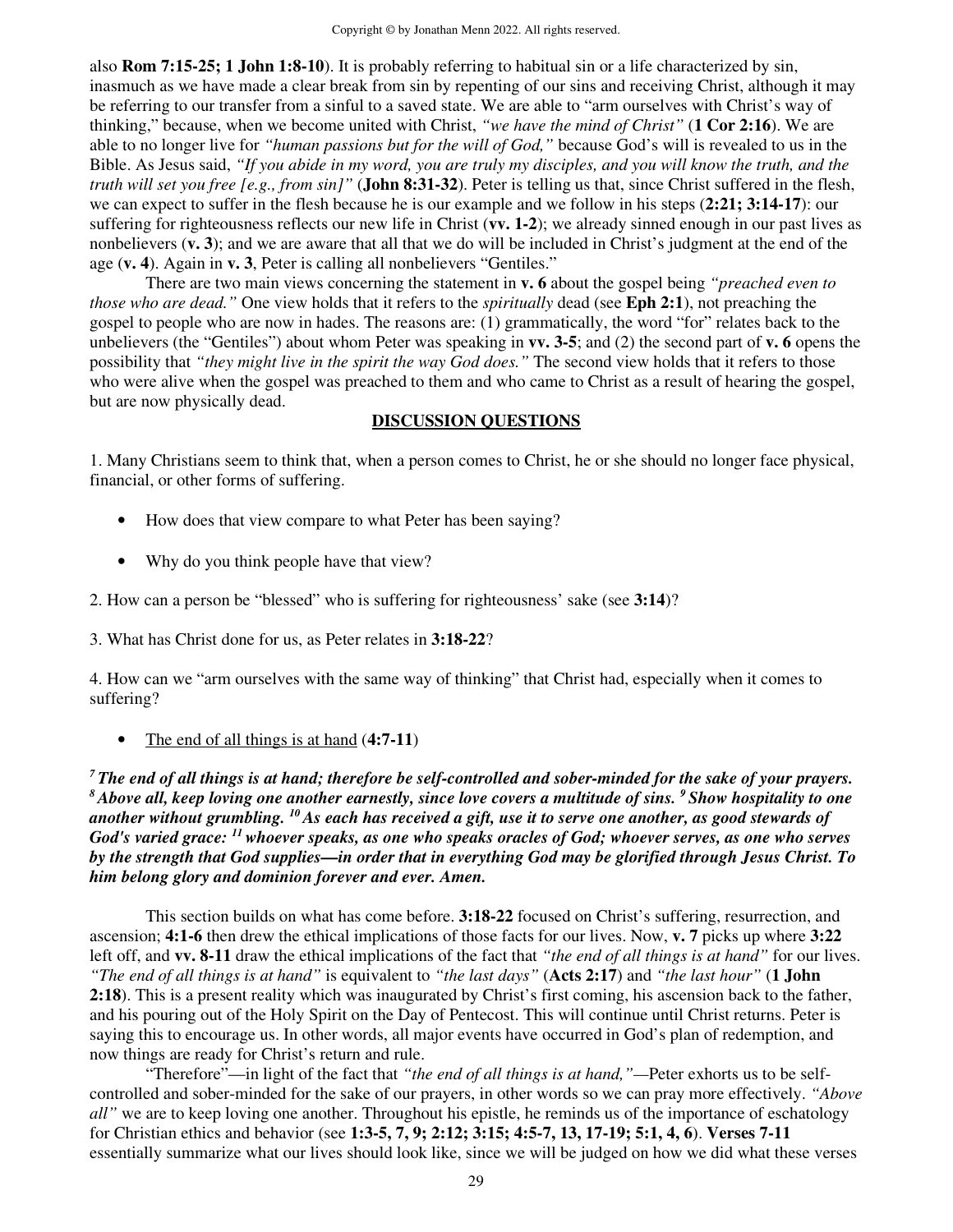exhort us to do.

 Just as Peter has invoked eschatology as a basis for how we should live, throughout his epistle he also emphasizes the church (see **1:1-2, 10-12, 22; 2:1-10; 3:8-12; 5:1-4**). Not only is our behavior to be Christlike, but since the church is the house or household (family) of God (see **3:8; 4:17**), it should be a mutually supportive community. **Verses 8-11** highlight this with their stress on mutuality, i.e., love–show hospitality– serve *"one another,"* and their description of the use of spiritual gifts. When he says, *"love covers a multitude of sins"* (**v. 8**), we should understand this in light of **2:24** and **4:1-2** (Christ's love for us caused him to bears our sins so that we should no longer live in sin but in righteousness). Since Christians have renounced sin in principle, we should be done with sin in practice. Earnest love is the key, because love is demonstrated in practical ways for the benefit of others. Further, the fact that love *"covers a multitude of sins"* indicates that one of the important manifestations of love is to *forgive* those who have sinned against us. Finally, since every believer has received certain spiritual gifts (**v. 10-11**; see also **Rom 12:6-8; 1 Cor 12:7-11; Eph 4:11**), earnest love should find expression in the use of our gifts for the edification and building up of the body of Christ. Note that the gifts Peter mentions are in two categories: speaking and serving. Serving obviously is to be done for the edification and building up of others, but so are the "speaking" gifts, since those exercising those gifts are to speak the *"oracles of God."* When the body of Christ is edified and built up, God is glorified.

## **DISCUSSION QUESTIONS**

1. How or why should eschatology affect how we live?

2. When many people think of spiritual gifts they tend to think of miraculous gifts. Peter does not specifically mention miracles here but stresses gifts that edify and build up others. What should we do to get a more "others centered" perspective on spiritual gifts like Peter has?

## **D.** *The church's response to suffering* (**4:12–5:11**)

• Do not be surprised when fiery trials come upon you, as though they were something strange (**4:12-19**)

*<sup>12</sup>Beloved, do not be surprised at the fiery trial when it comes upon you to test you, as though something strange were happening to you. <sup>13</sup>But rejoice insofar as you share Christ's sufferings, that you may also rejoice and be glad when his glory is revealed. <sup>14</sup>If you are insulted for the name of Christ, you are blessed, because the Spirit of glory and of God rests upon you. <sup>15</sup>But let none of you suffer as a murderer or a thief or an evildoer or as a meddler. <sup>16</sup>Yet if anyone suffers as a Christian, let him not be ashamed, but let him glorify God in that name. <sup>17</sup>For it is time for judgment to begin at the household of God; and if it begins with us, what will be the outcome for those who do not obey the gospel of God? <sup>18</sup>And "If the righteous is scarcely saved, what will become of the ungodly and the sinner?" <sup>19</sup>Therefore let those who suffer according to God's will entrust their souls to a faithful Creator while doing good.* 

 In this passage, Peter speaks in a more concentrated way about suffering. A *"fiery trial"* refers to something major. The list is practically endless, e.g., loss of a child; betrayal by a spouse; great physical injury or illness; loss of job or home; wrongful incarceration; persecution. When great ordeals of suffering happen to us, we should not be surprised *"as though something strange were happening to you,"* because God has always used fiery trials to "test" us, which indicates that he uses them as refining fires (see, e.g., Job). Particularly in such times, we need to *"walk by faith, not by sight"* (**2 Cor 5:7**). We need to continue to trust in the Lord—that he is sovereign, that he still loves us, that what is happening is part of his overall plan, and that we *"are blessed, because the Spirit of glory and of God rests upon you"* (**v. 14**)—even though we do not know why the "fiery trial" is happening, and there is no promise that we will even survive (see **Heb 11:36-39**).

This passage actually gives us reasons (explicit or implicit) why we can rejoice in suffering (see Piper 1994):

- **v. 12:** The suffering is not random or meaningless but is part of God's plan for testing and refining our faith.
- **v. 13a:** Our suffering is evidence of our union with Christ.
- **v. 13b:** When Christ comes again, we will rejoice with exultation with him.
- **v. 14:** In suffering we are blessed, because the Holy Spirit rests upon us.
- **v. 16:** Rejoicing in suffering glorifies God.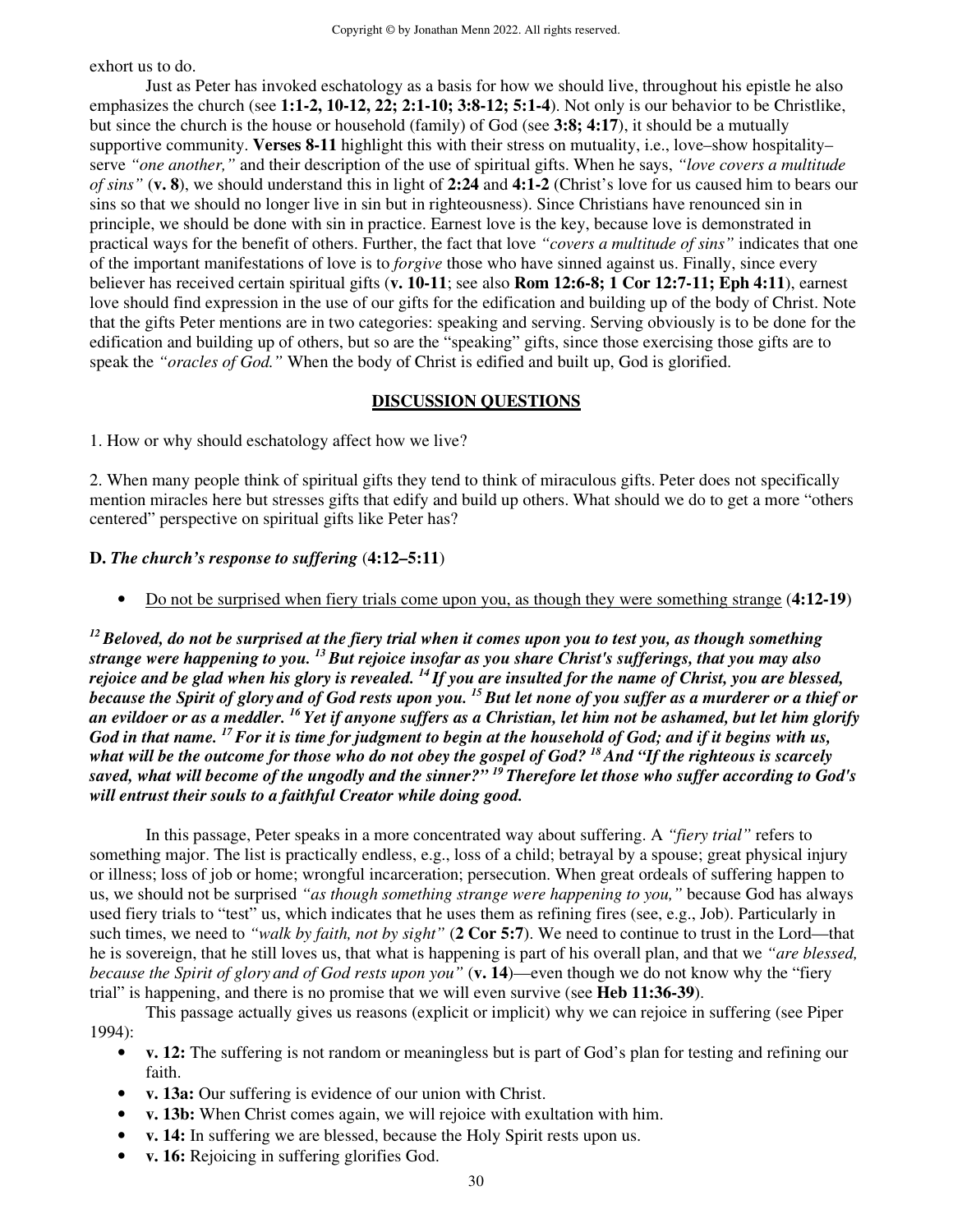• **v. 19:** God is faithful to care for our soul.

There are a few more things that should be said about this passage. **Verse 14** says, *"If you are insulted for the name of Christ, you are blessed, because the Spirit of glory and of God rests upon you."* First, the Spirit's "resting upon you" indicates more than just indwelling. That phrase is specifically used of Christ in prophecy (**Isa 11:2; 42:1; 61:1**); it found its fulfillment at Jesus' baptism (**Matt 3:16; John 1:32-33**) and when Jesus quoted **Isa 61:1** and applied it to himself (**Luke 4:18**). This suggests something deeper is happening spiritually when we *"share Christ's sufferings"* and suffer for his name. It may be hinted at in **Col 1:24**, where Paul said, *"Now I rejoice in my sufferings for your sake, and in my flesh I am filling up what is lacking in Christ's afflictions for the sake of his body, that is, the church."*<sup>11</sup>

Second, with respect to judgment beginning at the household of God (**v. 17**), the word translated as "household" is *oikos,* which is the word for "house," although it may be translated as "household." J. Ramsey Michaels states that "as in the case of the 'spiritual house' of 2:5, the operative metaphor here is that of the Jerusalem temple" (Michaels 1988: 271). This reinforces the fact that the church is the new, true, spiritual Israel. Dennis Johnson comments that believers "may be assured that their present sufferings—far from being an indication of God's abandonment or of the failure of the hope promised in Christ's resurrection—are in fact another indication that Christians are the new temple of God on which the Spirit rests and in which his fiery presence is purifying and proving his dwelling place. . . . Their present troubles are the inauguration of the messianic baptism of Spirit and fire (Luke 3:16-17), which cleanses those who bear Messiah's name that they may rejoice at the revelation of his glory and which will finally consume his enemies (2 Thess 1:7-8—where, as in 1 Pet 4:17, the enemies are described as those who do not obey the gospel). From this perspective afflictions for the name of Christ become themselves an occasion of joy, a cause for gratitude for the present resting of the Spirit of glory and of God on the new, living sanctuary." (Johnson 1986: 291, 293) Additionally, as the true temple of God and the new, true, spiritual Israel, "the church faces the same moral demand as Israel did, to 'put to death what is earthly in you, sexual immorality, impurity, passion, evil desire, and covetousness which is idolatry' (Col. 3:5, author's translation). Paul knows that Israel's besetting sin of idolatry is an option for the church too, disguised, as always, as inordinate desire which is not longing and love for God." (Motyer 2000: 596)

Finally, **vv. 18-19** point out that, while God does not play favorites (even when he has an elect people), judgment comes from God, is inevitable, and will affect everyone. The difference is that, while God's judgment on the "household of God" refines, purifies, and strengthens us, the judgment on unbelievers will destroy them (**v. 18** quotes **Prov 11:31**). Hence, **v. 19**, which conclude this section, in many ways summarizes the entire epistle.

## **DISCUSSION QUESTIONS**

1. Why do you think that many Christians are surprised when "fiery trials" come upon them?

2. Have you ever been able to rejoice in the midst of a severe ordeal? If so, how were you able to do that?

3. How can we help believers get a better understanding of God's judgment (not only the final judgment, but his judgments now)?

• Elders (**5:1-4**)

*<sup>1</sup>So I exhort the elders among you, as a fellow elder and a witness of the sufferings of Christ, as well as a partaker in the glory that is going to be revealed: <sup>2</sup>shepherd the flock of God that is among you, exercising oversight, not under compulsion, but willingly, as God would have you; not for shameful gain, but eagerly; <sup>3</sup>not domineering over those in your charge, but being examples to the flock. <sup>4</sup>And when the chief Shepherd appears, you will receive the unfading crown of glory.* 

 The word "So" (or "Therefore") that begins this section relates back to what Peter has just said concerning fiery trials and the judgment of God that have come, are coming, and will come upon the church. He is pointing out that in times of suffering and persecution, the support of the church is particularly important. He is also continuing a pattern he began at least beginning in **3:13**, namely, he has alternated focusing on the

<sup>&</sup>lt;sup>11</sup> For a brief article that looks at possible meanings of this verse, see Thompson 2020.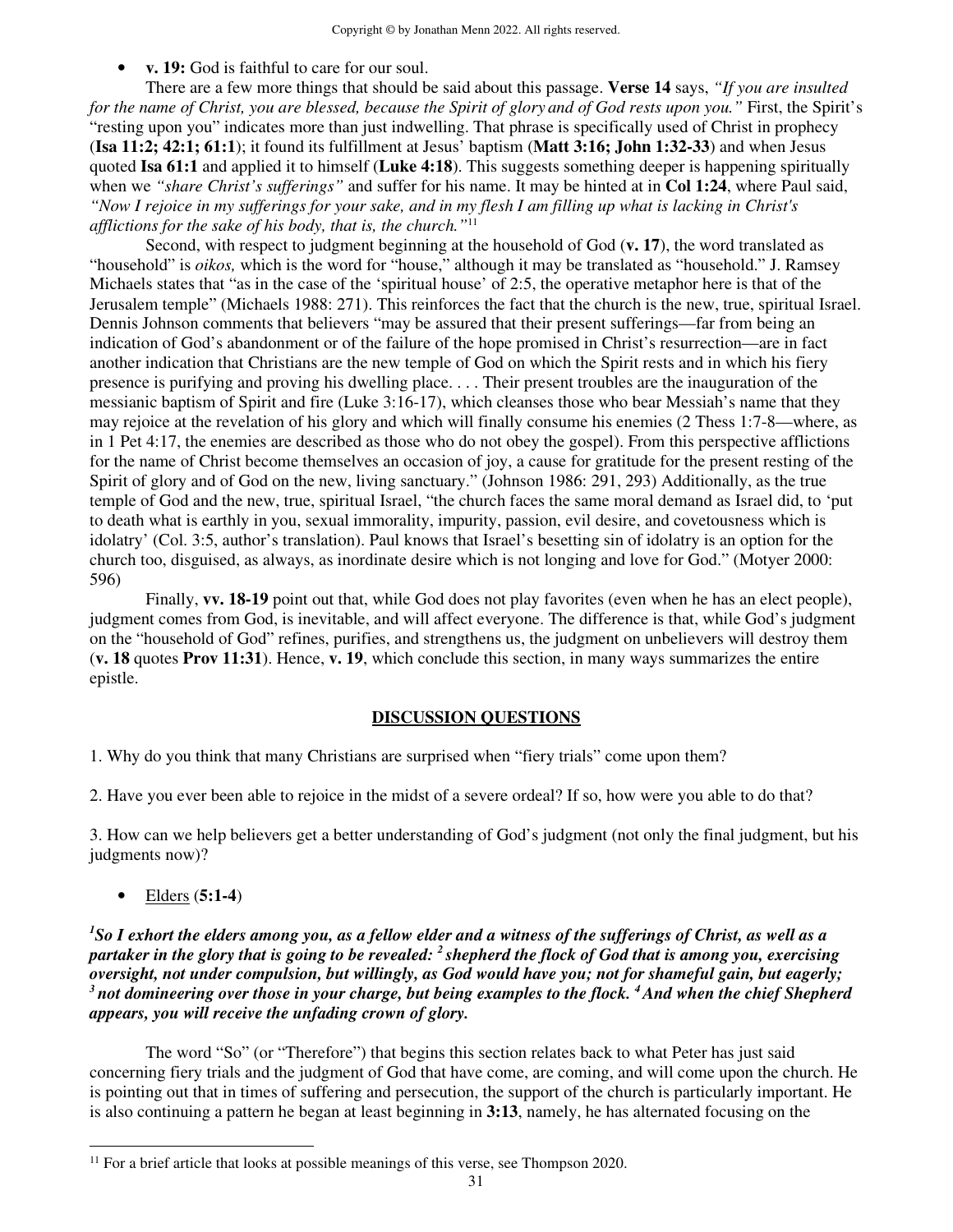church's relationship to *outsiders* and then the *internal* life of the church. Thus, **3:13-17** focuses primarily on the church's relationship with outsiders, **3:18-22** on the internal life of the church; **4:1-6** (outsiders), **4:7-11** (internal); **4:12-19** (outsiders), **5:1-5** (internal). Further, **5:1-5** shows a parallel structure, with interesting points of contrast, with the "household duty codes" of **2:18–3:12**. There, he began by addressing those of least authority (servants/slaves) and worked his way up the ladder of authority to wives and then husbands; the amount and specificity of his instructions were greater for those with less authority; he then gave general instructions to all; and he concluded with an OT quotation. In **5:1-5**, Peter begins by addressing those with the most authority (the elders), his instructions to them are considerably longer and more detailed that his brief address to the younger people; he then gives brief instructions to all; and he closes with an OT quotation. Although the instructions to the church in **vv. 1-5** apply generally, since that section is sandwiched between two sections that primarily deal with suffering, what Peter is saying in **vv. 1-5** is particularly important for the church to prepare for and deal with suffering when it occurs.

 In **v. 1**, Peter describes himself as a *"fellow elder."* This affirms solidarity and collegiality with the leaders of the churches and underscores "the unity and cohesion [so necessary when persecution looms] of the community that is such a prominent concern of the author" (Achtemeier 1996: 322). His next statements about being *"a witness of the sufferings of Christ, as well as a partaker in the glory that is going to be revealed"* may allude to Peter's denial of Christ and also show that his restoration is complete. This should encourage us that restoration, even from the worst of sins, is possible with Christ.

**Verses 2-3** make explicit the pastoral functions of the elders. That Peter may be drawing from his own experience is indicated in his use of the word "shepherd," since that is the same word Jesus used in **John 21:16** when he told Peter to "tend my sheep." How to "shepherd the flock" is described in three pairs of contrasting phrases: *"not under compulsion, but willingly"*; *"not for shameful gain, but eagerly"*; and *"not domineering over those in your charge, but being examples to the flock."* The first two pairs of contrasts deal primarily with inward motivation; the last contrast deals primarily with outward behavior. These injunctions are of great importance. The NT describes greed or covetousness as "idolatry" (**Eph 5:5; Col 3:5**). Further, as Peter makes clear, the fact that church leaders must live lives worthy of imitation is not optional but is a major part of their job. These injunctions should cause not only elders but the church as a whole to assess church leadership, e.g.: Are the leaders primarily in it for the money? Do the leaders demand that the congregants accept what they say, or leave? Do the leaders seem to be teachable, or not? Do the leaders play favorites, or only associate with a few people in the congregation, or do they seem to care about all? Are our leaders examples of humility and servanthood, or not?

**Verse 4** concludes this discussion by promising the *'unfading crown of glory"* to faithful elders when Christ appears, in keeping with the eschatological emphasis Peter has maintained throughout the epistle. Interestingly, the word "appears" is used here of Jesus' second coming, but the same word in **1:20** (translated there as *"made manifest"*) was used of his first coming. Further, in his first coming, Jesus came as a "lamb" (**1:19**), but in his second coming he will appear as the *"chief Shepherd."* Since he has not yet appeared as the "chief Shepherd," our role as elders and church leaders is to continue following his example of humility and servanthood (see **John 13:3-15**). The principles that Peter discusses regarding elders would apply to all Christian missionaries and other workers.

#### **DISCUSSION QUESTIONS**

1. How united are most elders and church leaders and their congregations?

2. What can we do to deal with elders and church leaders who do not demonstrate the motivations, behavior, and character Peter discusses in **vv. 2-3**? Do we have formal structures in place to deal with this?

• Younger people (**5:5a**)

#### *Likewise, you who are younger, be subject to the elders.*

*"You who are younger"* implies those who are "younger in the faith" (see Elliott 2000: 838-40). As was true at the beginning of **3:7**, the word "Likewise" at the beginning of **5:5** implies that, like elders, others in the congregation also have responsibilities. Peter describes that responsibility as being *"subject to the elders."* This recalls his instructions to wives in **3:1-6**. As McKnight said in connection with that passage, "What submission means can only be understood by asking the question of what love means" (McKnight 1996: 189n.33). The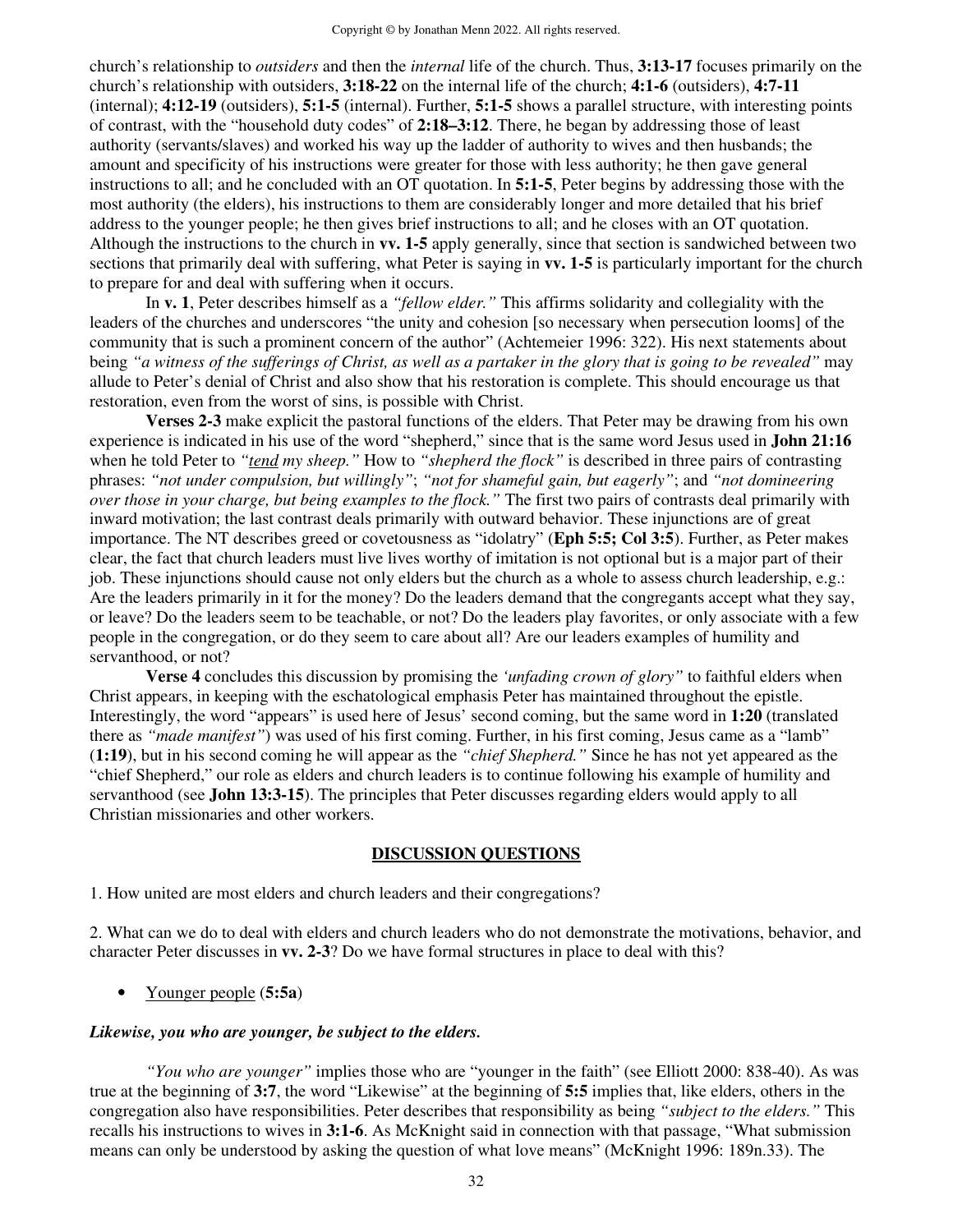situation is similar here: elders are to *"shepherd the flock."* Elders must live lives worthy of imitation, examples of humility and servanthood, who teach by the example of their lives as well as by what they say. Those who are younger should not be made to feel like they are "second-class citizens," but should be built up and matured in the faith. The apostle Paul makes that clear when he gives church leaders their "job description" in **Eph 4:1-16**. When they do that, those who are younger in faith will have no problem being subject to the leadership of the elders, any more than wives will have a problem being subject to their husbands if those husbands are full of love, respect, and honor for their wives.

### **DISCUSSION QUESTIONS**

1. What seems to cause the most problems between leaders of the church and the congregants?

2. What should be done to solve those problems in a loving, intelligent, wise, Christian way?

• All believers (**5:5b-11**)

*Clothe yourselves, all of you, with humility toward one another, for "God opposes the proud but gives grace to the humble." <sup>6</sup>Humble yourselves, therefore, under the mighty hand of God so that at the proper time he may exalt you, <sup>7</sup>casting all your anxieties on him, because he cares for you. <sup>8</sup>Be sober-minded; be watchful. Your adversary the devil prowls around like a roaring lion, seeking someone to devour. <sup>9</sup>Resist him, firm in your faith, knowing that the same kinds of suffering are being experienced by your brotherhood throughout the world. <sup>10</sup>And after you have suffered a little while, the God of all grace, who has called you to his eternal glory in Christ, will himself restore, confirm, strengthen, and establish you.* 

*<sup>11</sup>To him be the dominion forever and ever. Amen.* 

These verses conclude the last of the three major substantive sections of this epistle (**1:3–2:10; 2:11– 4:11; 4:12–5:11**). As Michaels notes, they are "most appropriately understood as Peter's exposition of the text of Prov 3:34 LXX quoted in 5b" (Michaels 1988: 293). There are also marked similarities between **vv. 5-9** and **Jas 4:6-10** which also quoted **Prov 3:34**), although similar material is used to make very different points: "James in a condemnation of the Christian community for its lack of Christian virtues, 1 Peter as comfort for those caught up in suffering due to the world's opposition to the Christian community" (Achtemeier 1996: 337). Similar to **5:2-3**, Peter here frames his exhortation as a series of contrasts. All situations, problems and adversaries are set against the sovereignty and power of God, i.e., the believers being humble versus God's lifting them up; our anxieties versus God's care; the devil who seeks to devour us versus God who will establish and strengthen us. Peter wishes us to know that we do not suffer alone, but our earthly troubles are part of a great cosmic struggle. In God's proper timing, he will establish us in the glory to which he has called us and which he has promised us.

The quotation from **Prov 3:34** in **v. 5** acts as a hinge that changes the focus of humility from one another to God. In **v. 6**, the Greek translated *"humble yourselves"* is actually a passive imperative ("be humbled"). This is another example of a "divine passive," i.e., it is the sovereign God who does the humbling; our responsibility is to accept and allow this God-ordained status. This indicates that one of the reasons for suffering is that it is a method God uses to humble us. Consequently, when we suffer we should realize that God is still in control of our lives. Suffering is not a sign that God has abandoned us (see **Heb 13:5**); instead, it is a sign that God is actively working in our lives. That is a hard lesson to learn and accept, but it helps us walk by faith and not by sight (**2 Cor 5:7**). **Verses 6-7** confirms this: we are being humbled *"under the mighty hand of God,"* not arbitrarily or for no reason; God has a purpose that will result in our good (*"so that at the proper time he may exalt you"*); therefore, instead of railing at God, we should be *"casting all our anxieties on him"*; and we should cast all our anxieties on him precisely because, although we may see it in the midst of our suffering, he confirms that *"he cares for you."* 

**Verse 8** begins with what Michaels characterizes as two "strong imperatives," i.e., *"be sober-minded"*  and *"be watchful"* (Michael 1988: 297). Peter may again be drawing on his own personal experience, since in the Garden of Gethsemane, Jesus used the same word when he told Peter, *"Watch and pray that you may not enter into temptation"* (**Matt 26:41**). This strength of these imperatives is indicated by their virtually synonymous meaning. The opposite of spiritual watchfulness is a spiritual drowsiness in which God's perspective on events is never considered. The use of such verbs elsewhere in the NT is in an eschatological context, as is indicated here both by the object or reason for which believers must stay alert (*"your adversary*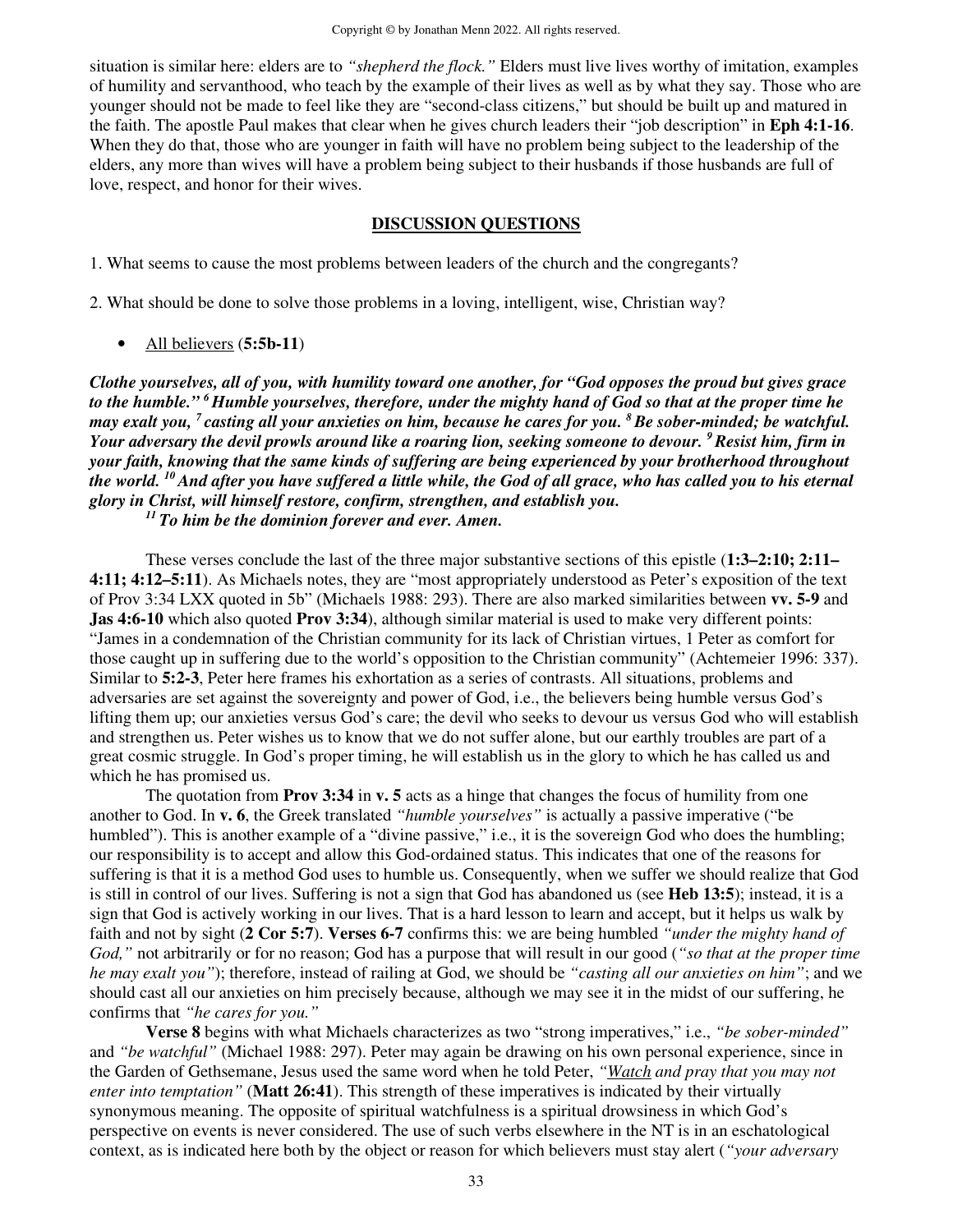*the devil prowls around like a roaring lion, seeking someone to devour"*) and by the eschatological time references in **5:6, 10**. Thus, Peter places Christians' suffering firmly in a cosmic context. Because the devil is behind persecution, Achtemeier makes the excellent point that, "the opposition the Christians face from their non-Christian contemporaries is not something they can avoid by modifying their behavior or adapting their beliefs in such a way as to escape such opposition" (Achtemeier 1996: 341).

Although Christians may not be able to escape opposition, persecution, and suffering, we are to *resist* the devil and remain *"firm in your faith"* (**v. 9a**; see also **Jas 4:7**). This should encourage us, because Peter is telling us that we have the power to successfully resist the devil. **Eph 6:10-18** is a good commentary on how we can resist the devil. Resisting the devil of necessity would include resisting his human agents who do his will. This recalls our discussion of **2:12-17** above concerning those who disobeyed governmental authorities to remain true to God. This is in accord with what Peter said in **vv. 6-7** about God's using suffering to humble us. Specifically, our being humbled through suffering and resisting the devil-inspired forces that oppose us are the outward, visible aspects of the much greater spiritual battle in which we are engaged. We, like Job, can only perceive the physical events, not the underlying spiritual context. However, by using the divine passive in **v. 6a** and by referring to the devil in **vv. 8-9a**, Peter is assuring us that the events of this world, including the "fiery trials" we must endure, indeed take place as part of a great, cosmic, spiritual drama.

That also is hinted at in **vv. 10-11**. **Verse 10** contrasts the "little suffering" we must now endure with *"his eternal glory"* (see also **2 Cor 4:17-18; Heb 11:24-26**). This perspective—that the temporal things of earth are "little" compared to those things that are eternal—applies not only to temporal suffering and sin but to everything, including good things (see, e.g., **Matt 6:1-6, 16-21; 10:42; 19:21; 25:21, 23; Mark 9:41; Luke 12:16-21; 16:10; 19:17; 1 John 2:17**). In short, everything we do, including how we respond to hardship, has consequences far beyond what we can see or probably even imagine.

That God will act on our behalf is confirmed by the four-fold repetition of the verbs *"restore, confirm, strengthen, and establish"* and by the intensive pronoun that he will do this "himself." All of this is reassuring us that our suffering is not in vain but is part of a great cosmic drama of which God is the author. We must observe, however, that the four things that God will do for us do *not* include a reference to our succeeding physically, financially, or in other ways in this world, or even that we will avoid being killed by our persecutors. In fact, the book of Revelation is replete with examples that both warn believers of coming persecution and exhort them to be faithful witnesses to death (see, e.g., **Rev 3:10; 6:9-11; 7:13-17; 11:3-12; 12:1-17; 13:7; 17:14; 19:7-10; 20:4-6**). Thus, in Revelation, *"following the Lamb wherever He goes"* (**Rev 14:4**) may lead to death and apparent defeat in this world but, as with Christ Himself, that is the means by which God triumphs over sin and evil. In fact, God's identifying with and vindicating his people follows the pattern of his identifying with and vindicating Christ: believers will suffer, die, and appear defeated in this world, but their faithfulness to death results in their eternal victory and vindication (**Rev 2:9-10, 13; 6:9-11; 7:9-17; 11:7-13; 12:11; 14:1-5, 13; 17:14; 18:20-24; 19:1–9; 20:4-6**). The paradoxical or counter-intuitive nature of this is discussed in depth by Richard Bauckham: "When the beast puts the martyrs to death, who is the real victor? The answer, in Revelation, depends on whether one sees the matter from an earthly or a heavenly perspective. From the earthly perspective it is obvious that the beast has defeated the martyrs (11:7; 13:7). . . . The apocalyptic visions, however, reveal that from a *heavenly* perspective things look quite different. From this perspective the martyrs are the real victors. To be faithful in bearing the witness of Jesus even to the point of death is not to become a helpless victim of the beast, but to take the field against him and win. . . . The martyrs conquer not by their suffering and death as such, but by their faithful *witness* to the point of death (cf. 12:11)." (Bauckham 1993a: 235, 237)

Everything we are going through is ultimately for our good and will be brought to its conclusion by God himself. The doxology of **v. 11** confirms that what we are experiencing on earth will glorify him. This should give us a much better perspective in which to see and assess the opposition, difficulties, persecution, and suffering we may experience now.

## **DISCUSSION QUESTIONS**

1. Why is it so difficult for many of us to see that God is still with us when we are suffering greatly, and that what we are experiencing is part of his plan?

2. What can we do, and what can the church do, to help people develop a better perspective on suffering?

3. What can we as individuals do, and what can the church do, to help people who are going through great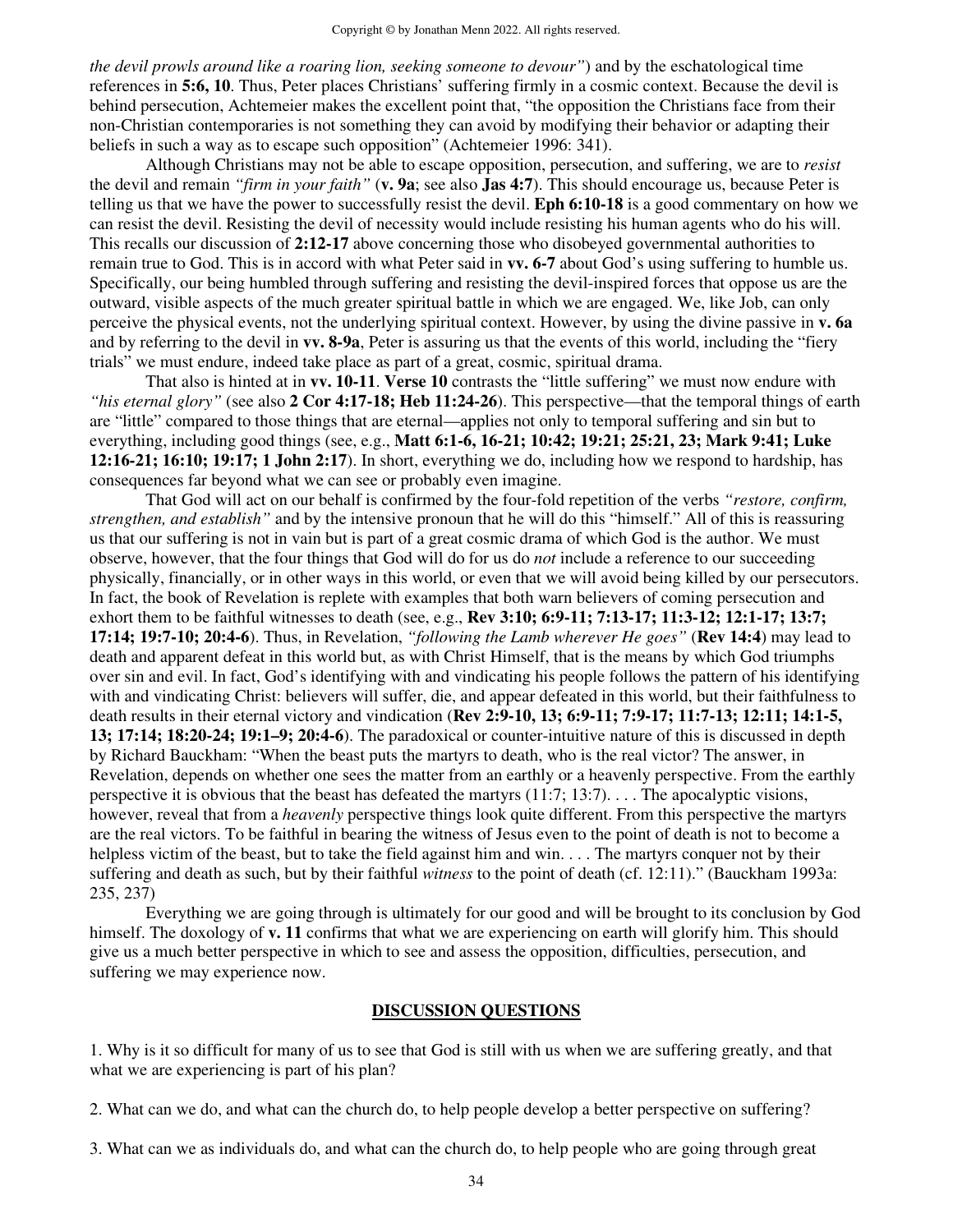suffering?

#### **E.** *Concluding salutation* (**5:12-14**)

## *<sup>12</sup>By Silvanus, a faithful brother as I regard him, I have written briefly to you, exhorting and declaring that this is the true grace of God. Stand firm in it. <sup>13</sup>She who is at Babylon, who is likewise chosen, sends you greetings, and so does Mark, my son. <sup>14</sup>Greet one another with the kiss of love. Peace to all of you who are in Christ.*

"Silvanus" is thought to be the "Silas" referred to in **Acts 15–18; 2 Cor 1:19; 1 Thess 1:1;** and **2 Thess 1:1**. It is likely that he was the one who delivered Peter's epistle to the first point of entry for the churches to whom Peter was writing. It is somewhat ambiguous what *"this is the true grace of God"* is referring to. The two primary views are: (1) It refers to the entire epistle itself. His letter has been one of *"exhorting and declaring [teaching]."* God's "grace," both that manifested now and that to be revealed when Christ returns, has been prominent throughout the epistle (**1:2, 10, 13; 3:7; 4:1, 10; 5:5, 10, 12**). His readers are to *"stand firm in it."*  (2) Another potential candidate for what constitutes the *"true grace of God"* may be the suffering and persecution the readers were experiencing and were likely to experience. This seems counter-intuitive, yet a major emphasis of the entire epistle has been the fact of persecution and suffering, our response to it, and the blessing that will flow to the faithful through it. In **v. 12** his *"Stand firm in it"* suggests this and is consistent with his "resist" in **5:9**. Elsewhere, Peter had said that one finds favor with God for suffering for doing good (**2:19-20; 3:14; 4:14, 16**), and he had emphasized Christ's own suffering as the example for us (**2:21-25; 3:18; 4:1, 13**).

In **v. 13**, Peter's reference to *"She who is at Babylon"* is clearly not referring to the city of Babylon, but is probably a symbolic reference to Rome. By the first century, Babylon had become a small and obscure place, and there is no evidence of a Christian church located there or that Peter (or Mark) had ever visited it (Grudem 1988: 201). On the other hand, there is good evidence that Peter was in Rome about the time the epistle was written (Grudem 1988: 34-36). Indeed, early church historian Eusebius said that *1 Peter* was written from Rome (Eusebius 1988: 65 [*Ecclesiastical History* 2.15.2]). In a similar way, the worldwide, anti-Christian, socioeconomic and religious culture or civilization is referred to as "Babylon" in the book of *Revelation* (**Rev 14:8; 16:19; 17:18; 18:10, 16, 18, 19, 21**). The "she" who is at "Babylon" refers to the church at Rome. Peter's calling Rome "Babylon" is ending his epistle on the same note with which he began it, namely, by implying the church's experience of alienation in the world by alluding to the OT Jews who were in exile in literal Babylon. Implicit in this allusion is the warning not to become Babylonians, i.e., we are *in* Babylon but are not *of* Babylon; the culture and values of the world should not become our culture and values.

 In **v. 14**, Peter says that we should greet one another with the *kiss of love."* The implication is that our greetings should not merely be perfunctory but should reflect true attachment and love that should characterize relationships between believers who are, you will recall, the adopted brothers and sisters in Christ's family. His last line, *"Peace to all of you who are in Christ,"* ends the epistle the way he began in **1:2**, *"May grace and peace be multiplied to you."* 

#### **DISCUSSION QUESTIONS**

1. Why do you think Peter symbolically refers to Rome as "Babylon"?

2. He concludes the epistle by again alluding to the fact that the church is a family and by mentioning "grace." Why are both of these concepts important, especially given the context of suffering?

#### **BIBLIOGRAPHY**

Achtemeier, Paul. 1996*. 1 Peter* (Hermeneia). Minneapolis: Fortress.

Alexander, T. D. 2008. *From Eden to the New Jerusalem: Exploring God's plan for life on earth.* Nottingham, England: InterVarsity.

Bauckham, Richard. 1993a. *The Climax of Prophecy: Studies on the Book of Revelation.* Edinburgh: T&T Clark.

\_\_\_\_\_\_\_. 1993b. *The Theology of the Book of Revelation.* Cambridge, England: Cambridge University Press.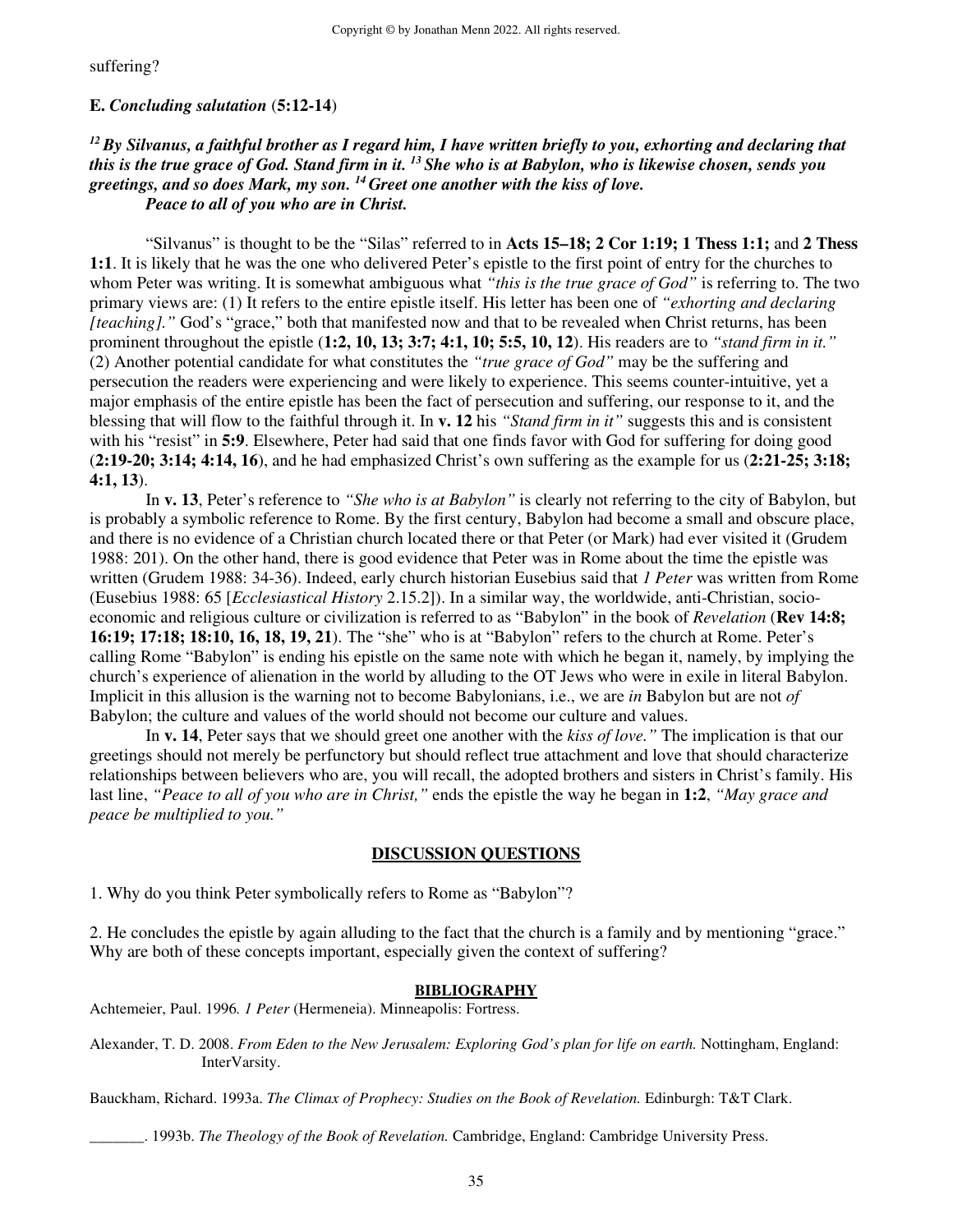- Blomberg, Craig. 1999. *Neither Poverty Nor Riches: A Biblical Theology of Possessions* (NSBT 7). Nottingham, England: Apollos.
- Blum, Edwin. 1981. "1 Peter." In *The Expositor's Bible Commentary, Vol. 12,* ed. Frank Gaebelein, 209-54. Grand rapids: Zondervan.
- Campus Crusade for Christ, International. 1993. *FamilyLife: Marriage Conference*. Little Rock: Ark.: Campus Crusade.
- Carson, D. A. *The Gospel According to John* (PNTC). Grand Rapids: Eerdmans.
- Carson, D. A., and Douglas Moo. 2005. An Introduction to the New Testament, 2<sup>nd</sup> ed. Grand Rapids: Zondervan.
- Danker, Frederick, ed. 2000. *A Greek-English Lexicon of the New Testament and Other Early Christian Literature.*  Chicago: The University of Chicago Press.
- Davids, Peter. 1990. *The First Epistle of Peter* (NICNT). Grand Rapids: Eerdmans.
- Earle, Ralph. 1978. "1 Timothy." In *Expositor's Bible Commentary,* vol.11, ed. Frank Gaebelein, 341-90. Grand Rapids, MI: Zondervan.
- Elliott, John. 2000. *1 Peter* (AB 37B). New York: Doubleday.
- Eusebius. 1988 (reprint). *The Ecclesiastical History of Eusebius Pamphilus.* Grand Rapids, MI: Baker. Online: http://www.ccel.org/ccel/schaff/npnf201.toc.html.

Green, Joel, and Scot McKnight, eds. 1992. *Dictionary of Jesus and the Gospels.* Downers Grove: InterVarsity.

- Jenkins, Philip. 2015. "Chilembwe's rising." *Christian Century* (February 18): 45.
- Johnson, Dennis. 1986. "Fire in God's House: Imagery from Malachi 3 in Peter's Theology of Suffering (1 Pet. 4:12-19)." *Journal of the Evangelical Theological Society* 29: 285-94. Online: http://www.etsjets.org/files/JETS-PDFs/29/29- 3/29-3-pp285-294\_JETS.pdf.

Keller, Timothy. 2008. *The Reason for God: Belief in an Age of Skepticism.* New York: Dutton.

- . Not dated. "The Gospel—Key to Change." Online: https://www.cru.org/content/dam/cru/legacy/2013/01/Gospel\_KeytoChange\_TimKeller.pdf.
- Lewis, Dhati. 2015. "The Church Is Not Like A Family." Online: http://www.vergenetwork.org/2017/03/14/the-church-isnot-like-family/?inf\_contact\_key=563a07f48051945f93bdc050b4bbef102519cd85d688856b793a9898205d2ff9.

McKnight, Scot. 1996. *1 Peter* (NIVAC). Grand Rapids: Zondervan.

Menn, Jonathan. 2017. *Biblical Interpretation.* Online: https://www.eclea.net/courses.html#interpretation.

\_\_\_\_\_\_\_. 2020. *Christianity and Islam: The Essentials.* Online: https://www.eclea.net/courses.html#islam.

\_\_\_\_\_\_\_. 2021. *Biblical Theology.* Online: https://www.eclea.net/courses.html#theology.

- Michaels, J. Ramsey. 1988. *1 Peter* (WBC 49). Nashville: Thomas Nelson.
- Moo, Douglas. 1988. *The First Epistle of Peter* (TNTC). Grand Rapids: Eerdmans.
- Motyer, Stephen. 2000. "Israel (Nation)." In *New Dictionary of Biblical Theology,* ed. T. Desmond Alexander and Brian Rosner, 581-87. Leicester, England: Inter-Varsity.

Nelson, Richard. 2003. "'He Offered Himself': Sacrifice in Hebrews." *Interpretation* 57: 251-65.

Ngundu, Onesimus. 2006. "Revelation." In *Africa Bible Commentary,* ed. Tokunboh Adeyemo, 1543-79. Nairobi: WordAlive.

Piper, John. 1985. "Those Whom He Foreknew he Predestined." Online: https://www.desiringgod.org/messages/those-